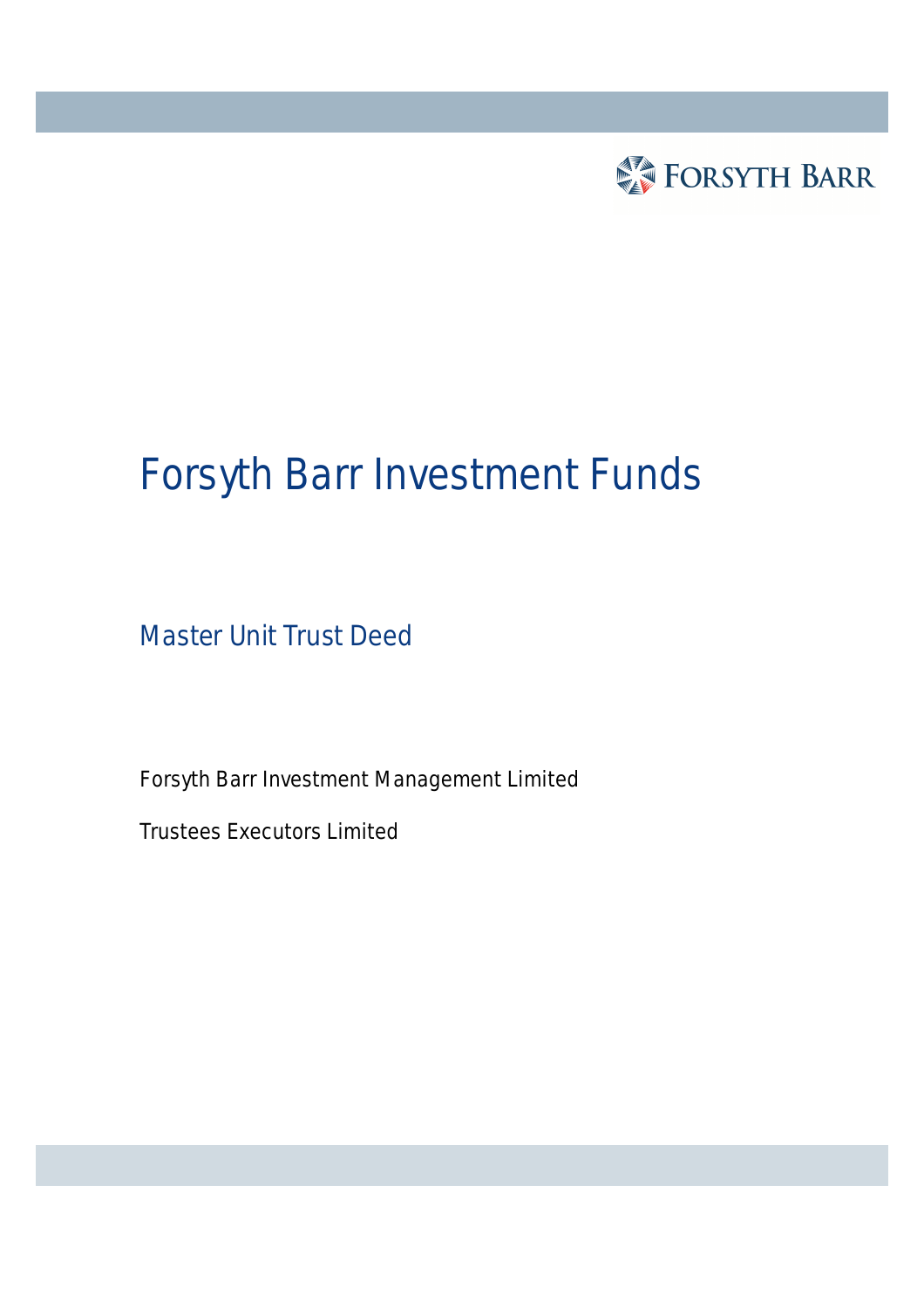#### **Table of Contents**

| 1              |  |
|----------------|--|
| $\overline{2}$ |  |
| 3              |  |
| 4              |  |
| 5              |  |
| 6              |  |
| 7              |  |
| 8              |  |
| 9              |  |
| 10             |  |
| 11             |  |
| 12             |  |
| 13             |  |
| 14             |  |
| 15             |  |
| 16             |  |
| 17             |  |
| 18             |  |
| 19             |  |
| 20             |  |
| 21             |  |
| 22             |  |
| 23             |  |
| 24             |  |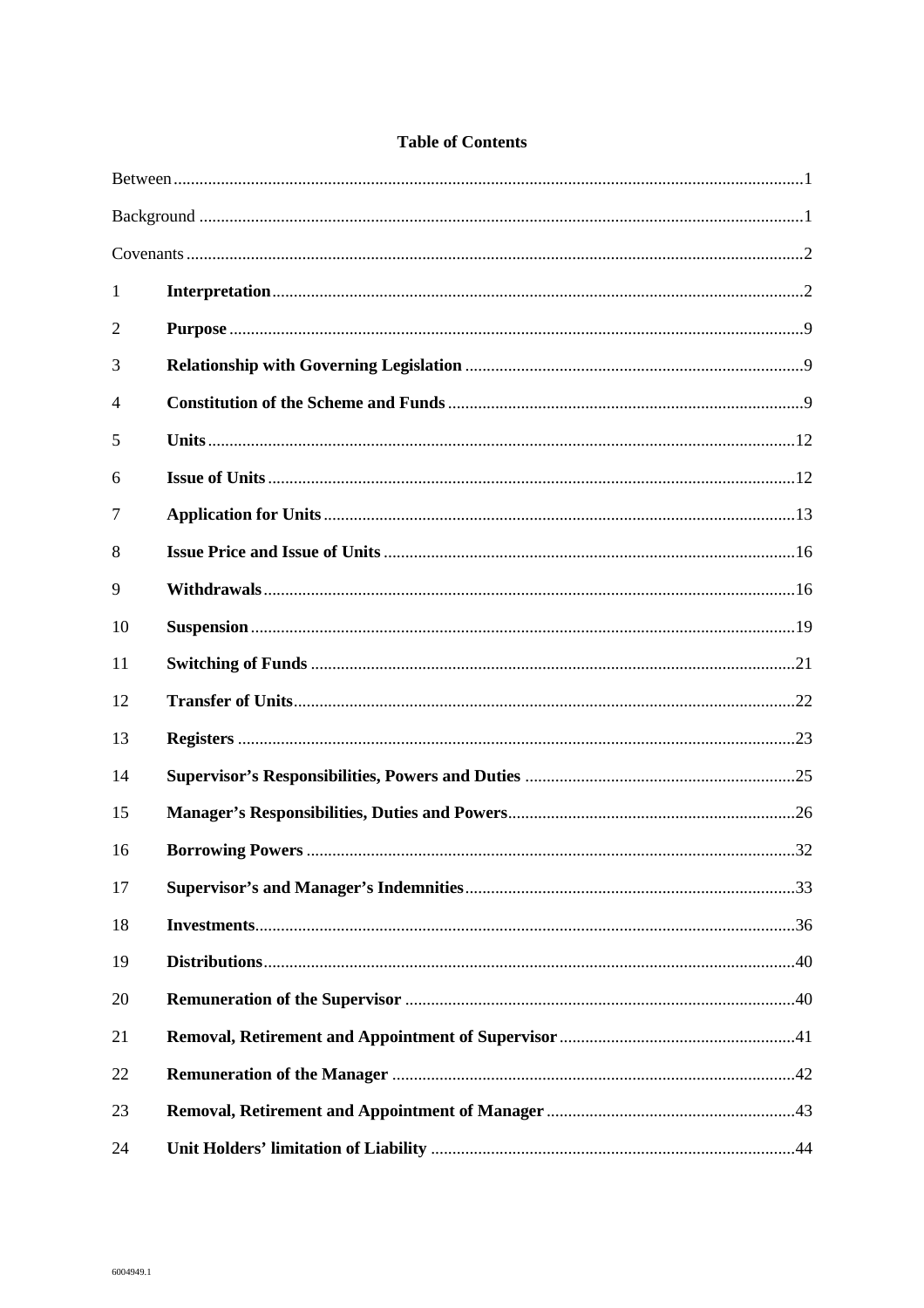| 25 |  |
|----|--|
| 26 |  |
| 27 |  |
| 28 |  |
| 29 |  |
| 30 |  |
| 31 |  |
| 32 |  |
| 33 |  |
| 34 |  |
|    |  |
|    |  |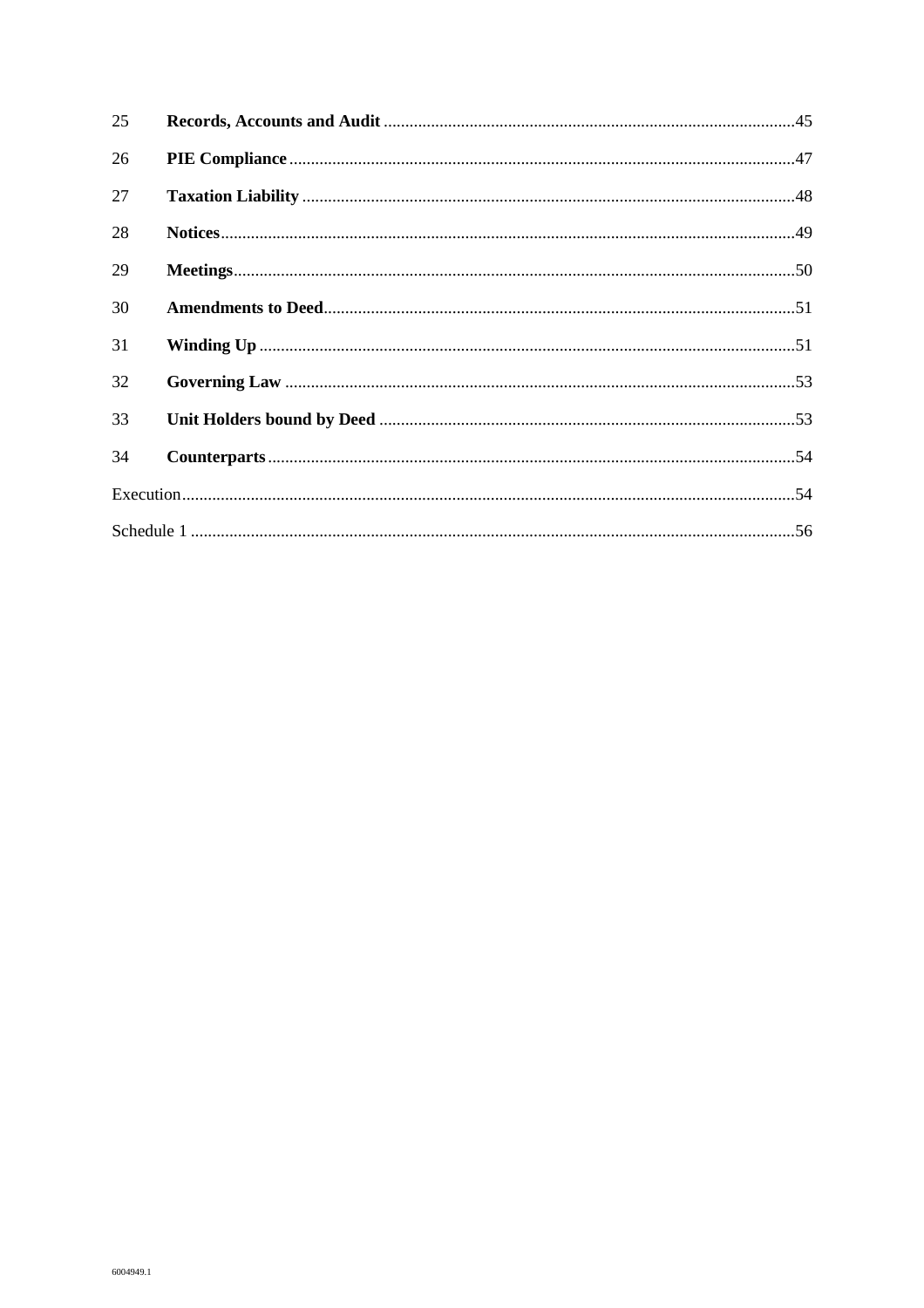## **Between**

- 1 **Forsyth Barr Investment Management Limited** at Dunedin **("the Manager")**
- 2 **Trustees Executors Limited** at Wellington **("the Supervisor")**

# **Background**

- A Pursuant to a trust deed dated 27 September 2007, as amended on 27 February 2015 ("Existing Deed") the Forsyth Barr Investment Funds ("Scheme") was established , and the original trustee Perpetual Trust Limited was appointed as the trustee of the Scheme and the Funds and the Manager was appointed as the manager of the Scheme and the Funds. Under the provisions of the Existing Deed a range of separate and independent Funds was established, and the Fund Particulars for those Funds are set out in Establishment Deeds.
- B Corporate Trust Limited replaced Perpetual Trust Limited as trustee on 30 November 2012, and then by a deed of retirement and appointment dated 27 February 2015 the Supervisor was appointed as trustee of the Scheme and Funds. The Supervisor is a statutory trustee corporation licensed under the FMSA to act as the supervisor of registered managed investment schemes.
- C Clause 28.1e of the Existing Deed provides that the Supervisor and the Manager may at any time make any alteration, modification, variation or addition to the provisions of the Existing Deed by means of a deed executed by the Supervisor and the Manager where (inter alia) such alteration, modification, variation or addition is effected no earlier than one month after notice of the same has been sent to every Unit Holder affected thereby.
- D The Manager and the Supervisor wish to amend the Existing Deed in order to comply with and to reflect the requirements of the FMCA, FMCR, and other enactments made pursuant to the FMCA, and to make a number of other amendments in connection with the Scheme becoming registered under the FMCA.
- E The Manager will provide at least one month's notice of the amendments to the Existing Deed that are recorded in this Deed to every Unit Holder affected by those amendments.
- F Accordingly, the Manager and the Supervisor have determined to enter into this Deed to record the terms and conditions under which the Scheme and the Funds shall be constituted and administered as from the Effective Date. The Manager and the Supervisor have further agreed, by way of separate deeds, to amend the Fund Particulars of the Funds by amending the Establishment Deeds.

# **It is agreed**

In accordance with the power of amendment contained in clause 28.1e of the Existing Deed, it is declared that, with effect on and from the Effective Date, the Existing Deed is amended by substituting the provisions of the Existing Deed with all the provisions of this Deed so that on and from the Effective Date, the Scheme and Funds will be operated, administered, and governed in accordance with the provisions of this Deed.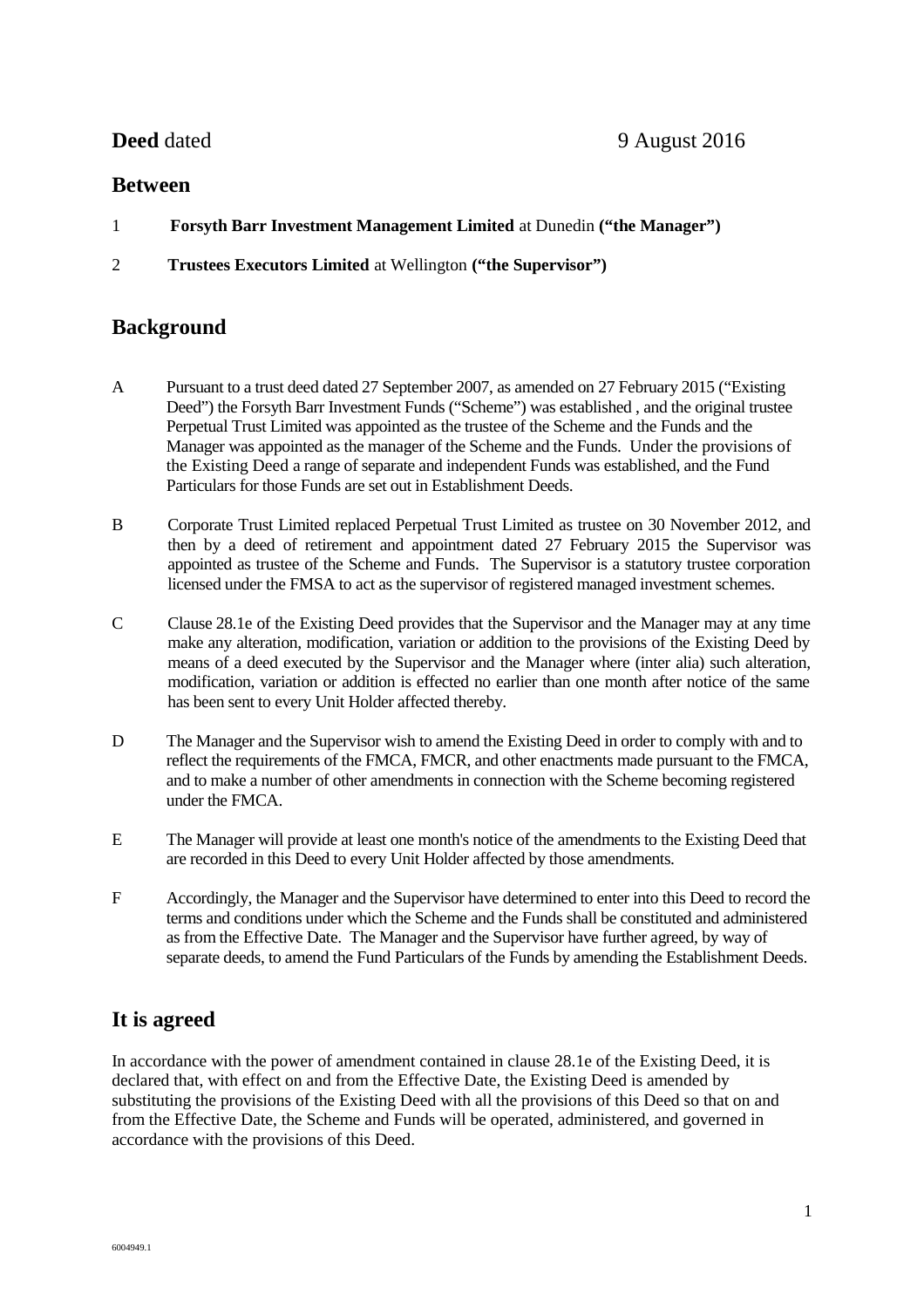# **Covenants**

#### 1 **Interpretation**

1.1 **Defined Terms**: In this Deed unless the context otherwise requires:

"**Administration Manager**" means any Person to whom the Manager has contracted part or all of the administration of the Scheme or any Fund;

**"Arrangements"** has the meaning in clause 10.6;

**"Associated Person"** has the meaning given to it by the FMCA;

**"Attributed Tax"** means the tax paid or payable by a Fund or the Manager (whether deferred or current) which is determined by reference to income allocated to Unit Holders at their Prescribed Investor Rates or is otherwise determined by the Manager to be attributable to Unit Holders;

**"Attributed Tax Credit"** means tax rebates paid or payable to a Fund which are determined by the Manager to be attributable to Unit Holders;

**"Auditor"** means the auditor of the Scheme appointed pursuant to clause 25.7 or 25.10;

**"Authorised Investments"** means those investments referred to or contemplated under clause 18.1;

**"Borrow"** means to borrow money, or to raise money by way of the drawing, acceptance, discount or sale of bills of exchange or promissory notes or other financial instruments, or otherwise howsoever, whether in New Zealand currency or any other currency and "Borrowing" and "Borrowed" have a corresponding meaning;

**"Business Day"** means a day (other than a Saturday or Sunday) on which registered banks are open for business in Auckland;

**"Cash"** includes cheques, bank cheques, bank deposits, bank transfers and bank drafts;

**"Commencement Date"** means, in relation to each Fund, the date which the Manager and the Supervisor agree as the date on which that Fund is to commence, or the date of the first invitation for subscriptions or applications for Units issued by the Manager in respect of that Fund;

**"Custodian"** means a person appointed to hold the Investments and other assets of the Scheme or a Fund under clause 18.6 and includes, where the context requires, a sub-custodian appointed by the Custodian under clause 18.7;

**"Debt Security"** has the meaning given to it by the FMCA;

**"Deed"** means this master trust deed, as amended from time to time;

**"Derivative"** has the meaning given to it by the FMCA;

**"Disclose Register"** means the register for offers of financial products and managed investment schemes under the FMCA;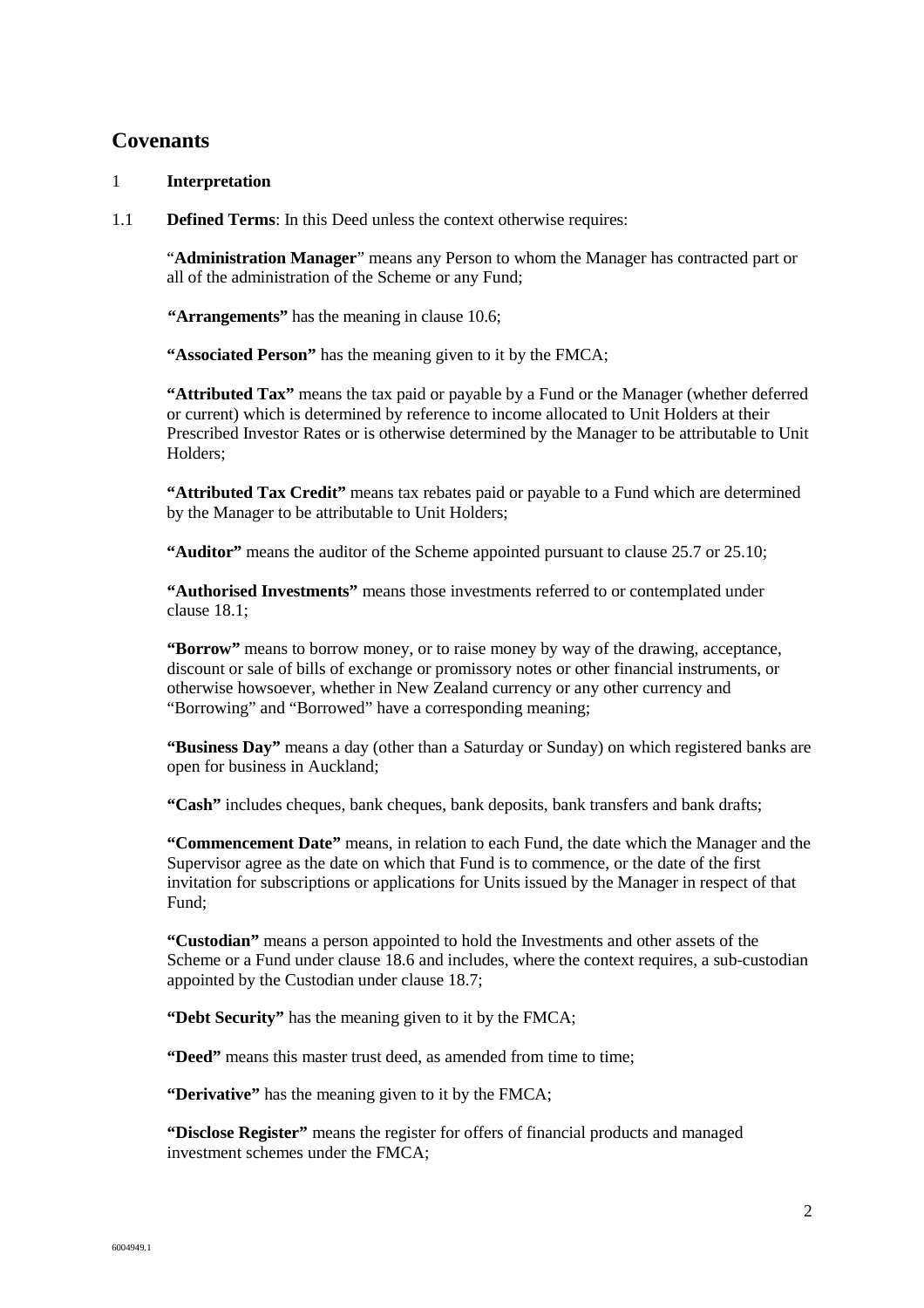**"Disclosure Document"** has the meaning set out in the FMCA and includes any PDS, Register Entry or Fund Update;

**"Distribution Date"** means, in respect of a Fund, such periodic date (if any) as the Manager may fix from time to time for the purpose of determining the appropriate attribution of Income of that Fund and the distribution of such Income to Unit Holders;

**"Distribution Period"** means the period from and including the Commencement Date of the relevant Fund to and excluding the first Distribution Date for the relevant Fund and thereafter the period from and including a Distribution Date to and excluding the next Distribution Date;

**"Effective Date"** means the date that the Manager elects under clause 19(1)(a) of Schedule 4 to the FMCA in respect of the Scheme;

**"Electronic Communication"** means a transmission of an instruction, request, notice or information by telephone, facsimile, computer, videophone or other electronic medium approved by the Manager, subject to such conditions as the Manager considers appropriate as to identification of the Person making the communication or verification of the content of the communication;

**"Entitlement"** in relation to a Unit means the amount to be distributed to a Unit Holder in respect of that Unit;

**"Equity Security"** has the meaning given to it by the FMCA;

**"Establishment Deed"** means a deed providing for the establishment of a Fund, containing in respect of that new Fund, such of the particulars set out in Schedule 1 as the Supervisor and Manager may consider necessary or appropriate for that Fund, subject to clause 4.7;

**"Exchange"** means any licensed market (as defined in the FMCA) in New Zealand and any other official or formally constituted share, security, unit or other equity ownership interest, futures or options exchange on which a relevant Investment is quoted in any other country;

**"Financial Markets Legislation"** has the meaning given in the FMCA;

**"Financial Statements"** has the meaning given in the FMCA;

**"Financial Year"** means the financial year determined by the Manager for the Scheme or a Fund;

**"FMA"** means the Financial Markets Authority established by Part 2 of the Financial Markets Authority Act 2011;

**"FMCA"** means the Financial Markets Conduct Act 2013;

"**FMCR**" means the Financial Markets Conduct Regulations 2014;

**"FMSA"** means the Financial Markets Supervisors Act 2011;

**"Fund"** means a separate fund established in accordance with clause 4.4;

**"Fund Guidelines"** means in respect of each Fund the particular terms and conditions applicable to that Fund set by the Manager pursuant to clause 4.4, as varied from time to time, and including, without limitation, the SIPO for the relevant Fund;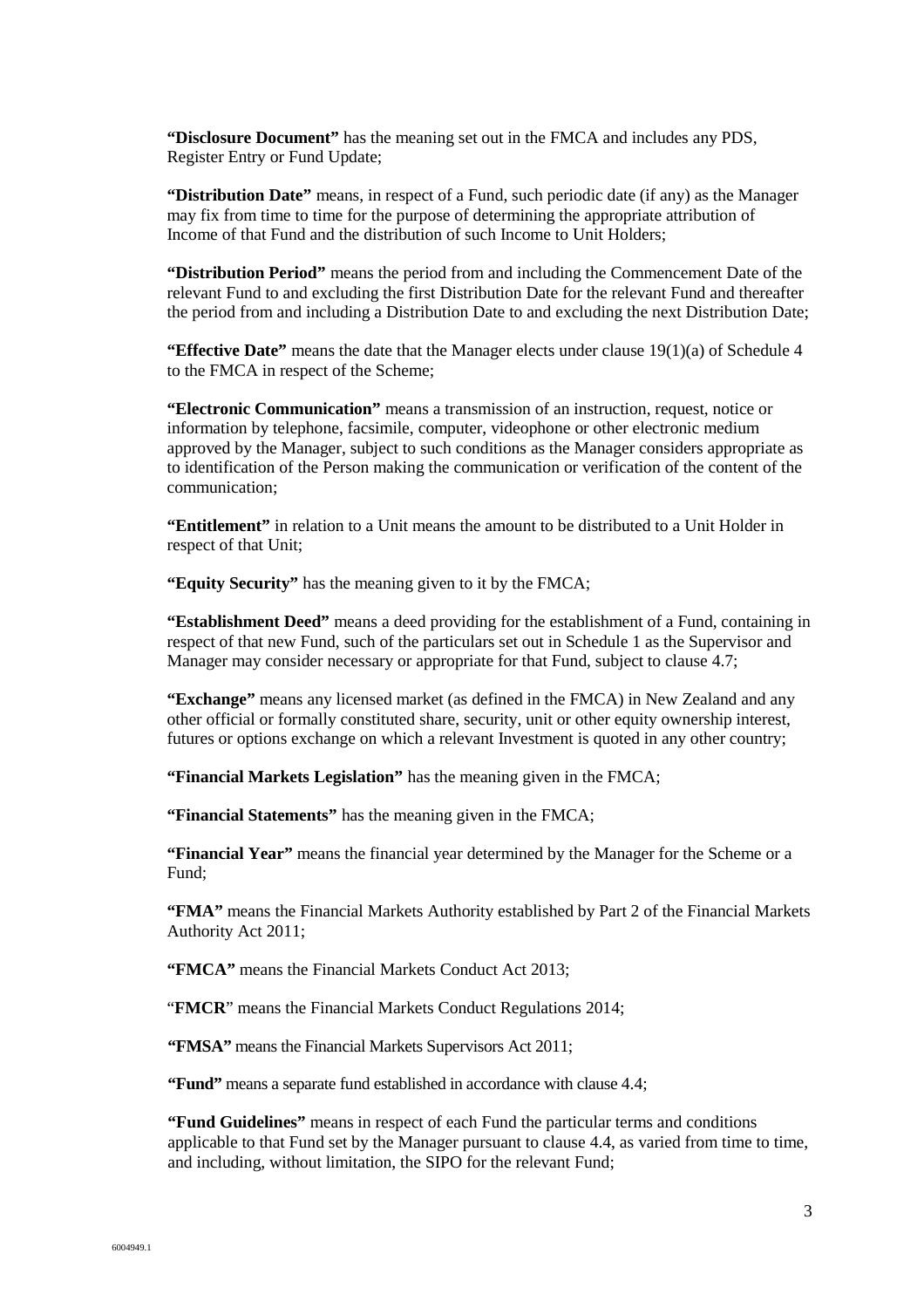**"Fund Particulars"** means in respect of each Fund the particular terms and conditions applicable to that Fund specified in accordance with the Establishment Deed;

**"Fund Update"** has the meaning set out in regulation 5(1) of the FMCR;

**"Fund Value"** means, subject to clause 1.4, in relation to any Fund and as at any Valuation Day such sum as is ascertained and fixed by the Manager in respect of that Fund and that Valuation Day by deducting from the aggregate of:

- a. the amount of Cash forming part of the assets of the Trust Fund of that Fund;
- b. the Market Value of all of the other Investments of the Fund (including for the avoidance of doubt accrued net income of the Fund on that Valuation Day);
- c. the value of any other assets of the Fund, such value being fixed by the Manager having regard to generally accepted accounting principles; and
- d. the benefit of recoveries made from Unit Holders' interests on account of Attributed Tax,

the aggregate of:

- e. the Liabilities of the Fund; and
- f. all costs, charges and other outgoings (other than those which in the opinion of the Manager are not material) incurred or accrued in connection with the Liabilities of the Fund or otherwise arising in connection with the Fund, which for the time being have not been paid (including an appropriate proportion of any such costs, charges or outgoings which relate to a period in which that Valuation Day falls but which have not yet fallen due for payment);

**"Governing Legislation"** means, as appropriate, all laws and regulations applicable to the Manager (including compliance by the Manager with the conditions of its market services licence under the FMCA), the Supervisor, and the Scheme at applicable points in time and which may include, without limitation, the Financial Markets Legislation and any frameworks or methodologies issued by the FMA under such legislation;

**"Gross Income"** means the income earned from the relevant Fund from its Investments;

**"GST"** means goods and services tax levied by the Goods and Services Tax Act 1985;

**"Income"** means in relation to any Fund the net income of that Fund determined in accordance with the provisions of clause 19.2;

**"Investment"** means in relation to any particular Fund, any investment including any Cash made or held by that Fund at the relevant time;

**"Investment Manager"** means any Person to whom the Manager has contracted the management of some or all of the Scheme Property of the Scheme or a Fund;

**"Issue Price"** means in relation to any Fund, subject to clause 1.4, the price for the issue of Units in that Fund determined in accordance with clause 8.1;

**"Issuer Obligations"** has the meaning given to that term by the FMCA;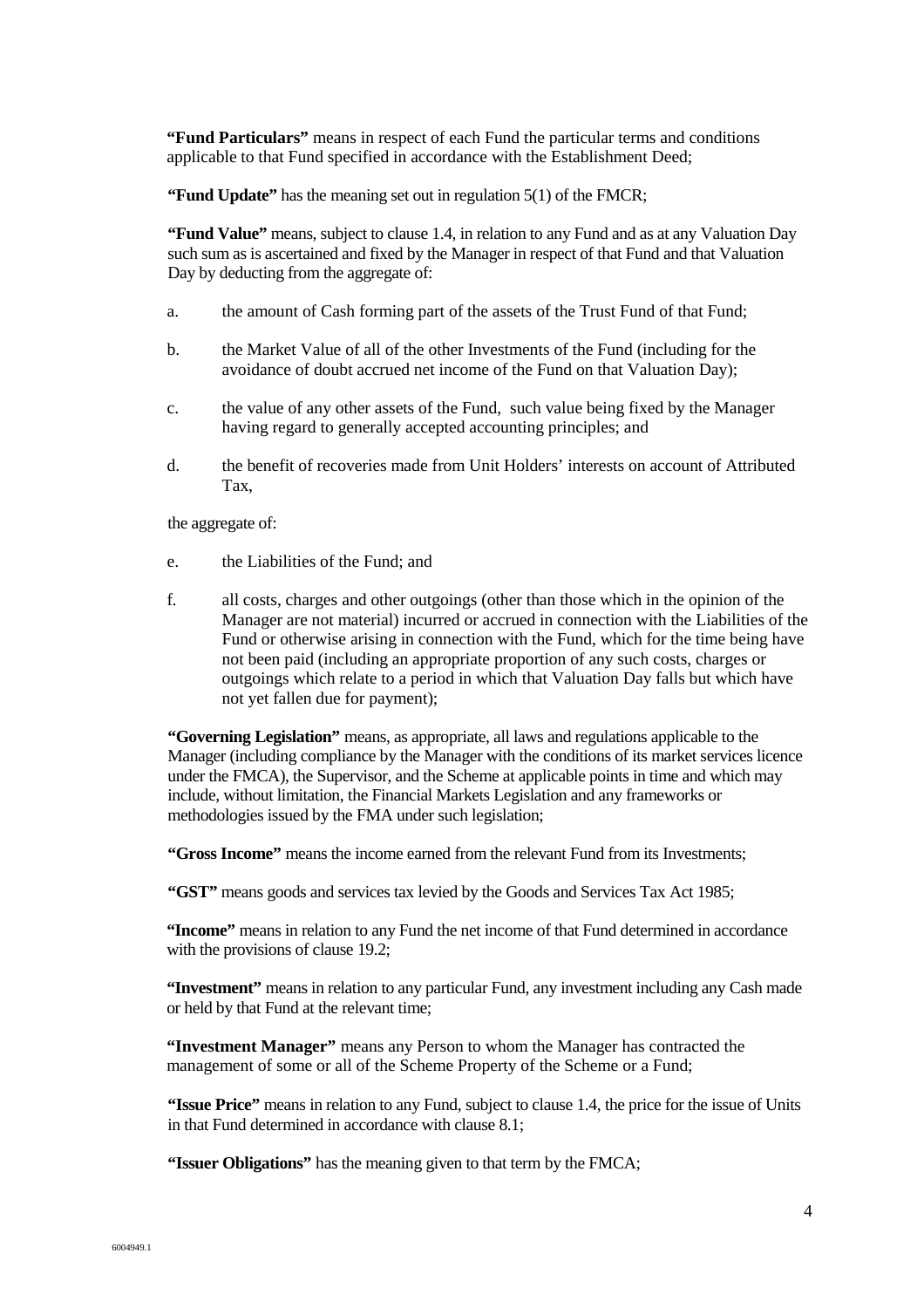**"Joint Holder"** has the meaning in clause 7.12;

**"Liabilities"** in relation to any Fund means each liability payable from that Fund which shall be classified as such by NZ GAAP but does not include a contingent liability (other than any fee or other charge properly accrued by the Manager and except to the extent the Manager, with the approval of the Auditor, decides that an allowance shall be made for contingent liabilities) or a Unit or Attributed Tax, except for Attributed Tax in respect of which a deduction has been made from a Distribution or Withdrawal Amount paid to a Unit Holder or in respect of which any Units have been redeemed by the Manager.

**"Licensed"** has the meaning given to that term by the FMCA;

**"Managed Investment Product"** has the meaning given to it by the FMCA;

**"Manager"** means the party to this Deed named as manager or such other Person for the time being appointed to act as manager of the Scheme pursuant to this Deed:

**"Market Value"** in relation to any Investment as at any Valuation Day means:

- g. in respect of Investments which are listed on an Exchange the value determined by the Manager, by reference to the price quoted for the last sale of that Investment on the relevant Exchange on or before that Valuation Day, or if there has been no such sale, or if the last sale is not considered by the Manager to be an accurate measure, the value determined by the Manager having regard to such information as the Manager considers appropriate, including without limitation the advice of a Valuer **provided that** the Manager may select some other form of appropriate determination as to value in respect of Investments which are listed on an Exchange, or any specific Investment listed on an Exchange, from time to time;
- h. in respect of Investments which are valued by the issuer of those Investments, the most recent valuation so made of which the Manager is aware, **provided that** the Manager may select some other form of appropriate determination as to value in respect of any specific Investment from time to time;
- i. in respect of real property Investments, the value of that property fixed by a Valuer as at a date not more than twelve months preceding that Valuation Day;
- j. in respect of any other Investment, the value fixed by the Manager according to proper prudent principles of valuation, or such other principles of valuation determined by a Valuer,

and where in respect of an Investment to which sub-paragraph (a.) or (b.) applies the relevant information as to value is not received prior to such time and date in respect of that Valuation Day determined by the Manager in consultation with the Supervisor from time to time for determination of the Fund Value, means the value of that Investment which applied on the preceding Valuation Day ("Adopted Value"), **provided that** an Adopted Value shall not be applied on more than two successive Valuation Days without the consent of the Supervisor;

**"Minimum Value of Units"** means in respect of a Fund or a class of Unit Holders holding Units in a Fund such aggregate Unit Value of Units (if any) as may be determined by the Manager from time to time in accordance with clause 4.4 as the minimum aggregate Unit Value which shall be held by a Unit Holder or which may be the subject of a Transaction:

**"Non-Side-Pocketed Assets and Liabilities"** has the meaning in clause 10.4;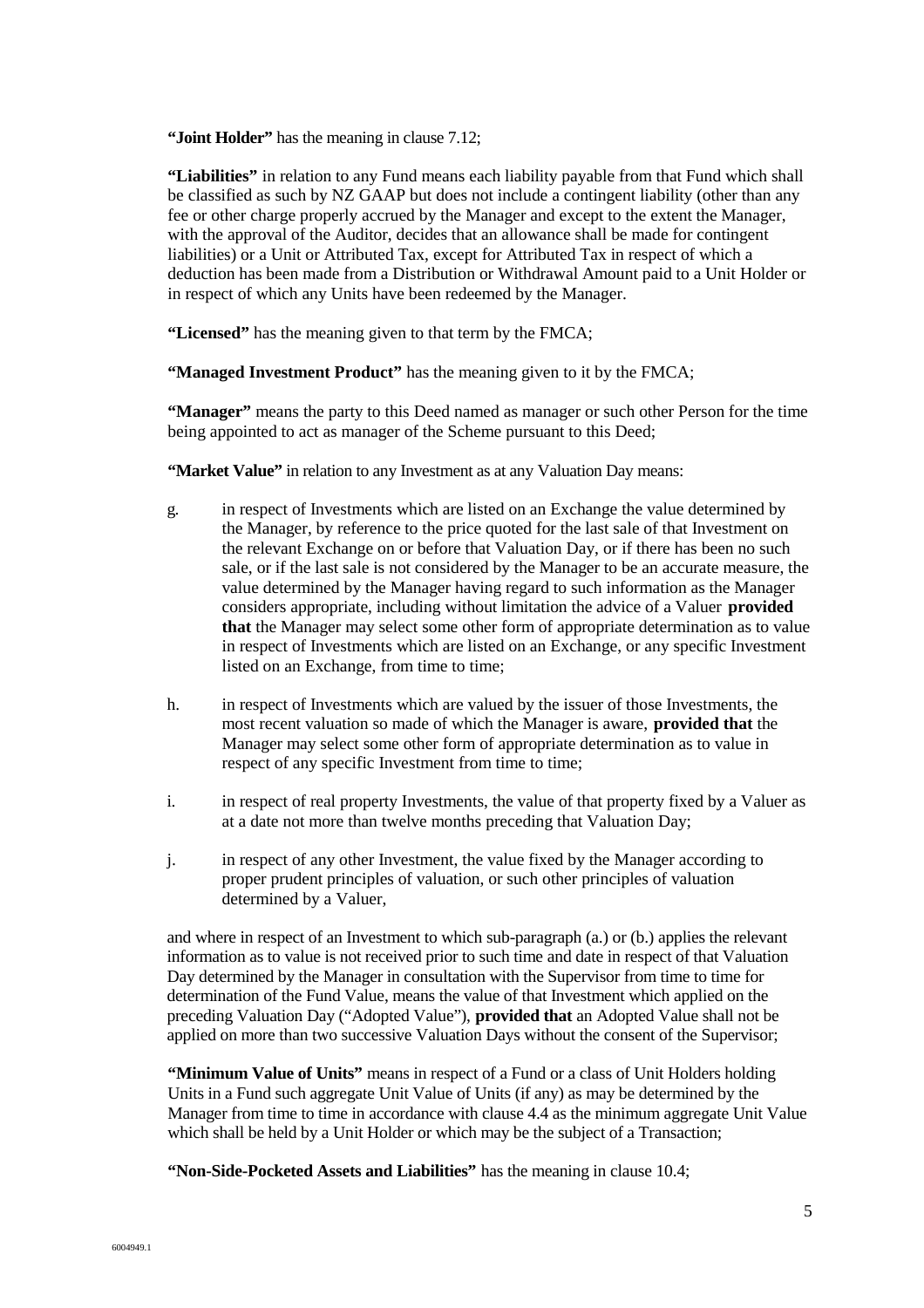**"NZ GAAP"** means generally accepted accounting practice as defined in the FMCA;

**"PDS"** has the meaning given to it by the FMCA;

**"Person"** means and includes a natural person, a company, a corporation, a corporation sole, a managed investment scheme, a government or a body of persons (whether corporate or unincorporated);

**"PIE"** means a portfolio investment entity as defined in the Tax Act;

**"Prescribed Investor Rate"** has the meaning adopted in section YA 1 of the Tax Act;

**"Record Date"** has the meaning in clause 10.4;

**"Register"** means a register referred to in clause 13;

**"Register Entry"** has the meaning given to it by the FMCA;

**"Registrar"** means the Registrar of Financial Service Providers;

**"Regulated Offer"** has the meaning given to that term by the FMCA;

**"Related Party"** has the meaning given to it by the FMCA;

**"Related Party Benefit"** has the meaning given to it by the FMCA;

**"S Units"** has the meaning in clause 10.4;

**"Scheme"** means the managed investment scheme governed by this Deed;

**"Scheme Property"** has the meaning given in the FMCA, in relation to each Fund;

**"Side-Pocketed Assets and Liabilities"** has the meaning in clause 10.4;

**"SIPO"** has the meaning given to it by the FMCR;

**"Special Resolution"** has the meaning given to it by the FMCA;

**"Standing Application"** means an application for the issue of Units on a regular and periodic basis;

**"Supervisor"** means the party to this Deed named as supervisor or other such Person for the time being appointed to act as supervisor of the Scheme pursuant to this Deed;

**"Suspension Notice"** means a notice given in accordance with clause 10.1;

**"Switch Fund"** and "Switch Funds" have the meaning in clause 11.1;

**"Switching Notice"** means a notice given pursuant to clause 11.1;

**"Tax Act"** means the Income Tax Act 2007;

**"Taxation"** means income tax, GST, and any other tax, levy or duty which is payable or becomes potentially payable and includes interest, additional tax and penalties, and for the avoidance of doubt includes Attributed Tax, and the term "tax" shall bear the same meaning;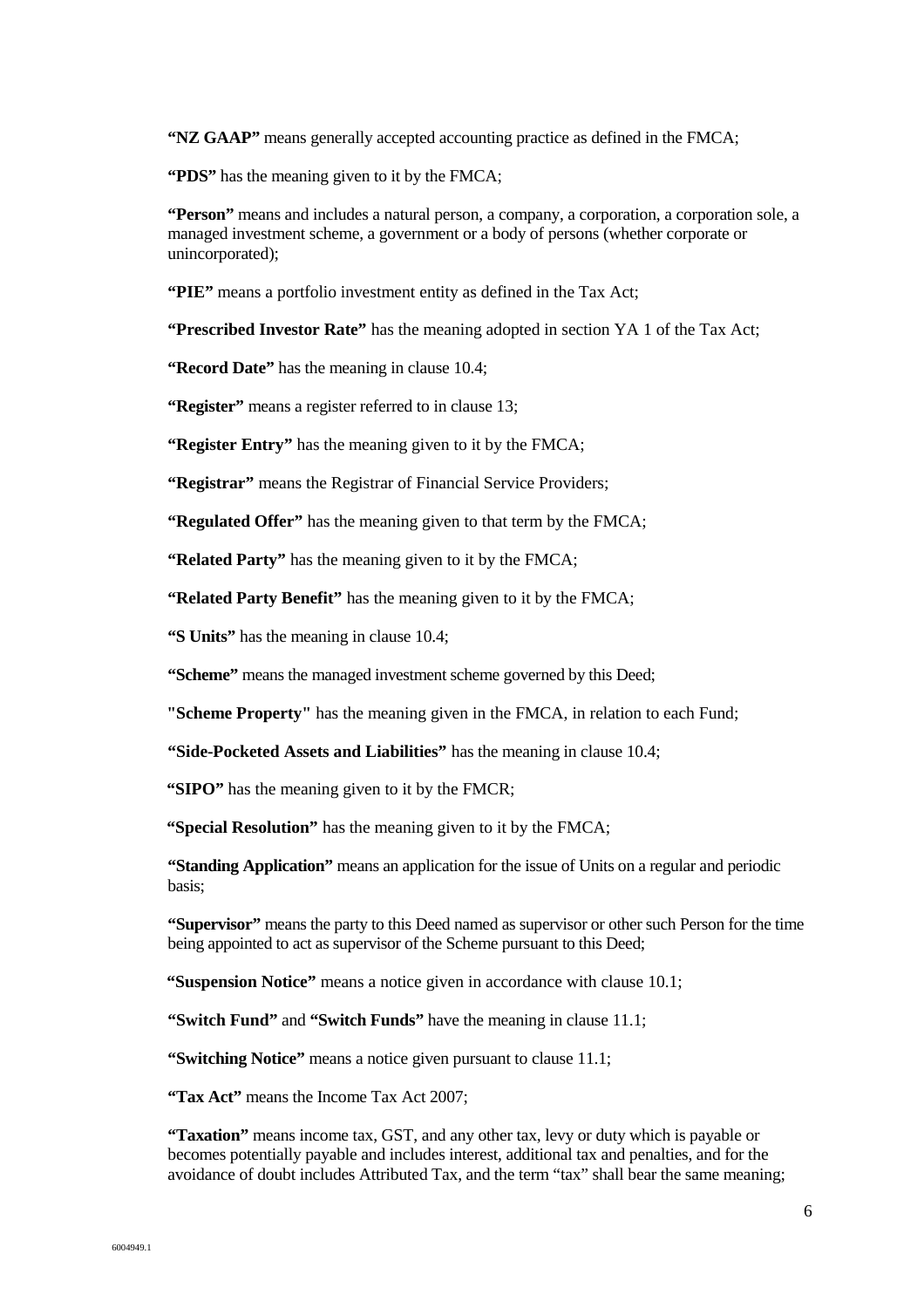**"Taxing Acts"** means the Tax Act, the Tax Administration Act 1994, the Goods and Services Tax Act 1985, New Zealand's double tax treaties, and any other taxation legislation enacted;

**"Transaction"** means the:

- a. Issue of Units; or
- b. Withdrawal of Units; or
- c. Switching of Units between Fund,

or any one or more of those events, as is applicable in the context;

**"Transaction Costs"** means whichever of:

- a. the Manager's estimate of the total cost of acquiring further Investments; and
- b. the Manager's estimate of the total cost of selling Investments,

is relevant in the context of a Transaction, **provided that** the Manager may in any case, and subject to all Unit Holders being treated equally, treat Transaction Costs as a lesser amount or as zero, and may set a fixed percentage or amount as the notional Transaction Cost that will be deemed to apply in respect of any particular Transaction or type of Transaction for the purposes of this Deed;

**"Trust Fund"** has the meaning in clause 4.5;

**"Unit"** means an undivided part or share in a Fund as described in clause 5 and includes part of a Unit;

**"Unit Holder"** means, in relation to a Fund, a person for the time being entered on a Register as the holder of a Unit in that Fund;

**"Unit Value"** means, subject to clause 1.4, in relation to any Fund and as at any Valuation Day such amount as is ascertained by dividing the Fund Value of the Fund for that Valuation Day by the number of Units on issue in that Fund on that Valuation Day rounded down if necessary to the fourth decimal place of a dollar or such other denotation as the Manager may determine from time to time;

**"Valuation Day"** means, in respect of a Fund, a day, whether periodical or otherwise, specified by the Manager in the relevant Establishment Deed as a day in respect of which the Market Value of the Scheme Property of the Fund is determined or the Withdrawal Amount for the purposes of clauses 9.3 and 10.3 is determined;

**"Valuer"** means an appropriately qualified Person nominated by the Manager for the purposes of valuing or assisting in valuing certain Investments pursuant to this Deed;

**"Withdrawal Amount"** means an amount to be withdrawn from the Fund in accordance with clause 9.1;

**"Withdrawal Fund"** has the meaning in clause 11.1;

**"Withdrawal Notice"** means a withdrawal notice given in accordance with clause 9.1; and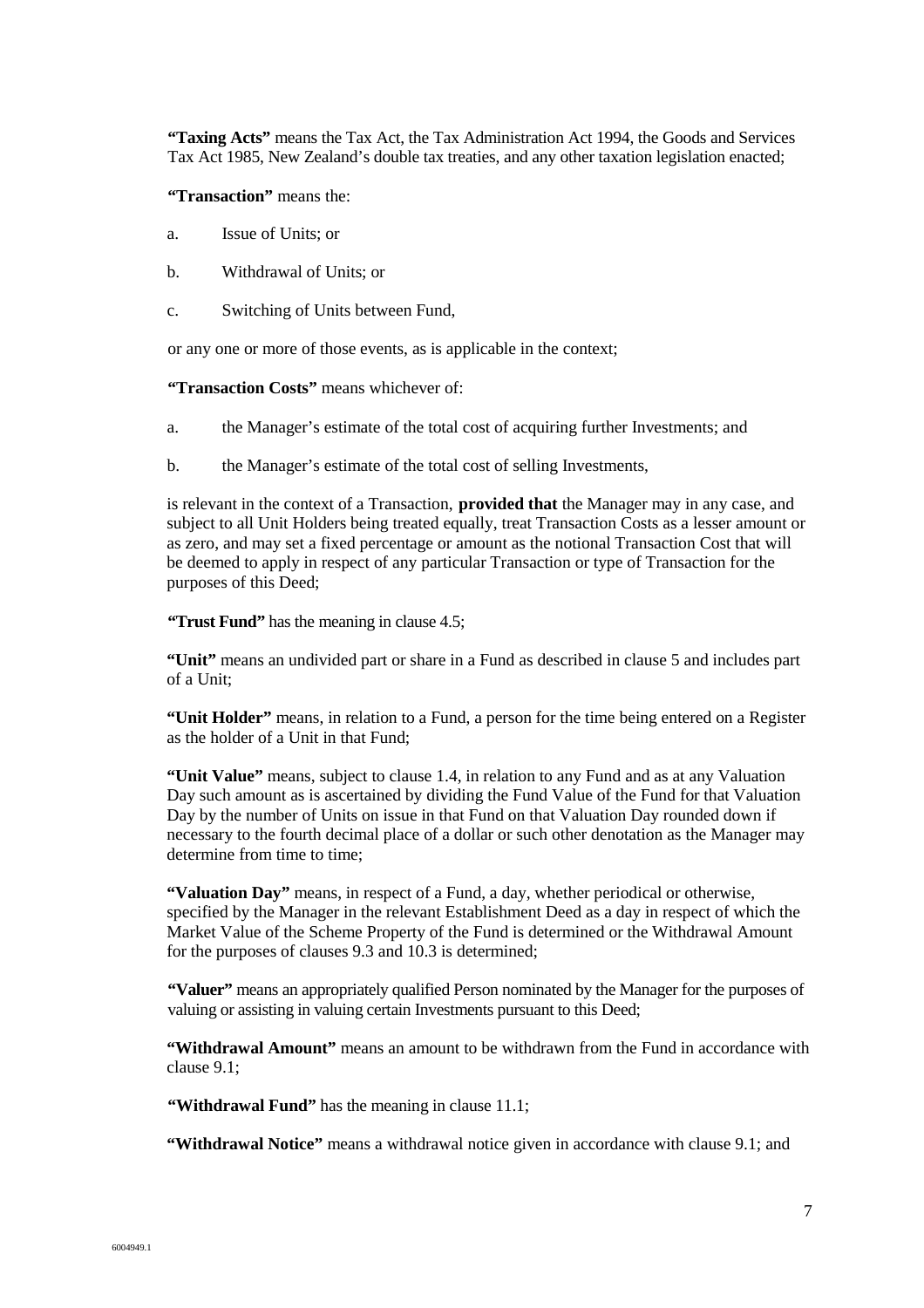**"Withdrawal Value"** means, subject to clause 1.4, the value of a Unit for the purpose of a withdrawal from a Fund, as calculated pursuant to clause 9.3.

#### 1.2 **General construction**: In this Deed unless the context otherwise requires:

- a. words importing the singular number include the plural and vice versa and the masculine gender includes the feminine gender and vice versa;
- b. references to statutes, regulations, other legislative instruments, sections of statutes, or clauses of regulations or other legislative instruments include all amendments, reenactments and replacements thereof and any additions thereto covering the same subject matter;
- c. reference to any statute includes statutory regulations or legislative instruments promulgated or otherwise made from time to time and in force under that statute and, in the case of the FMCA, includes any framework or methodology issued by FMA under the FMCA;
- d. footnotes used in this Deed do not form part of this Deed, are a guide only and where they refer to legislative provisions, are not intended to incorporate those provisions in this Deed or affect the interpretation of this Deed. However, often they will refer to the legislative provisions which have prompted the inclusion of the reference in this Deed to comply with a particular Act or legislation generally;
- e. headings to clauses are used in this Deed for reference only and are not to be used as an aid in the interpretation of this Deed;
- f. references to clauses are to clauses to this Deed;
- g. a reference in this Deed to any document or agreement is to that document or agreement as amended, novated, supplemented or replaced;
- h. where under or pursuant to this Deed or anything done hereunder the day on or by which any act, matter or thing is to be done is not a Business Day such act, matter or thing shall be done on the following Business Day;
- i. references to the amounts of any fees payable to the Manager or Supervisor are references to those amounts exclusive of GST (if any);
- j. if it shall be necessary for any of the purposes of this Deed to determine the equivalent at any date in New Zealand Dollars of any amount denominated in any other currency, that equivalent shall be determined by the Manager on the basis of such rate of exchange prevailing as at that date as the Manager may select; and
- k. where the Manager is satisfied that a Person is legally entitled to exercise any of the rights of a Unit Holder, any reference to the Unit Holder in this Deed shall be deemed to include a reference to such Person in relation to any such exercise, and the receipt by or sending to such Person of any notice or other communication required to be given to the Unit Holder pursuant to this Deed shall be deemed to constitute receipt by or sending to the Unit Holder.

#### 1.3 **Terms implied by law**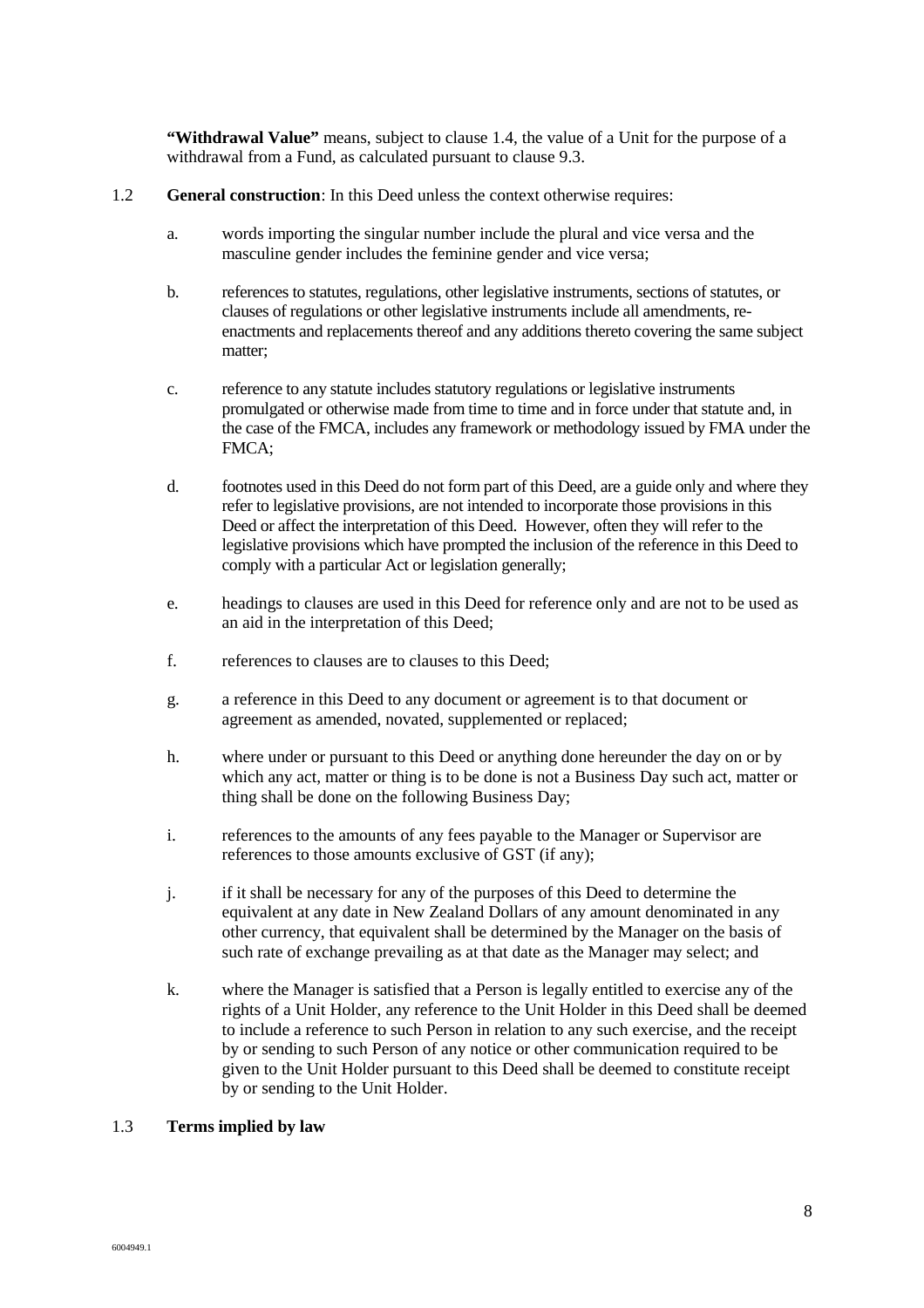Any statutory provisions or other terms implied in this Deed under the Governing Legislation apply for so long as they are implied in this Deed despite anything to the contrary in this Deed, and any provision in this Deed that is contrary to any such implied term is void to the extent that it is contrary.

#### 1.4 **Frameworks or methodologies**

Where FMA has published frameworks or methodologies under the FMCA that require certain matters to be calculated, determined, fixed, or carried out in a particular way, the Manager and the Supervisor (as applicable) shall comply with the requirements of those frameworks or methodologies. Any such frameworks or methodologies shall apply notwithstanding, and prevail over, anything to the contrary in this Deed and the provisions of this Deed shall be construed accordingly.

#### 2 **Purpose**

2.1 **Purpose:** This Deed governs a scheme whereby persons may acquire interests in a variety of different and independent Funds.

#### 3 **Relationship with Governing Legislation**

3.1 **Effect of Inconsistencies:** If there is any inconsistency between the provisions of this Deed and any Governing Legislation, the provisions of the relevant Governing Legislation shall prevail and this Deed shall be construed accordingly.

#### 4 **Constitution of the Scheme and Funds**

4.1 **Continuation of trusts:** The continuation of the trusts established in accordance with the Existing Deed is confirmed, on the basis of the amendments contained in this Deed and the Fund Particulars.

#### 4.2 **Names:**

- a. The Scheme is known as the Forsyth Barr Investment Funds. Subject to compliance with the Governing Legislation and any other relevant regulatory requirement, the Scheme shall be known by such other name as the Manager may from time to time determine and notify to the Supervisor and the regulatory body responsible for registering managed investment schemes under the Governing Legislation at that time.
- b. Each Fund shall be known by the name set out in the relevant Establishment Deed provided that, subject to compliance with the Governing Legislation and any other relevant regulatory requirement, a Fund shall be known by such other name as the Manager may from time to time determine and notify to the Supervisor and the regulatory body responsible for registering managed investment schemes under the Governing Legislation at that time.
- 4.3 **Registration as managed investment scheme:** The Scheme will pursuant to clause 22 of Schedule 4 to the FMCA be treated on the Effective Date as a scheme that is registered on the register of managed investment schemes under the FMCA.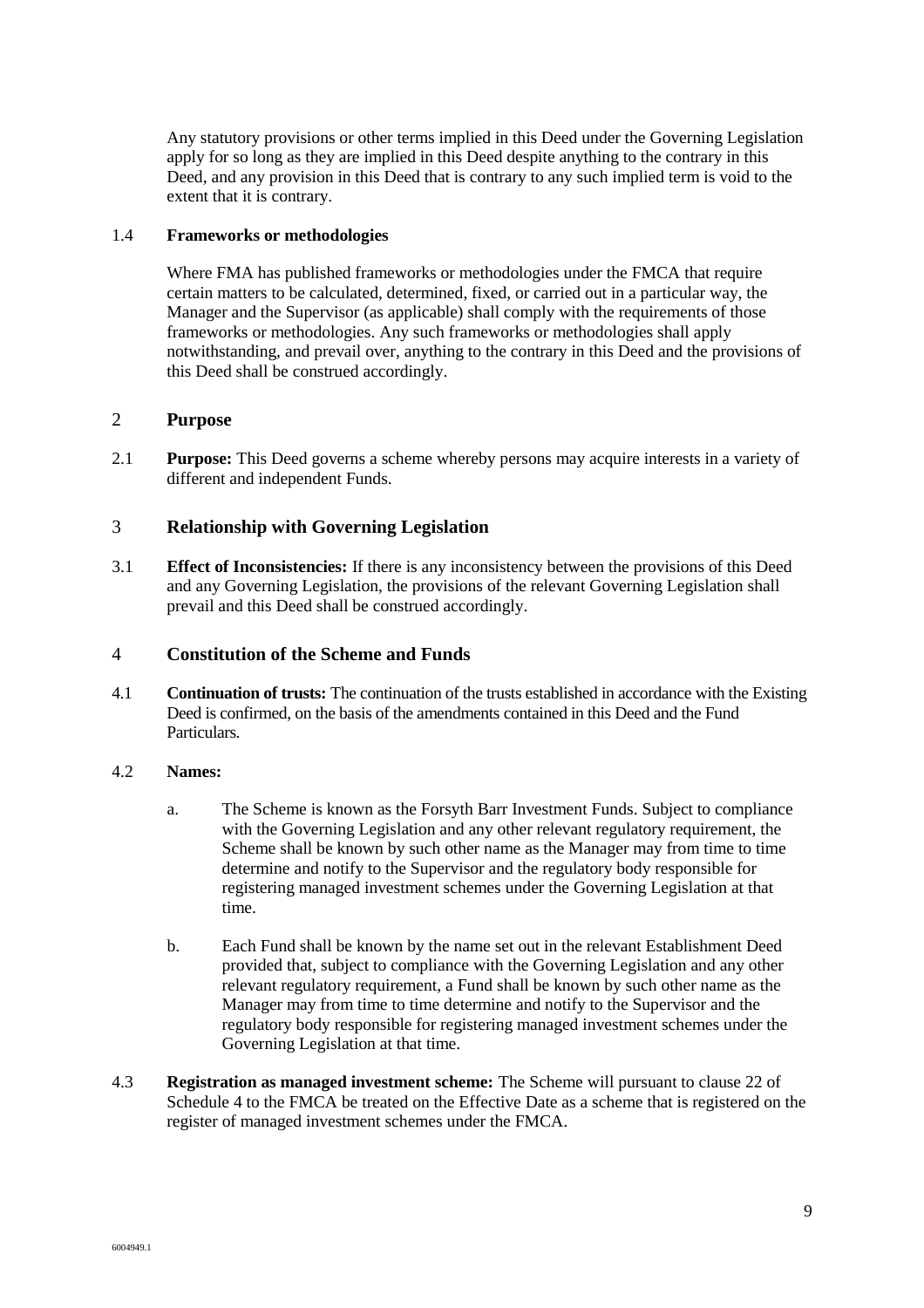- 4.4 **Establishment of Funds:** The Manager may at any time give notice to the Supervisor of its desire to establish a Fund under this Deed. If the Supervisor agrees to act as Supervisor of the Fund, then the Supervisor and the Manager shall enter into an Establishment Deed. Subject to the relevant Fund Particulars, the provisions of this Deed shall govern that Fund. The Scheme Property of each Fund shall be held on the trusts of this Deed, provided that in respect of each Fund the Manager may from time to time, subject to compliance with the Governing Legislation and the relevant Establishment Deed, prescribe:
	- a. in the SIPO for the relevant Fund, the types of Authorised Investments (if any) that may be held in relation to the Fund;
	- b. in the SIPO for the relevant Fund, the investment strategy and objectives that will apply to the Fund;
	- c. the Minimum Value of Units for the Fund or each class of Unit Holder holding Units in the Fund (either alone or as an aggregate value across one or more specified Funds) (**provided that** where it is an express or implied requirement of the Governing Legislation in respect of a class of Unit Holders or Fund there shall be no Minimum Value of Units);
	- d. the level of fees that will apply in respect of the Fund or each class of Unit Holder holding Units in the Fund; and
	- e. such other matters not inconsistent with the terms of this Deed, the relevant Establishment Deed, or the Governing Legislation as the Manager considers necessary or desirable for the appropriate administration of the Fund or as are otherwise required by the Governing Legislation.
- 4.5 **Trust Funds**: The Trust Fund of each Fund shall consist of all Scheme Property for the time being held by the Supervisor and/or Custodian in respect of that Fund upon the trusts of this Deed and the relevant Fund Particulars including:
	- a. the proceeds of sale or realisation of any Investments of that Fund pending distribution or reinvestment; and
	- b. all additions or accretions thereto; and
	- c. all Income therefrom held pending distribution or reinvestment.
- 4.6 **Separate Trusts**: Each Fund shall constitute a separate and independent trust with separate property and liabilities, and the Supervisor and the Manager shall in all respects act so as to give effect to this intention. Without prejudice to the generality of the foregoing:
	- a. the assets of a Fund shall not be available to meet the Liabilities of any other Fund;
	- b. all Investments made with the moneys of a Fund shall be held by the Supervisor and/or Custodian as the exclusive property of that Fund and for the exclusive benefit of the Unit Holders who have an interest in that Fund pursuant to this Deed;
	- c. the Supervisor and the Manager shall keep separate records and accounts in respect of each Fund, and shall not permit the Scheme Property or Liabilities of any Fund to become intermingled with that of any other Fund provided that subject to clause 15.10 nothing in this sub-clause shall prevent the assets of any Fund being lent to, deposited with or invested in another Fund; and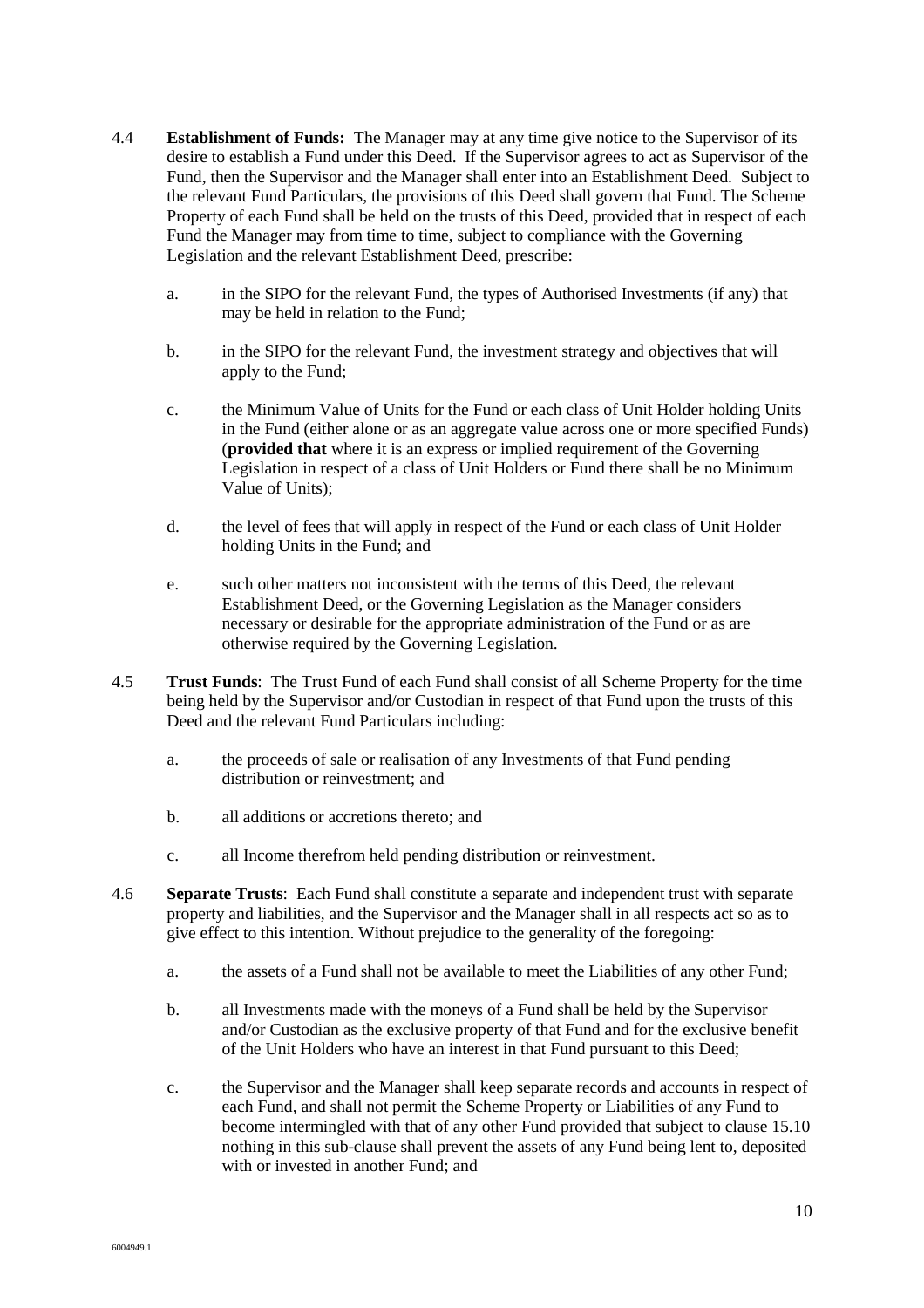- d. the creation of a Fund shall not in any way vary or affect any other Fund nor give rise to any resettlement of any other Fund.
- 4.7 **Restrictions on Fund Particulars:** No Fund Particulars for a Fund shall contain any provision which affects the rights or interests of Unit Holders of any other Fund in existence at the time of establishment of that Fund unless:
	- a. it is authorised by a Special Resolution of the Unit Holders of every Fund so affected; or
	- b. the same is considered by the Manager, in consultation with the Supervisor, not to be or likely to become prejudicial to the interests of Unit Holders of any Fund then in existence; or
	- c. the same is effected no earlier than one month after notice has been sent to every Unit Holder affected thereby.
- 4.8 **Contrary Intention:** The choice of a Fund by a Unit Holder shall be a direction given with respect to the investment of trust funds for the purposes of section 13G of the Trustee Act 1956. However, any direction by a Unit Holder in terms of this clause will not exempt the Manager and the Supervisor from their functions and duties under the Governing Legislation and pursuant to this Deed.
- 4.9 **Choice of Fund:** The Manager shall invest application monies in accordance with a direction by a Unit Holder.
- 4.10 **Variation and Merger of Funds:** Unless the Manager determines that to do so would materially prejudice the interests of Unit Holders generally, and subject to any express provision in this Deed, any express term or condition set out in a Disclosure Document relating to the Fund in question, and compliance with the Governing Legislation, the Manager may:
	- a. by notice in writing to the Supervisor vary all or any of the terms of any Fund prescribed by the Manager under clause 4.4, if the Manager, in consultation with the Supervisor, determines that the variation is not material; and/or
	- b. by notice in writing to the Supervisor and the affected Unit Holders vary all or any of the terms of any Fund prescribed by the Manager under clause 4.4; or
	- c. by giving at least one month's notice in writing to the Supervisor and the affected Unit Holders, terminate or merge any one or more Funds with any other Fund where the Manager considers that doing so would be beneficial for the more convenient, economical or advantageous working, management or administration of the Funds and would not materially prejudice the interests of Unit Holders holding Units in the relevant Fund or Funds in general, with the terms of the affected Funds varied accordingly.
- 4.11 **Bank Accounts:** Notwithstanding any other provisions of this Deed but subject to the Governing Legislation and any determination of the Supervisor to the contrary, and to any restrictions on the operation of bank accounts relating to the Funds that may be imposed from time to time by the Supervisor, the Manager shall have the power to establish and operate on behalf of the Supervisor or the Custodian such bank account or accounts in respect of each Fund as it determines may be necessary or desirable for the purpose of processing the flow of monies to or from any Fund.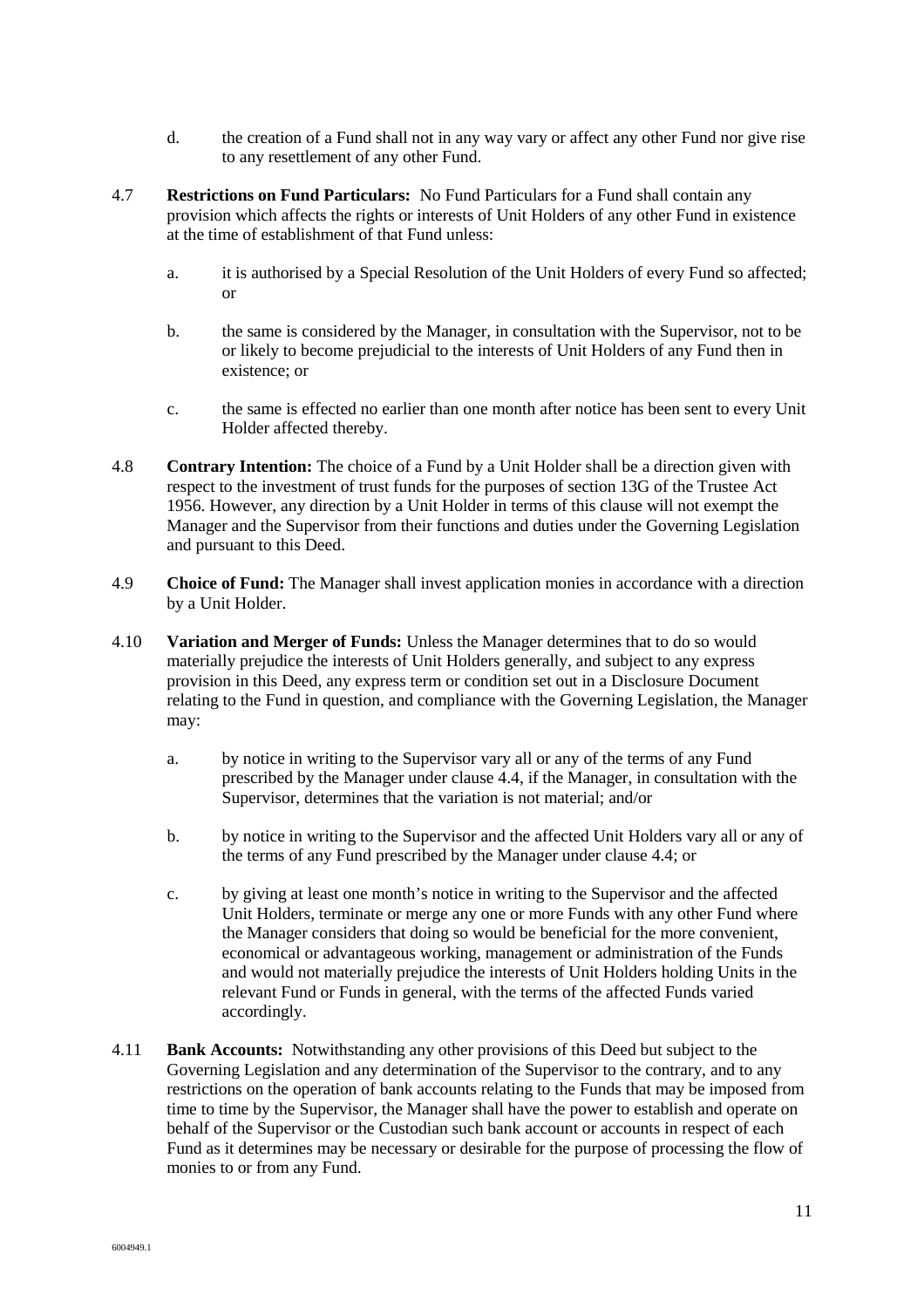#### 5 **Units**

- 5.1 **Beneficial Interest in Funds:** The beneficial interest in each Fund shall be divided into Units.
- 5.2 **Equal but not specific interests:** Each Unit shall confer an equal interest in the Fund to which it relates, but shall not confer an interest in the Scheme Property of any Fund or in any particular Investment (or part thereof) and no Unit Holder shall be entitled to require the transfer to the Unit Holder of any of the Scheme Property of any Fund.
- 5.3 **No Interest in other Trust Funds:** A Unit of one Fund shall not confer any right or interest in the Trust Fund of any other Fund.
- 5.4 **No interference in management etc:** Subject to the rights of the Unit Holders created by this Deed, or by law, no Unit Holder shall be entitled to interfere with or question the exercise or non-exercise by the Manager or the Supervisor of any of the rights, powers, authorities or discretions conferred upon them or either of them by this Deed or in respect of a Fund or any part or parts thereof, or to exercise any right, power or privilege in respect of any Investment.
- 5.5 **Provisions benefit and bind Unit Holders:** Except where expressly provided in this Deed to the contrary or where the context does not so permit, all the benefits and provisions (including but not limited to those benefits and provisions which are expressed to enure for the benefit of and bind Unit Holders) contained in this Deed, enure for the benefit of and bind each Unit Holder.
- 5.6 **Part Units:** Parts of a Unit may be created and can exist under this Deed and be denoted by figures up to four decimal places or such other denotation as the Manager may determine from time to time.
- 5.7 **Values binding:** Subject to the Governing Legislation, Unit Values, Issue Prices and Withdrawal Values determined pursuant to this Deed are, in the absence of manifest error, final and binding on all Unit Holders and any other Persons claiming a beneficial interest in the Fund.
- 5.8 **Consolidation and Division:** Units may at any time and from time to time be consolidated or divided as determined by the Manager.

#### 6 **Issue of Units**

6.1 **Offers of Units:** Subject to compliance with the Governing Legislation (including the Manager's obligations under Part 3 of the FMCA), a person may become a Unit Holder of a Fund by application to the Manager for Units in that Fund upon and subject to the terms and conditions contained in or pursuant to this Deed and the relevant Fund Guidelines and Establishment Deed and otherwise in such manner and upon such terms and conditions as the Manager shall from time to time determine (not being inconsistent with the Governing Legislation) and the Manager accepting that application.

#### 6.2 **Regulated Offers**

- a. The Manager must not make a Regulated Offer of Units unless:
	- i. the Scheme is registered under the FMCA;
	- ii. a PDS has been prepared and lodged on the Disclose Register in respect of the relevant Fund; and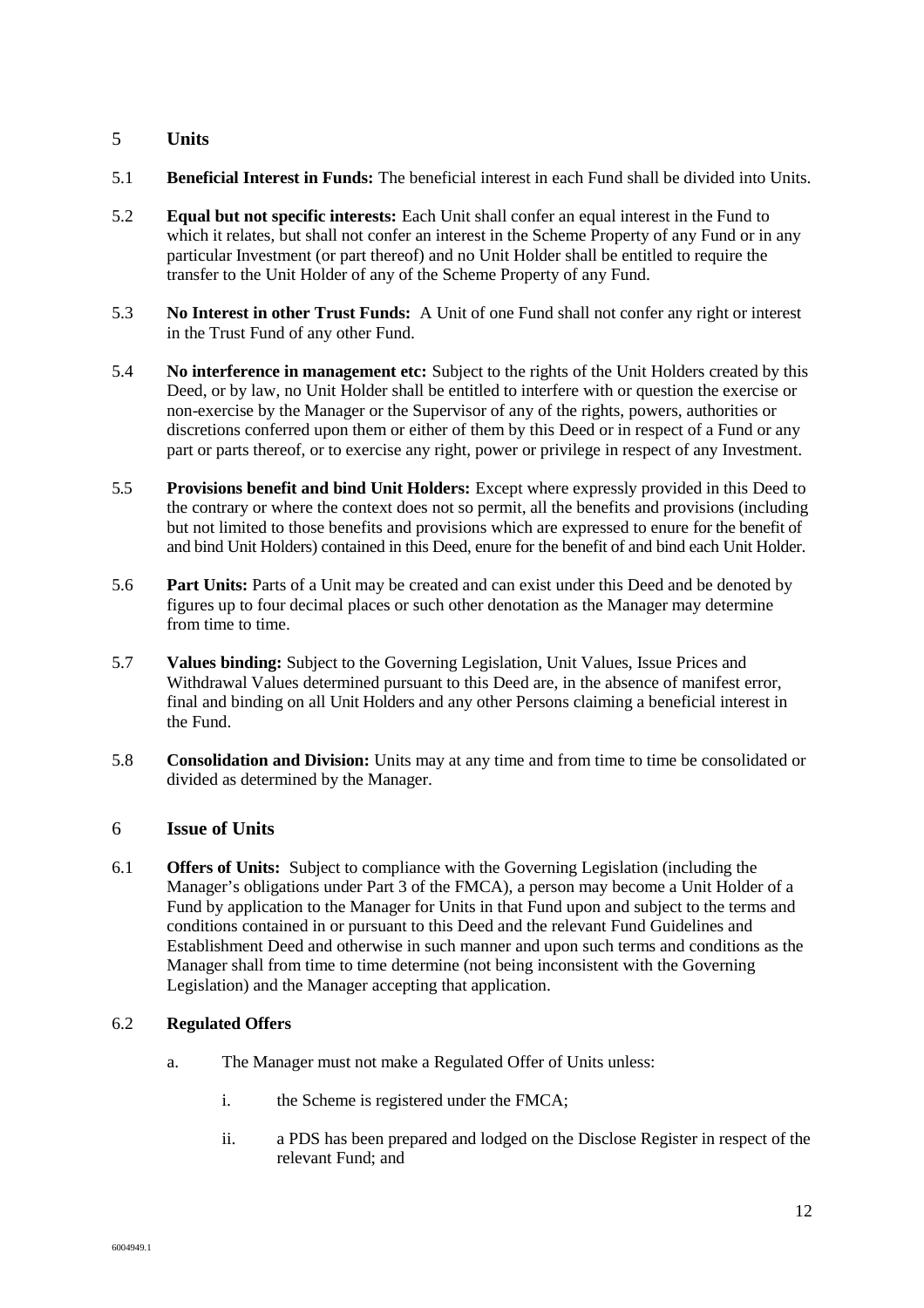- iii. Register Entries containing all information required by the Governing Legislation have been uploaded on the Disclose Register in respect of the relevant Fund.
- b. Each Disclosure Document must comply with the Governing Legislation and, subject to clause 6.2c, otherwise be in a form provided to the Supervisor in advance of lodgement or supply, as the case may be.
- c. The Manager shall provide to the Supervisor, giving such prior notice as has been agreed with the Supervisor (or if none has been agreed, with reasonable notice), drafts of all proposed Disclosure Documents in respect of the Scheme and Funds that the Supervisor has identified in writing as requiring its pre-review, so as to allow the Supervisor to review and provide comments on the draft (which the Supervisor will do in a timely manner or, if a reasonable timeframe for response has otherwise been agreed between the Manager and the Supervisor, within that timeframe).
- 6.3 **Cessation of Issues:** Unless precluded by the Governing Legislation, and otherwise in a manner consistent with the requirements of the Governing Legislation, the Manager may at any time or times by notice in writing to the Supervisor determine that from a date specified in the notice given to the Supervisor no further Units shall be issued pursuant to this Deed to some or all classes of Unit Holders or in relation to a specified Fund or Funds either for any specified period or until the relevant Fund or Funds or the Scheme is terminated. In such event the Manager will not after the date specified in the notice issue any further Units under this Deed to affected Unit Holders or in relation to such Fund or Funds (as may be applicable) for the specified period or until the relevant Fund or Funds or the Scheme is terminated, whichever situation applies. .
- 6.4 **Entry Fee:** The Manager may deduct an entry fee for purchase of any Units of up to 5% of the Cash or other consideration forwarded to meet the Issue Price for those Units, in each case that complies with the Governing Legislation, as it may determine from time to time in respect of a Fund, class of Unit Holders investing in a Fund, or type or nature of the consideration received.

#### 7 **Application for Units**

- 7.1 **Application procedure:** Every person wishing to apply for Units shall:
	- a. complete and lodge with the Manager an application for Units in a specified Fund or Funds in writing, by verbal communication (subject to the Governing Legislation and including by telephone) or by Electronic Communication in such form or to such specification as is from time to time prescribed by the Manager. An application shall be signed, authorised or authenticated by or on behalf of the applicant in such manner as the Manager may from time to time prescribe; and
	- b. forward or credit to the Supervisor, or to the Manager or any Associated Person for payment in accordance with clause 8.3, sufficient Cash to meet payment of the Issue Price in respect of the Units applied for. The Manager may, in its discretion, permit consideration for applications to be provided in a form other than Cash (including by way of authorisation to the Manager to initiate direct debits from a bank account nominated by the applicant for that purpose), on such basis as the Manager and the Supervisor may from time to time agree.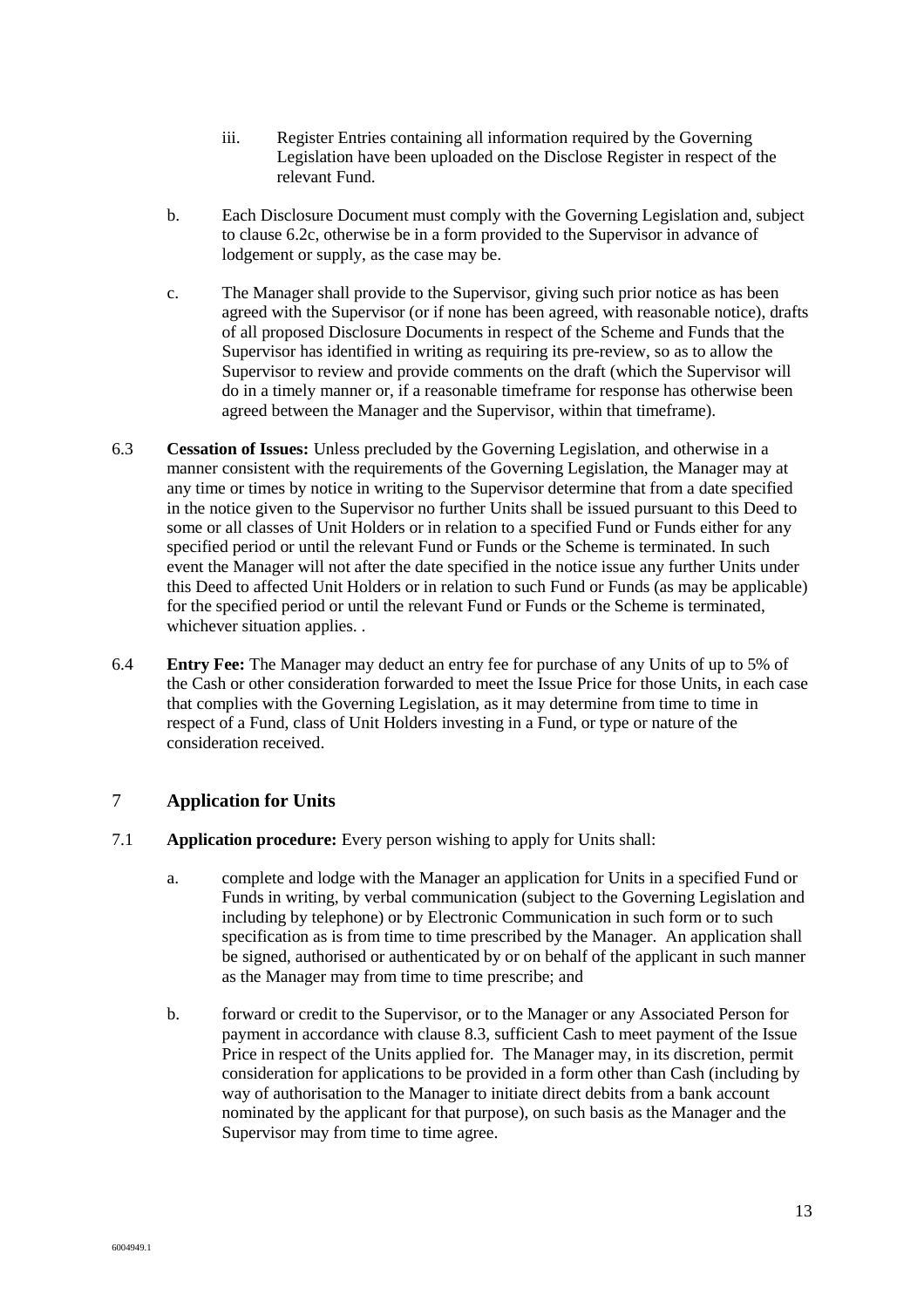An application shall be deemed to be received by the Manager when the person applying for Units has complied with both subclauses (a) and (b) of this clause.

- 7.2 **Standing Application:** An application may be designated as a Standing Application for an amount per month (or such other period as the Manager shall determine) at least equal to any applicable Minimum Value of Units for Standing Applications, and may include an authorisation to the Manager to initiate direct debits from a bank account nominated by the applicant for relevant application amounts to be credited to the relevant bank account of the Manager or the Supervisor.
- 7.3 **Method of payment of consideration:** Consideration for Units applied for or other amounts to be credited to a Fund in respect of a Unit Holder shall be made and received by the Supervisor and the Manager in any manner provided for in the Governing Legislation or in such other manner as the Manager may from time to time approve, subject to the Governing Legislation.
- 7.4 **Applications received:** An application pursuant to clause 7.1 received by the Manager prior to 5.00pm on a Valuation Day (or such other time and date agreed by the Manager and the Supervisor from time to time) shall be effective for that Valuation Day. For the purposes of this clause, an application received by the Manager at or after 5.00pm on a Valuation Day (or such other time and date agreed by the Manager and the Supervisor from time to time) or on a day which is not a Valuation Day shall be effective for the immediately following Valuation Day.
- 7.5 **Issue or purchase of Units:** Applications for Units may at the option of the Manager be treated as:
	- a. a subscription for Units to be issued from the relevant Fund or Funds at the Issue Price on the Valuation Day for which the application is effective as determined in accordance with clause 7.4 and Units shall be issued by the Manager accordingly; or
	- b. a request for the purchase from a Unit Holder nominated by the Manager of Units in the relevant Fund or Funds at the Issue Price on the Valuation Day for which the application is effective as determined in accordance with clause 7.4.
- 7.6 **Acceptance of applications:** Unless precluded by the Governing Legislation, the Manager may in its discretion refuse to accept in whole or in part any application and shall not be required to give any reason or ground for such refusal.
- 7.7 **Uncleared funds:** Subject to the Governing Legislation, Units issued against funds which do not clear are void.
- 7.8 **Units issued in error:** Units that the Manager determines have been issued in error are also void, unless any Person in good faith has altered their position to their detriment in reliance on the validity of those Units in circumstances where the Governing Legislation does not require the Units to be treated as void.
- 7.9 **Refunds and void allotments:** Unless the Supervisor and the Manager agree otherwise, the Manager shall promptly notify the Supervisor of the acceptance or rejection of each application pursuant to clause 7.6 or voidance of Units pursuant to clause 7.8, in such manner as is from time to time agreed between the Supervisor and the Manager, and shall refund or arrange for the Supervisor or Custodian to refund any application moneys received in respect of that rejected application or those voided Units (as applicable) as soon as practicable (and, in any event, no later than 1 month after the obligation to repay arises). Subject to compliance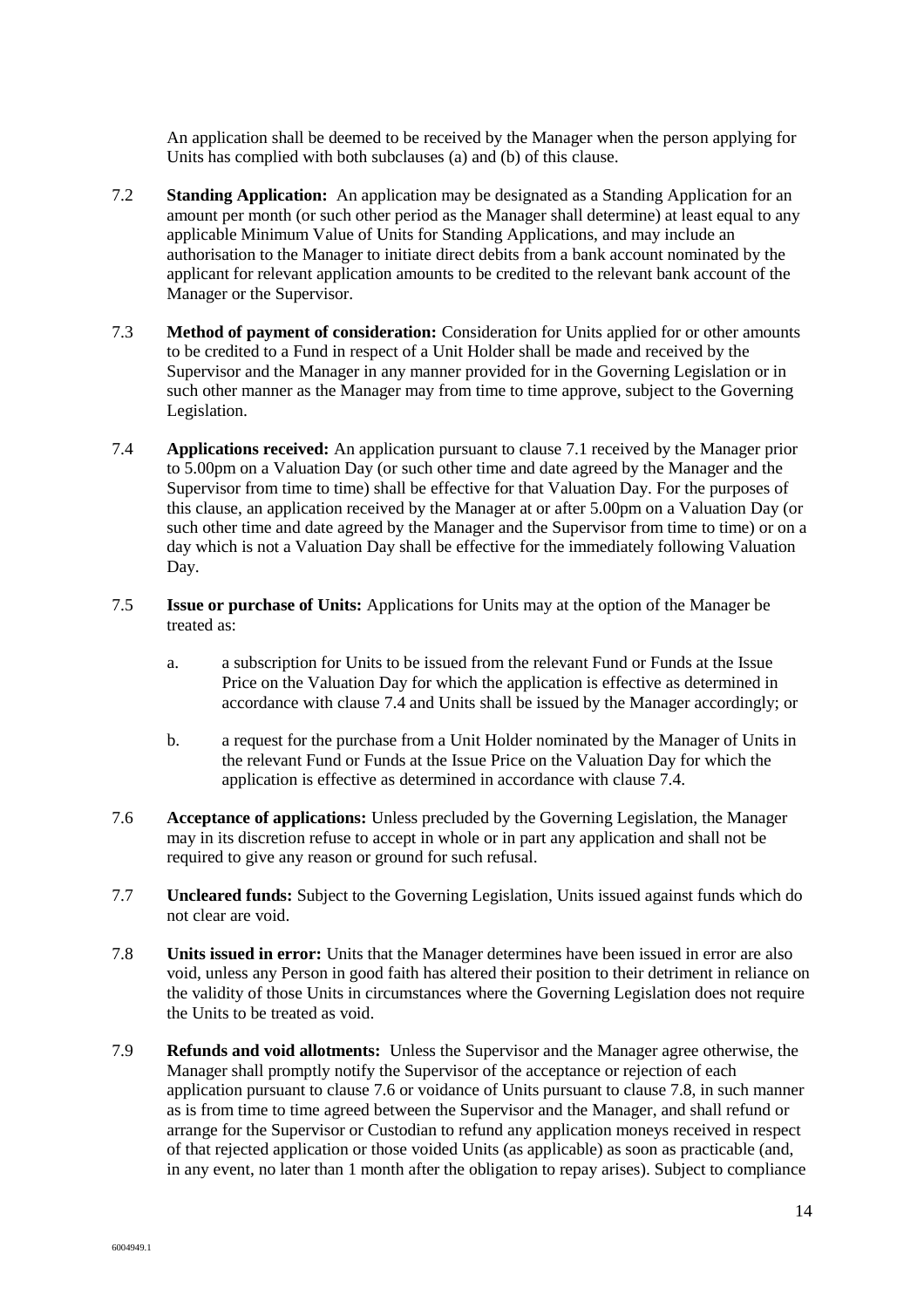with the Governing Legislation and the maintenance of equity as between Unit Holders, the Manager shall have all powers necessary to restore the relevant Fund to the position it would have been in if the rejected application moneys had never been received or if Units determined to be void had never been issued. Where a Unit Holder's Units are determined to be void the Unit Holder's Units shall be refunded at the Withdrawal Value calculated in accordance with clause 9.3.

- 7.10 **Registration of Units:** On acceptance of an application and issue of Units, the Manager shall enter the name of the Unit Holder on the appropriate Register (or, where the Unit Holder is already on such Register, cause such Register to be altered accordingly) and issue to the Unit Holder any confirmation information required by the Governing Legislation.<sup>1</sup>
- 7.11 **Minimum Value of Units**: The Manager may from time to time determine a Minimum Value of Units in respect of applications for Units in any Fund.
- 7.12 **Joint Holders of Units:** The Manager may, but shall not be bound to, register multiple persons as holders of any Unit (together, "**Joint Holders**" and each a "**Joint Holder**"). Where multiple persons are registered as the holders of any Unit they shall be deemed to hold the same as joint tenants with benefit of survivorship subject to the following provisions:
	- a. Joint Holders shall be liable severally as well as jointly in respect of all payments which ought to be made in respect of the Unit held by them;
	- b. on the death of a Joint Holder, the survivor or survivors shall be the only person or persons recognised by the Manager as having any title to such Unit, but the Manager may require such evidence of death as it thinks fit;
	- c. any one of such Joint Holders may give Withdrawal Notices, or Switching Notices, execute a transfer of Units or give effectual receipts for any Withdrawal Amount or distribution payable to such Joint Holders, but the Manager may require from time to time in respect of any Fund, as disclosed in any Disclosure Documents for that Fund, that all Joint Holders complete such documentation;
	- d. a notice from the Supervisor or Manager given to any one of the Joint Holders shall be deemed notice to all the Joint Holders;
	- e. at any meeting of Unit Holders only the Person whose name stands first in the Register or their duly authorised nominee shall be entitled to vote either personally or by duly authorised representative or by attorney or proxy in respect of such Unit, to the exclusion of the votes of the other Joint Holders; and
	- f. for the purposes of calculating a Fund's PIE tax liability and attributing such liability to Joint Holders and the allocation of PIE income or losses and Attributed Tax Credits, the Manager may in its absolute discretion either treat the Joint Holders as separate Unit Holders (in shares reflecting their legal interests), or treat the Joint Holders as a single Unit Holder with a Prescribed Investor Rate equal to the highest Prescribed Investor Rate of the Joint Holders if they are different or at the rate of one of the Joint Holders if they have the same rate.

 $\overline{a}$ 

 $1$  s 100 FMCA, 65 – 68 FMCR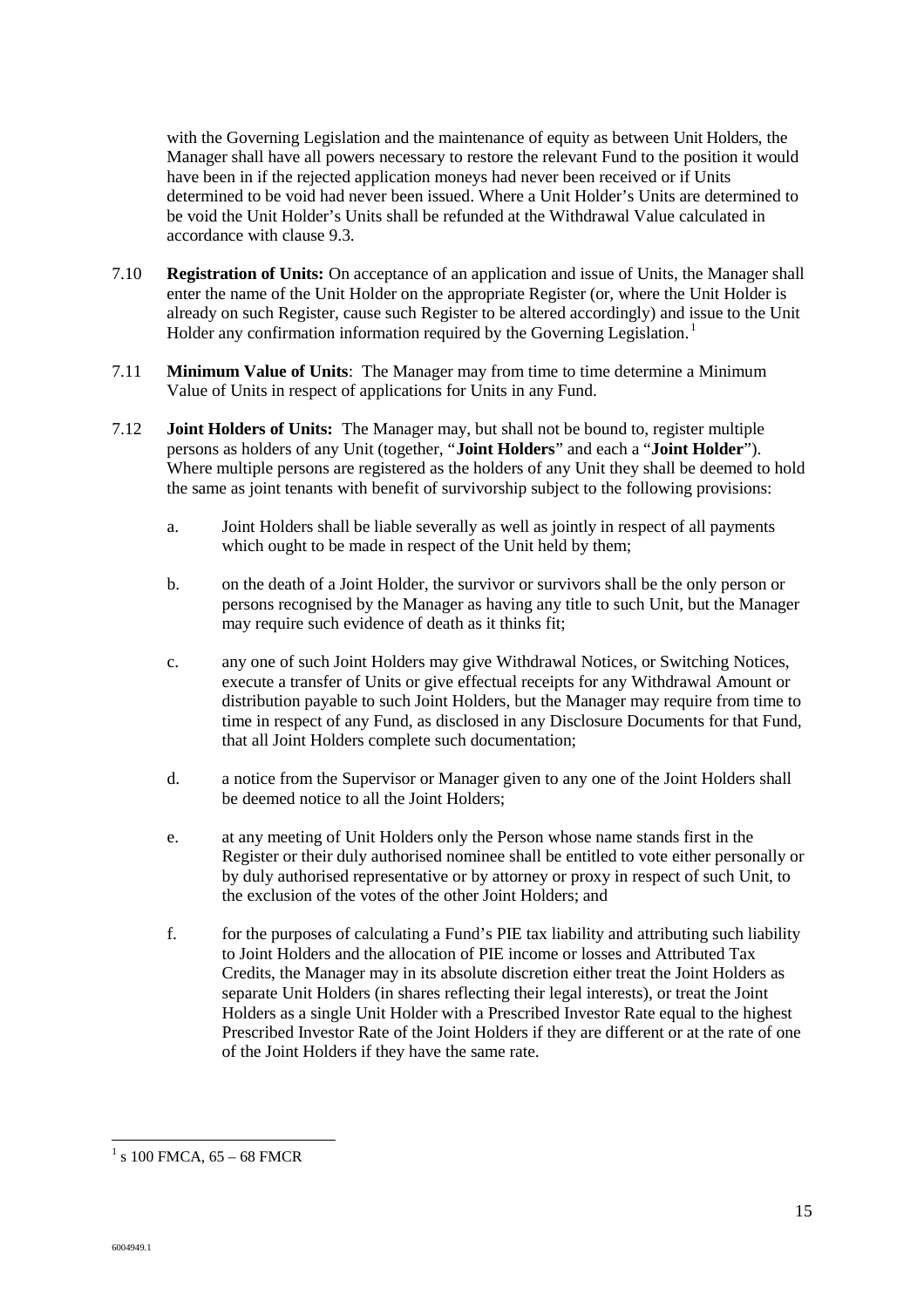#### 8 **Issue Price and Issue of Units**

- 8.1 **Issue price:** Subject to clause 1.4, the Manager shall arrange that each Unit in any Fund shall be issued in accordance with the relevant Fund Particulars at the Issue Price for the Valuation Day for which the application is effective as determined in accordance with clause 7.4. The Issue Price of a Unit shall be the Unit Value on that Valuation Day plus Transaction Costs (if any) at the relevant time, adjusted to the extent appropriate to reflect an equitable proportion of the management fees, Supervisor fees and other fees accrued or otherwise payable at the relevant time and that have not otherwise been incorporated into the relevant Unit Value, **provided that** Units issued in respect of the first Valuation Day in respect of a Fund shall be issued at a price of \$1.00.
- 8.2 **Number of Units:** The number of Units sold or issued pursuant to an application shall be that number of Units (rounded down if necessary to four decimal places) that have an aggregate Unit Value equal to the application moneys (less applicable fees and Transaction Costs).
- 8.3 **Application moneys subject to trusts:** Monies received by or on behalf of the Manager in payment of the Issue Price for Units pursuant to clause 8.1 shall:
	- a. be held in trust and subsequently applied or repaid in accordance with the Governing Legislation; and  $2^2$
	- b. be promptly paid into a separate bank account of the relevant Fund in the name of the Supervisor or Custodian that is designated as a trust account.

#### 8.4 **Pricing Errors:** The Manager: <sup>3</sup>

- a. must report to the Supervisor in relation to any material pricing error or material noncompliance (in terms of section 168 of the FMCA);
- b. must correct such error or non-compliance and take any prescribed steps, to the extent required by the Governing Legislation; and
- c. may, in consultation with the Supervisor, choose not to pay any reimbursement or compensation to a Unit Holder or former Unit Holder if the reimbursement or compensation is less than \$20 or such other amount as has been agreed between the Manager and the Supervisor, or as otherwise determined on a case-by-case basis by the Manager after consultation with the Supervisor based on any relevant industry guidelines taking into account the size, type, and /or frequency of the issue and the costs of reimbursement or compensation.

For the purpose of this clause whether or not a pricing error or non-compliance is "material" shall be determined in accordance with the Governing Legislation, or in the absence of any authority set out in the Governing Legislation, in accordance with such principles as the Manager and the Supervisor otherwise agree from time to time.

#### 9 **Withdrawals**

9.1 **Withdrawal Notice:** Any Unit Holder who wishes to effect a withdrawal from a Fund, shall give notice in writing, by verbal communication (including by telephone) or by Electronic

<sup>&</sup>lt;sup>2</sup> s 87 FMCA, 49 FMCR

<sup>3</sup> s 168 FMCA, 97-99 FMCR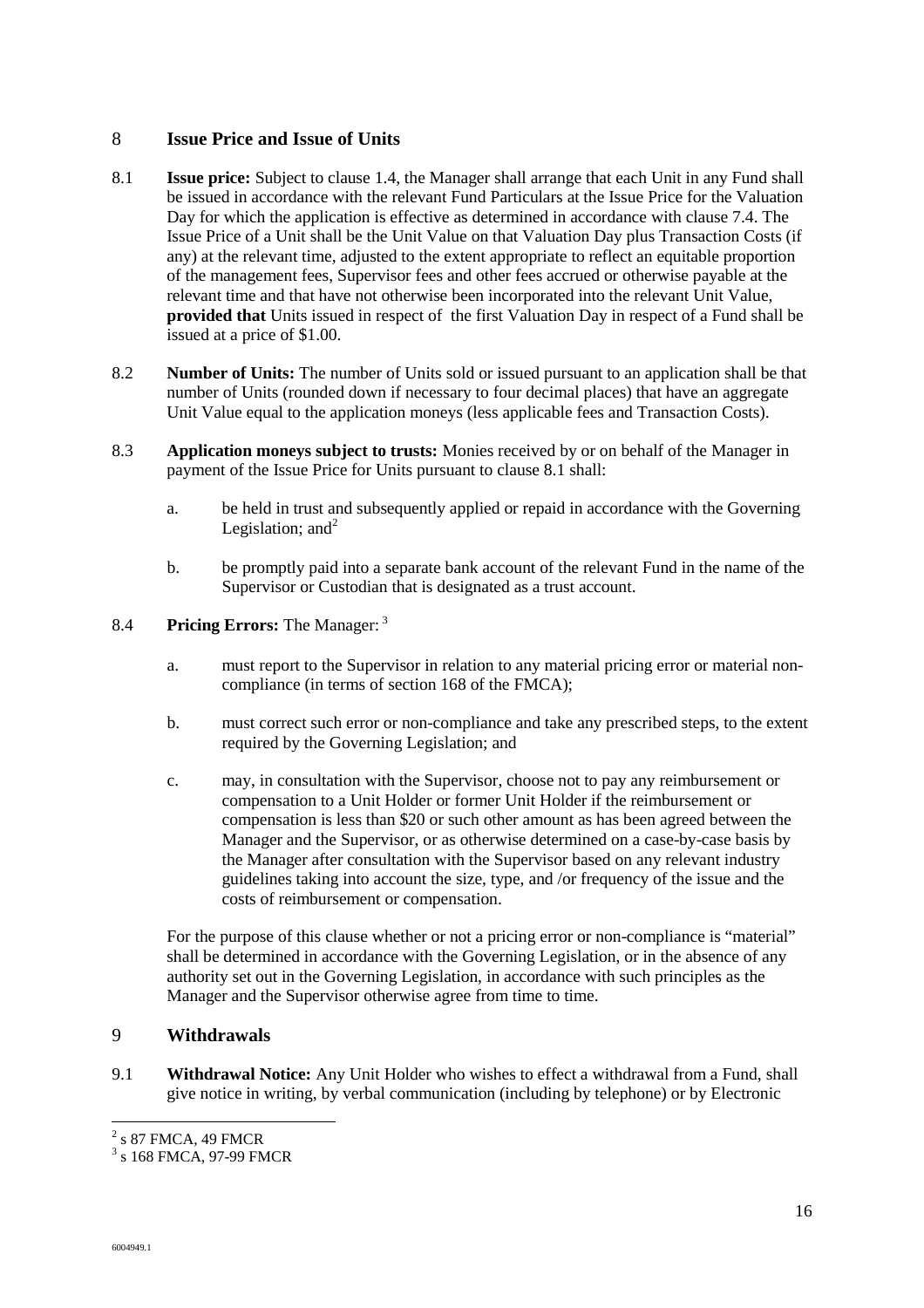Communication ("**Withdrawal Notice**") to the Manager to that effect. Such Withdrawal Notice:

- a. shall specify either a monetary amount or the number of Units in respect of which the Unit Holder wishes to effect withdrawal, adjusted for such number of Units as is required for the purpose of clause 15.9a, as well as the Fund or Funds from which the withdrawal is to be effected;
- b. shall be in such form or comply with such specification (if any) as may be prescribed by the Manager from time to time;
- c. is made subject to the terms and conditions of this Deed and the Governing Legislation; and
- d. unless the Manager agrees otherwise, shall be irrevocable once given.

#### 9.2 **Minimum Value of Units:**

- a. No Withdrawal Notice shall be given in respect of less than the Minimum Value of Units applying to the relevant Unit Holder and Fund, and except where all Units held by a Unit Holder in a particular Fund are to be redeemed, no Withdrawal Notice shall be given if the effect of the withdrawal would be that the Unit Holder who gave the same would hold less than the Minimum Value of Units applying to the relevant Fund and Unit Holder. The Manager may at any time waive the requirements of this clause 9.2, either generally or in a particular case or cases.
- b. The Manager may from time to time, determine a Minimum Value of Units applicable to a Fund or any Unit Holder within a Fund and where the number or value of Units drops below that minimum, the Unit Holder is deemed to have made a Withdrawal Notice for those Units in accordance with clause 9.1.
- 9.3 **Withdrawal Values:** A completed Withdrawal Notice which complies with clauses 9.1a to 9.1d received by the Manager prior to 5.00pm on a Valuation Day (or such other time and date determined by the Manager from time to time) shall be effective for that Valuation Day or such later Valuation Day as is determined by the Manager in accordance with the Fund Particulars for the relevant Fund. For the purposes of this clause, a Withdrawal Notice received by the Manager at or after 5.00pm on a Valuation Day (or such other time and date agreed by the Manager and the Supervisor from time to time) or on a day which is not a Valuation Day shall be effective for the immediately following Valuation Day or such later Valuation Day as is determined by the Manager in accordance with the Fund Particulars for the relevant Fund. The Withdrawal Value of a Unit shall be the Unit Value on the Valuation Day for which the Withdrawal Notice is effective less the Transaction Costs at the relevant time, adjusted to the extent appropriate to reflect an equitable proportion of the management fees, Supervisor fees and other fees accrued or otherwise payable at the relevant time that have not otherwise been incorporated into the relevant Unit Value.
- 9.4 **Redemption of Units:** In connection with redemption of Units under clause 9.5 the Manager shall have the right:
	- a. to direct the Supervisor pursuant to clause 18.4 to realise Investments of the relevant Fund; and/or
	- b. subject to clauses 16.2, 16.3 and 18.3, to direct the Supervisor to Borrow on behalf of the relevant Fund pursuant to clause 16.1,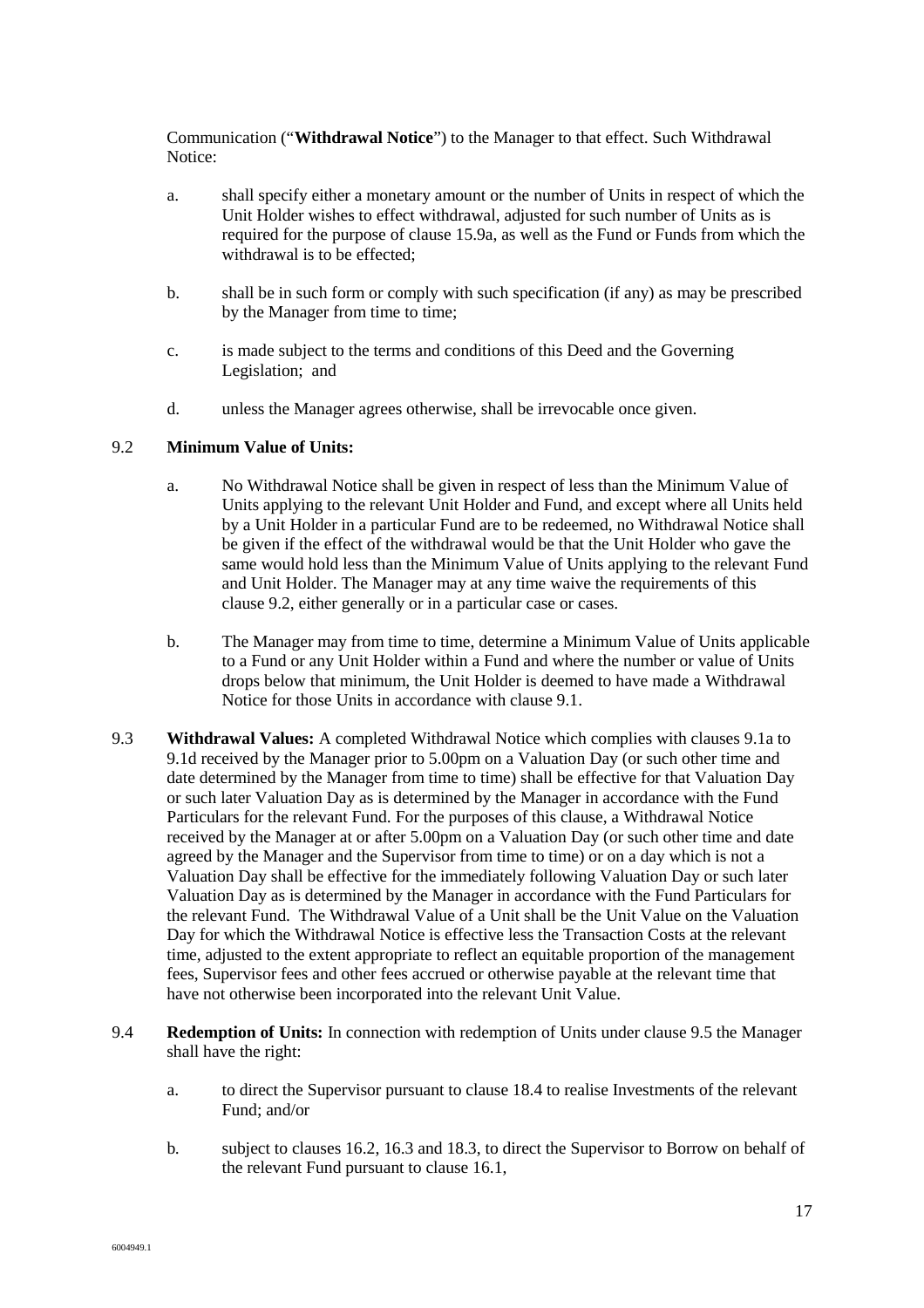to provide the Withdrawal Amount in respect of the Units to be redeemed. Upon receipt of such a direction, subject to clause 18.3, the Supervisor shall forthwith realise Investments and/or Borrow moneys and shall hold the proceeds of such realisation and/or Borrowing for the purposes of the relevant Fund.

- 9.5 **Payments of Withdrawals:** Subject to clauses 10.1, 10.6, and clause 13.6 the Manager shall, upon a Withdrawal Notice becoming effective and in accordance with the relevant Fund Particulars:
	- a. Either:
		- i. repurchase the number of Units or Units of aggregate Withdrawal Values equal to the Withdrawal Amount as specified in that Withdrawal Notice; or
		- ii. procure that the number of Units or Units of aggregate Withdrawal Values equal to the Withdrawal Amount as specified in that Withdrawal Notice are redeemed; and
	- b. procure the payment to the Unit Holder concerned or Unit Holder's personal representative (as applicable) of the amount equal to the aggregate Withdrawal Values of those Units less any Taxation which the Manager determines is applicable to the Withdrawal Amount and any exit fee payable under clause 9.9.

Regardless of the alternative adopted by the Manager, but subject to any Taxation which the Manager determines is applicable to the Withdrawal Amount and clause 9.9, the price payable to the Unit Holder for each Unit shall always be the Withdrawal Value.

The Manager is not obliged to repurchase Units at any time.

- 9.6 **Manager's Obligation:** Without limiting the generality of clauses 9.5 and 17.1 it is declared that the obligation of the Manager pursuant to clause 9.5 is not a personal obligation of the Manager, but is an obligation of the nature referred to in clause 17.1. However, any Units repurchased by the Manager shall be acquired for its own benefit and, upon repurchase, subject to Governing Legislation the Manager shall have the rights of an ordinary Unit Holder under this Deed in respect of those Units, including the right to sell or have redeemed any or all of those Units.
- 9.7 **Cancellation of Units redeemed:** Units redeemed pursuant to this clause 9 shall cease to exist from the date of redemption and shall be deemed to be cancelled. The Manager shall make an appropriate entry on the relevant Register in respect of such cancellation.
- 9.8 **Order of Redemption:** Unless the Manager determines to the contrary, in respect of any particular Fund or Funds, or in respect of any particular Withdrawal Notice, if:
	- a. a Unit Holder gives a Withdrawal Notice which requires redemption of less than all of the Units held by the Unit Holder in that Fund; and
	- b. the Unit Holder does not specify particular Units to be redeemed,

the Units which are first redeemed by that Unit Holder shall be deemed to be those of the Units held by that Unit Holder which were earliest issued to the Unit Holder.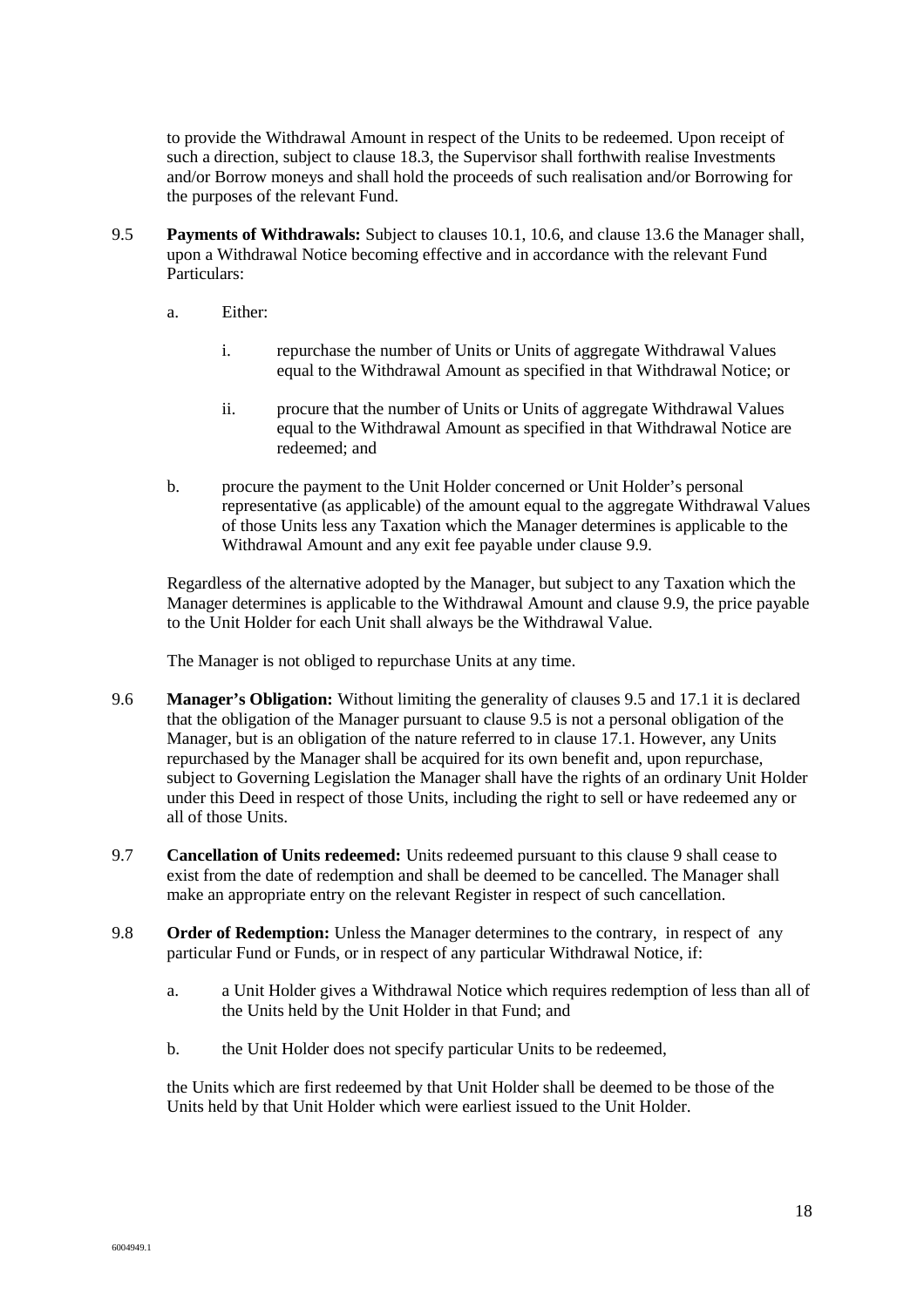- 9.9 **Exit Fee:** The Manager may charge a fee of up to 5% of the Withdrawal Amount, in each case that complies with any Governing Legislation, as it may determine from time to time in respect of a Fund, class of Unit Holders investing in a Fund, or type or nature of transaction.
- 9.10 **Power to decline to maintain PIE status:** Subject to the Governing Legislation the Manager may decline to process a withdrawal that could or would result in a Fund losing its status as a PIE.

#### 10 **Suspension**

- 10.1 **Suspension Notice:** If by reason of:
	- a. a decision to terminate any one or more of the Funds;
	- b. the suspension of trading on any Exchange (whether generally or in respect of any specific Investment);
	- c. financial, political or economic conditions applying in respect of any financial market;
	- d. the nature of any Investment; or
	- e. the occurrence or existence of any other circumstance or event relating to the relevant Fund or generally,

the Manager shall in good faith form the opinion that it is not practicable, or would be materially prejudicial to the interests of Unit Holders generally or to the Unit Holders of a particular Fund, for the Manager to give effect to Withdrawal Notices in respect of any Fund or Funds, then the Manager may, unless precluded by the Governing Legislation, give notice ("**Suspension Notice**") to that effect to the Supervisor (which shall be prior notice unless it is not practicable in the circumstances) and any Unit Holder of the relevant Fund who gives a Withdrawal Notice or has given a Withdrawal Notice or a Switching Notice that has not already been given effect to by the Manager. A Suspension Notice in respect of a Fund shall have the effect of suspending the operation of all Withdrawal Notices given in respect of Units in that Fund until such time as the Manager gives to the Supervisor and the Unit Holders who gave those Withdrawal Notices or Switching Notices notice that the Suspension Notice is cancelled.

- 10.2 **Cancellation of Suspension Notice:** The Manager shall, unless the Supervisor otherwise agrees (such agreement not to be unreasonably withheld), give notice of cancellation of a Suspension Notice not later than 90 days after the date upon which that Suspension Notice is given. Unless extended in accordance with the provisions hereof, a Suspension Notice shall be deemed to be automatically cancelled upon the expiration of that 90 day period.
- 10.3 **Calculation of Units to be redeemed:** If a Suspension Notice is given and is later cancelled, then where a Withdrawal Notice or Switching Notice affected by the Suspension Notice specifies a Withdrawal Amount the number of Units to be redeemed in respect of the Withdrawal Notice or Switching Notice shall be calculated as if the reference in clause 9.3 (read together with clause 11.3 in the case of a Switching Notice) to the effective date of the notice were a reference to the next Valuation Day following the cancellation of that Suspension Notice.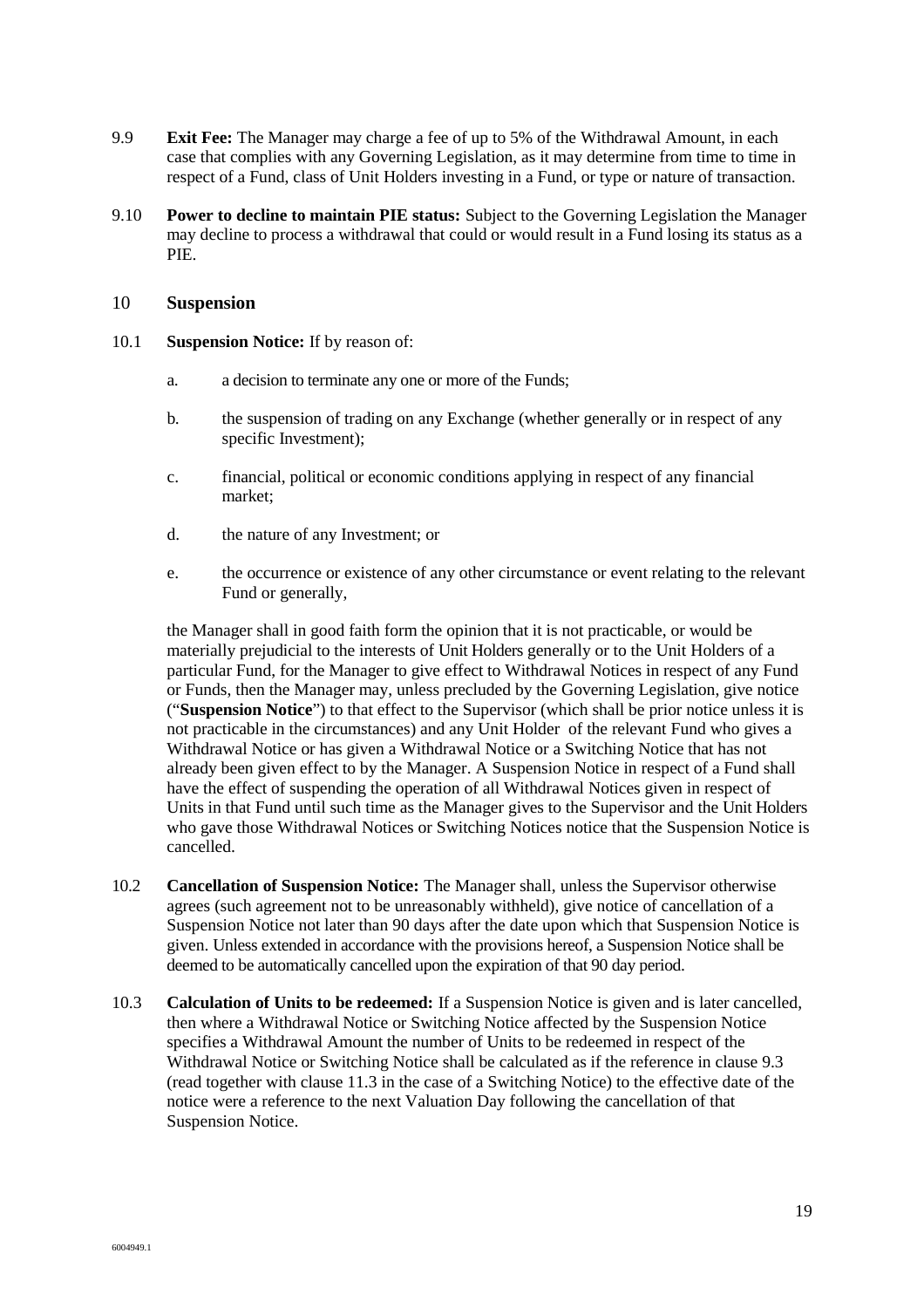- 10.4 **Supervisor and Manager may side-pocket:** Where the Manager considers that it is in the interests of the Unit Holders in a Fund generally to do so (for example, but without limitation, to address liquidity or pricing issues in relation to a particular Investment that might lead to the Manager giving a Suspension Notice in respect of that Fund), the Manager may with the prior written consent of the Supervisor, with effect from a particular date ("**Record Date**"), without the agreement of, or consultation with, Unit Holders:
	- a. determine that particular Scheme Property and Liabilities of a Fund should be quarantined in accordance with this clause 10.4 and clauses 10.5 to 10.9 ("**Side-Pocketed Assets and Liabilities**"); and
	- b. reclassify, divide or otherwise reconstruct the holdings of Unit Holders in that Fund as at the Record Date so that those holdings consist of:
		- i. Units that relate to the Scheme Property and Liabilities that are not Side-Pocketed Assets and Liabilities (such Scheme Property and Liabilities, the "**Non-Side-Pocketed Assets and Liabilities**"); and
		- ii. Units that relate to the Side-Pocketed Assets and Liabilities ("**S Units**"),

all on a pro rata basis.

- 10.5 **Notice to Unit Holders:** The Manager must give written notice to the Unit Holders of a Fund in relation to which side-pocketing has occurred under clause 10.4 as soon as reasonably practicable after the Record Date stating that side-pocketing has occurred in relation to the Fund and including such other information as the Manager, in consultation with the Supervisor, may consider necessary (including details of any arrangements in respect of the items set out in clause 10.6).
- 10.6 **Side-Pocketed Assets and Liabilities:** The provisions of this Deed and the relevant Establishment Deed will apply, with such modifications as are necessary, to the Side-Pocketed Assets and Liabilities and the S Units as if the relevant Fund consisted solely of the Side-Pocketed Assets and Liabilities and the S Units provided that the Manager, with the prior written consent of the Supervisor, may prescribe special arrangements relating to the Side-Pocketed Assets and Liabilities and the S Units ("**Arrangements**"). Without limiting the generality of the proviso to the previous sentence, the Arrangements may include:
	- a. arrangements preventing Unit Holders from giving Withdrawal Notices, Switching Notices, or an instrument of transfer in relation to the S Units;
	- b. arrangements for the treatment of Withdrawal Notices and instruments of transfer that remain outstanding as at a Record Date (including, without limitation, the cancellation of any such Withdrawal Notices, Switching Notices, or instruments of transfer);
	- c. arrangements preventing the issue of any further Units relating to the Side-Pocketed Assets and Liabilities;
	- d. arrangements for the realisation or discharge (as applicable) of the Side-Pocketed Assets and Liabilities;
	- e. arrangements relating to the distribution or application of the net proceeds of realisation of the Side-Pocketed Assets;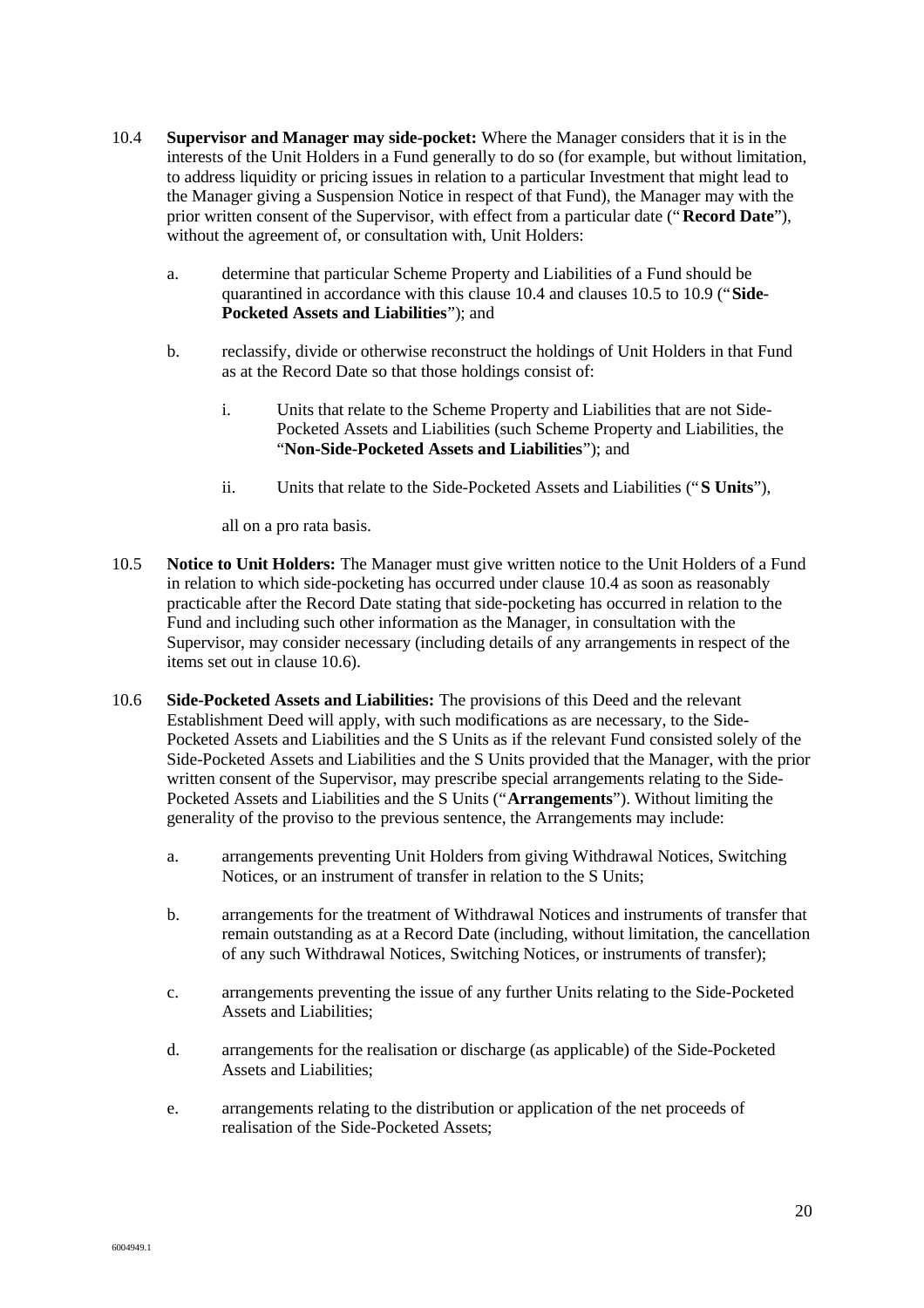- f. arrangements relating to the dissolution of the side-pocketing arrangement (including the cancellation of the S Units);
- g. arrangements relating to the fees and expenses associated with, and any further Liabilities that may be incurred in respect of, the Side-Pocketed Assets and Liabilities and the S Units;
- h. arrangements relating to the recovery of Attributed Tax from Unit Holders holding S Units (including, where applicable, the recovery of Attributed Tax relating to Side-Pocketed Assets and Liabilities from those Unit Holders by way of arrangements relating to Units (if any) held by such Unit Holders that relate to the Non-Side-Pocketed Assets and Liabilities) and the payment of the relevant Fund's tax liabilities;
- i. approval for treating S Units held by Unit Holders as a different class of Unit;
- j. arrangements that the Manager, in consultation with the Supervisor, considers appropriate in relation to the relevant Fund's status as a PIE; and
- k. such other arrangements as the Manager, in consultation with the Supervisor, considers to be appropriate and in the interests of Unit Holders of the relevant Fund generally in relation to the side-pocketing arrangements contemplated by these clauses 10.4 to 10.9.
- 10.7 **Conflicts:** Where any conflict arises between the Arrangements and any other provision of this Deed or the relevant Establishment Deed, the Arrangements will prevail (other than those provisions setting out the Manager's duties to act in the interests of the Unit Holders generally and corresponding liability provisions).
- 10.8 **No new Fund:** For the avoidance of doubt, while the side-pocketing arrangements contemplated by these clauses 10.4 to 10.9 may involve the creation of a different class of Unit, they operate within the affected Fund and do not create a new and separate Fund. Unless required by law, the Manager need not prepare separate Financial Statements relating to the Non-Side-Pocketed Assets and Liabilities and the Side-Pocketed Assets and Liabilities provided that the Manager must prepare accounts in such form as necessary to provide adequate disclosure to Unit Holders.
- 10.9 **Fund's PIE status:** Where a Fund is a PIE, these clauses 10.4 to 10.9 will take effect subject to clauses 26 and 27 and must be read accordingly. In addition, these clauses 10.4 to 10.9 will not apply to any adjustment of Units under clause 26.

#### 11 **Switching of Funds**

- 11.1 **Switching Notice**: Any Unit Holder may at any time give a notice in writing, by verbal communication (subject to the Governing Legislation and including by telephone) or by Electronic Communication ("**Switching Notice**") to the Manager to the effect that the Unit Holder wishes to withdraw Units of a certain number or Units having a certain aggregate of Unit Values from one Fund ("**Withdrawal Fund**") and invest the proceeds of such withdrawal in another Fund or Funds ("**Switch Fund**" or "**Switch Funds**").
- 11.2 **Contents of Switching Notice**: A Switching Notice shall: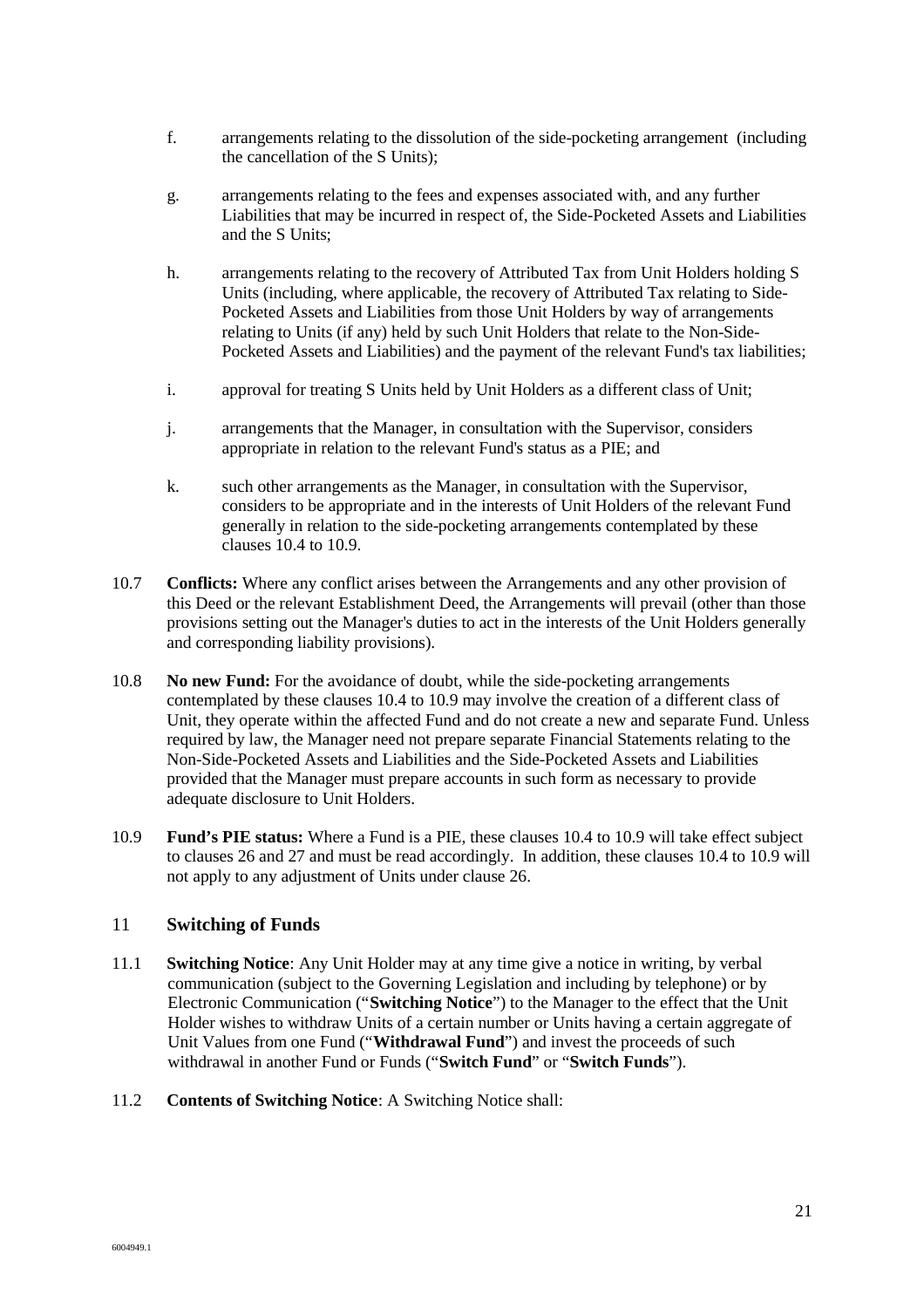- a. specify either a monetary amount or the number of Units in the Withdrawal Fund in respect of which the Unit Holder desires to effect withdrawal (adjusted, where necessary, for such number of Units as is required for the purpose of clause 15.9a);
- b. specify the Switch Fund or Switch Funds, and, if more than one Switch Fund is specified, specify the proportions in which it is desired to invest in those Switch Funds;
- c. unless otherwise agreed by the Manager, not be able to be revoked by the Unit Holder by whom it has been given;
- d. not be for less than the applicable Minimum Value of Units or for a number of Units that would reduce the holding of the Unit Holder in the Withdrawal Fund to less than the applicable Minimum Value of Units unless the Switching Notice relates to all of the Units held by the Unit Holder in the Withdrawal Fund;
- e. provide for investment in a Switch Fund of not less than the Minimum Value of Units applicable to the relevant Unit Holder and Fund from time to time; and
- f. be in such form or comply with such specification as may be prescribed by the Manager from time to time;

and the applicable provisions of clause 9 shall apply to a Switching Notice with any necessary modifications as if it were a Withdrawal Notice in respect of Units in the Withdrawal Fund.

- 11.3 **Switching**: The Manager shall, subject to clauses 10.1 and 10.6:
	- a. procure that the number of Units, or Units in the Withdrawal Fund of aggregate Unit Values equal to the Withdrawal Amount, as specified in that Switching Notice, are dealt with in accordance with clause 9 as if the Switching Notice was a Withdrawal Notice given under that clause; and
	- b. that the proceeds are applied in the acquisition of Units in the Switch Fund or Switch Funds in accordance with clause 8 (as if the Switching Notice were an application in respect of those Units) and (if more than one Switch Fund is involved) in the proportions specified in the Switching Notice.
- 11.4 **Power to Decline**: The Manager may decline to process a Switching Notice which could or would result in a Fund losing its status as a PIE.

#### 12 **Transfer of Units**

- 12.1 **Transfers Generally:** All or any of the Units held by a Unit Holder may be transferred by an instrument in writing in such form as the Manager may approve from time to time and shall be signed by both the transferor and (unless the transfer is made pursuant to a products transfer under section 372 of FMCA) the transferee.
- 12.2 **Minimum Value of Units:** No transfer shall be given in respect of less than the Minimum Value of Units and no transfer shall be given if the effect of giving the same would be that the transferor or the transferee Unit Holder would hold less than the Minimum Value of Units in the relevant Fund.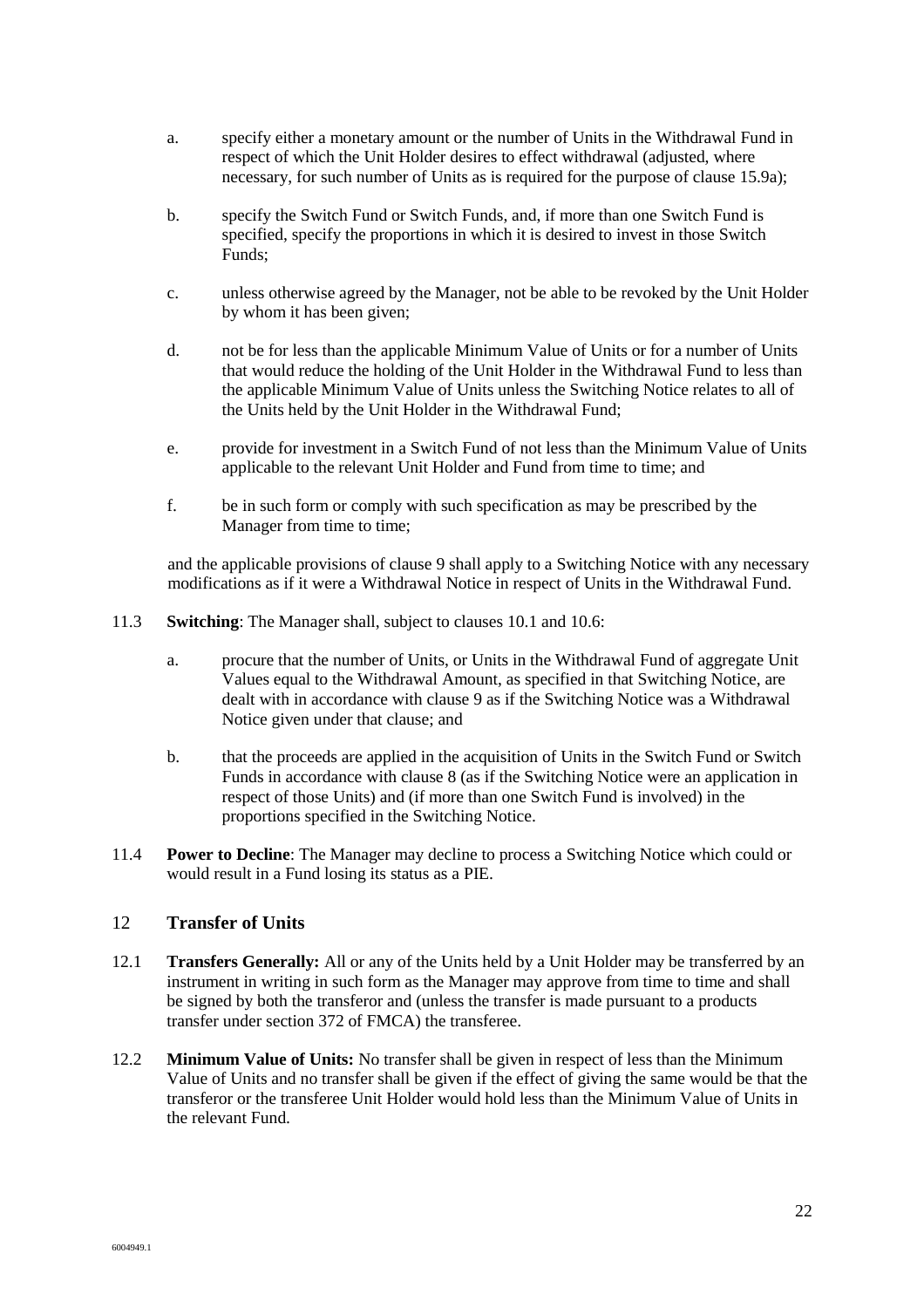- 12.3 **Registration of transfers:** The instrument of transfer shall be submitted to the Manager and on being satisfied that the provisions of this clause 12 and all Governing Legislation have been complied with and subject to clause 13.6 the Manager will register the transfer in the Register. No transfer shall be effective until registered in the relevant Register.
- 12.4 **Release of Amounts to Comply with Legislation:** A Unit Holder's interest in a Fund may be released, assigned, charged or passed to another person if required by the provisions of any enactment or by the order of a court under any enactment.
- 12.5 **Suspension of registration:** Registration of transfers may be suspended at such times and for such periods as the Manager may from time to time determine provided that the Manager may not suspend registration of transfers for a period exceeding thirty (30) Business Days in any calendar year without the approval of the Supervisor (such approval not to be unreasonably or arbitrarily withheld).
- 12.6 **Transmission of Units**: The executors or administrators of a deceased Unit Holder (not being one of several Joint Holders) shall be the only persons recognised by the Manager as having any title or interest in the Units held by such Unit Holder or Unit Holders. However, if that Unit Holder has sold or otherwise disposed of some or all of those Units and has delivered to the transferee a transfer of such Units and the transfer of Units is not registered before the death of the deceased Unit Holder, the Manager may register that transfer notwithstanding that the Manager at the time of such registration has notice of that Unit Holder's death.
- 12.7 **Transfer by operation of law**: Any person having authority to administer the estate of a mentally disordered person and any person becoming entitled to any Units in consequence of the death, bankruptcy or liquidation of any Unit Holder may upon producing such evidence of capacity or of title as the Manager shall think sufficient be registered as the holder of such Units and subject to the provisions as to transfer contained in this clause 12 may transfer such Units. This provision shall apply in the case of a person who becomes entitled as a survivor of persons registered as Joint Holders.

#### 13 **Registers**

- 13.1 **The Register**: The Manager shall:
	- a. keep and maintain or cause to be kept and maintained a separate Register of Unit Holders in respect of each Fund in the form and manner required by the Governing Legislation<sup>4</sup>, which together shall form the Register of Unit Holders for the Scheme in such form and compiled in such manner as the Manager sees fit; and
	- b. at the request of the Supervisor provide the Supervisor with a copy of each Register.
- 13.2 **Details to be entered in Registers:** There shall be entered in each Register such matters as prescribed by the Governing Legislation which may include:
	- a. the name, tax file number (as defined in the Tax Act) and Prescribed Investor Rate of each Unit Holder holding Units in the relevant Fund;
	- b. the address of each Unit Holder, or in the case of Joint Holders the address of the Unit Holder first named in the Register of the relevant Fund;

<sup>&</sup>lt;sup>4</sup> s 215-217 FMCA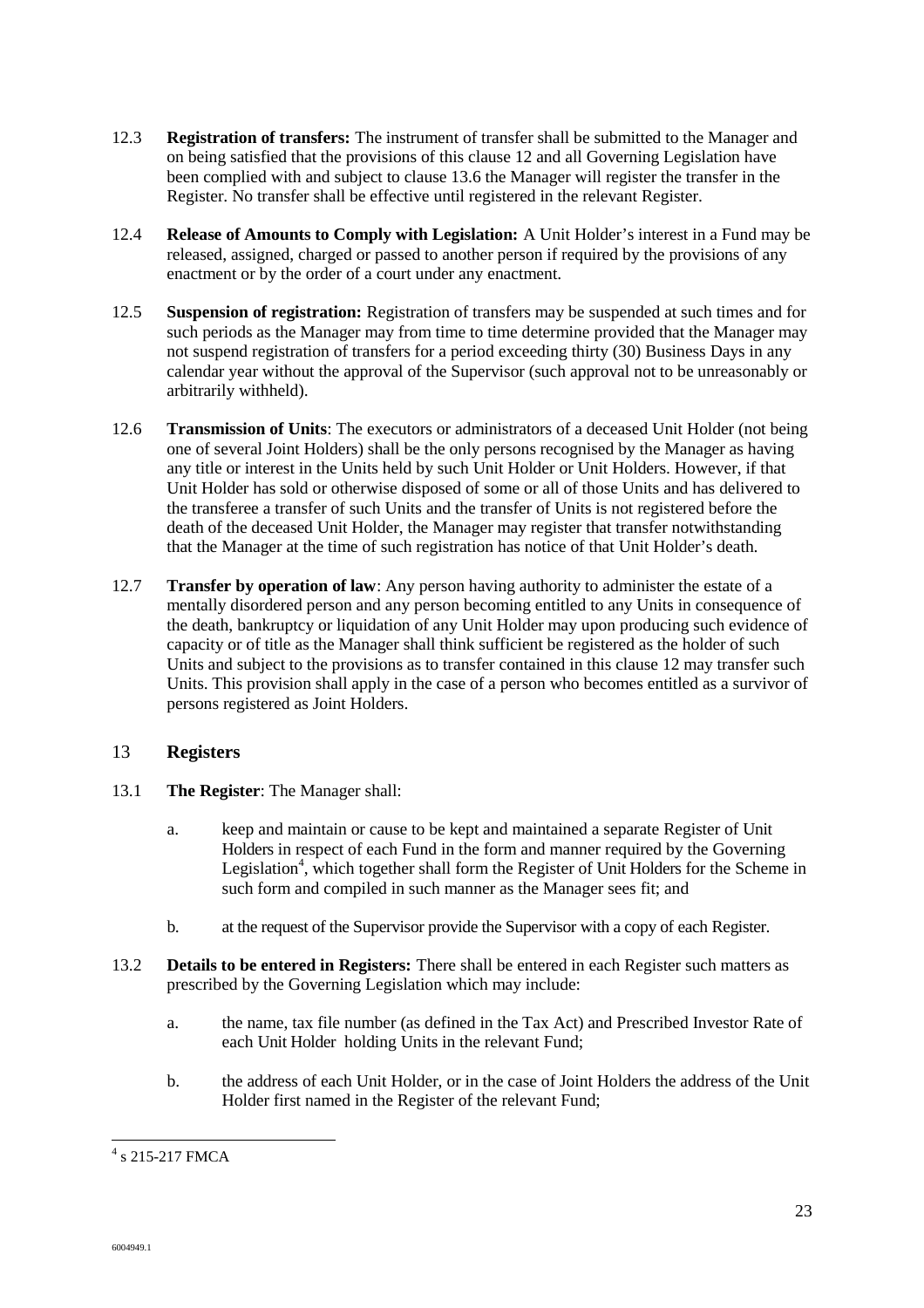- c. the number and type of Units held by each Unit Holder in the relevant Fund;
- d. the date on which the name of every person was entered in the Register as a Unit Holder;
- e. the date on which any person ceased to be a Unit Holder; and
- f. any other particulars that the Manager may consider to be desirable or that are required by the Governing Legislation to be kept.

Unless permitted or required by the Governing Legislation, no notice of any trust, expressed, implied, or constructive, may be entered on a Register. Each Register is prima facie evidence of the matters required by the Governing Legislation to be entered in it.

- 13.3 **Audit of the Register:** The Manager shall cause the Register of Unit Holders for the Scheme to be audited by the Auditor in accordance with the Governing Legislation (being at annual intervals or as otherwise required by the Governing Legislation). The Auditor, in completing its audit of the Register, shall perform any other functions required by the Governing Legislation, and comply with any obligations it has under the Governing Legislation.<sup>5</sup> The Supervisor may, on not more than one other occasion in a Financial Year and for a specified and reasonable purpose, request the Manager to cause such Register or one or more of them to be audited.
- 13.4 **Changes of name or address:** Any change of name or address of any Unit Holder shall be notified in writing or by Electronic Communication to the Manager who shall alter the Register accordingly and shall be in such form or comply with such specification (if any) as may be prescribed by the Manager from time to time.
- 13.5 **Reliance upon Register:** Each of the Manager and the Supervisor shall, subject to the Governing Legislation, be entitled:
	- a. to rely absolutely on the Register as being correct;
	- b. for all purposes to treat a person whom it believes to be the person entered on the Register as the holder of any Units as the legal and beneficial owner of those Units without further enquiry; and
	- c. to effect transfers, redemptions or other dealings of any nature with Units on the basis of the information recorded in the Register without requiring production or surrender of any form of certificate or other evidence of ownership that may have been issued from time to time in respect of those Units.
- 13.6 **Evidence of entitlement:** Notwithstanding clause 13.5, the Manager shall, unless to do so would be inconsistent with the Governing Legislation, be entitled, at its absolute discretion before giving effect to any transfer, redemption or other dealing with any Units, to require the production to the Manager of evidence satisfactory to it in its discretion that the person seeking to effect such dealing is the person named in the relevant Register as the holder of the Units in question. If certificates have been issued in respect of the Units in question, such evidence may (but need not) be the production by that person of a certificate relating to those Units.

 $\overline{a}$ 5 s 218-219 FMCA, 108-110 FMCR.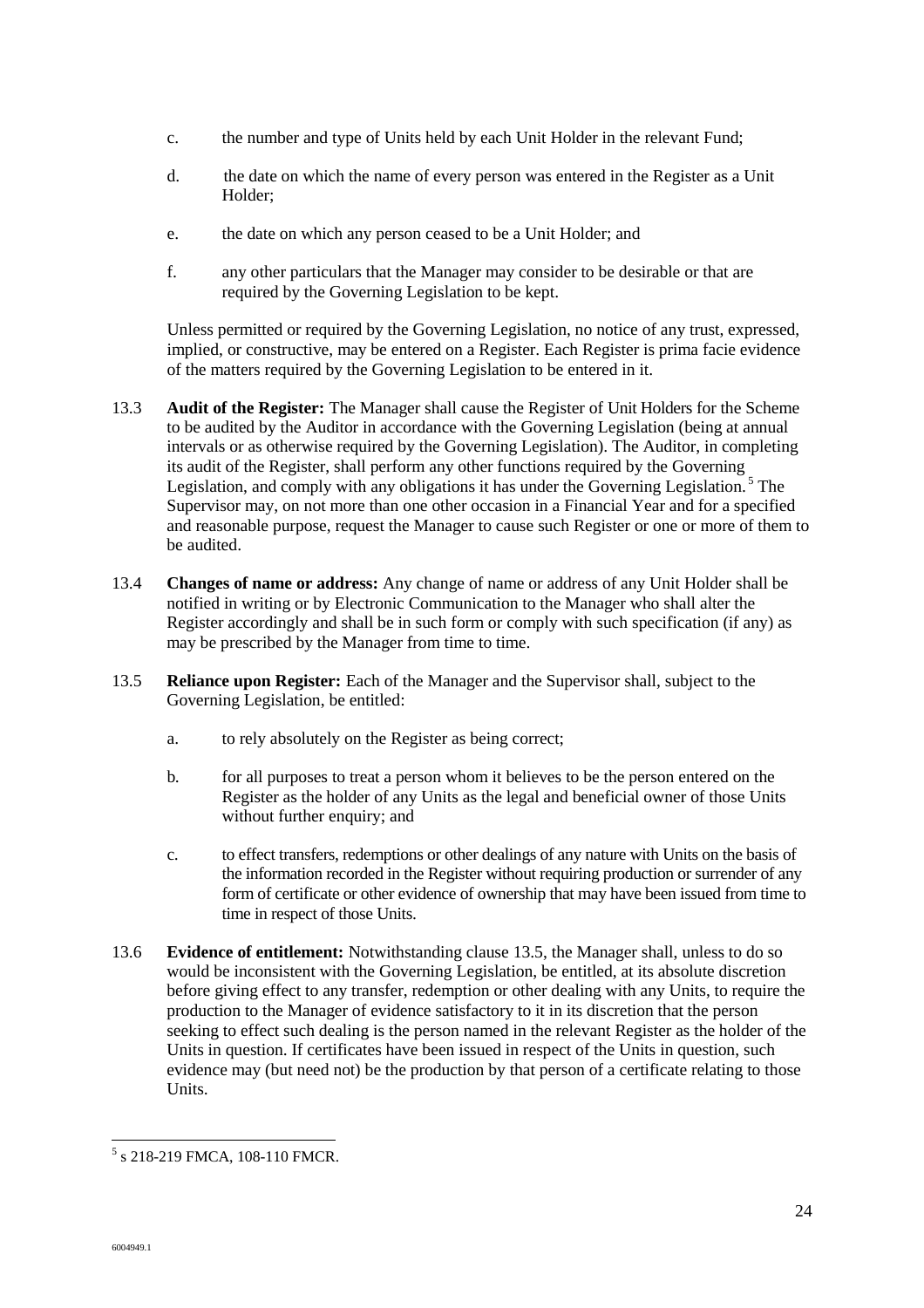- 13.7 **Confirmation Information:** The Manager shall provide Unit Holders with such confirmation information as may be required by the Governing Legislation from time to time.
- 13.8 **Right to inspect and request copy:** The Register shall be open for inspection in the manner and to the extent required by the Governing Legislation. Any person may, for so long as the Governing Legislation requires and upon payment of any prescribed fee, obtain a copy of the Register. $6$

#### 14 **Supervisor's Responsibilities, Powers and Duties**

- 14.1 **Supervisor's responsibilities:** The Supervisor is designated as the trustee and as the supervisor of the Scheme and each Fund for the purposes of the FMCA and is responsible for the following functions<sup>7</sup>:
	- a. acting on behalf of Unit Holders in relation to:
		- i. the Manager;
		- ii. any matter connected to this Deed, an Establishment Deed, or the terms of any Regulated Offer of Units;
		- iii. any contravention or alleged contravention of the Issuer Obligations; and
		- iv. any contravention or alleged contravention of the FMCA by any other person in connection with the Scheme;
	- b. supervising:
		- i. the Manager's performance of its functions (as set out in clause 15.1a to 15.1d of this Deed) and Issuer Obligations; and
		- ii. the financial position of the Manager and the Scheme in respect of Units to ascertain that it is adequate;
	- c. holding the Scheme Property, or ensuring that the Scheme Property is held, in accordance with Governing Legislation; $\frac{8}{3}$  and
	- d. performing or exercising any other functions, powers and duties conferred or imposed on it by or under the FMCA, the FMSA, this Deed, or an Establishment Deed.
- 14.2 **Supervisor unable to delegate certain responsibilities:** The Supervisor must not delegate its functions described in clause 14.1, (except as expressly permitted by clause 18.6 in relation to its function under clause 14.1c and otherwise by the FMCA or as permitted by, and then subject to, the FMSA).
- 14.3 **Supervisor's duties:** The Supervisor must<sup>9</sup>:
	- a. act honestly in acting as Supervisor;

l

 $<sup>6</sup>$  s 221-224 FMCA</sup>

 $7$  s 152 FMCA

 $8$  s 156-158 FMCA

 $9$  s 153 FMCA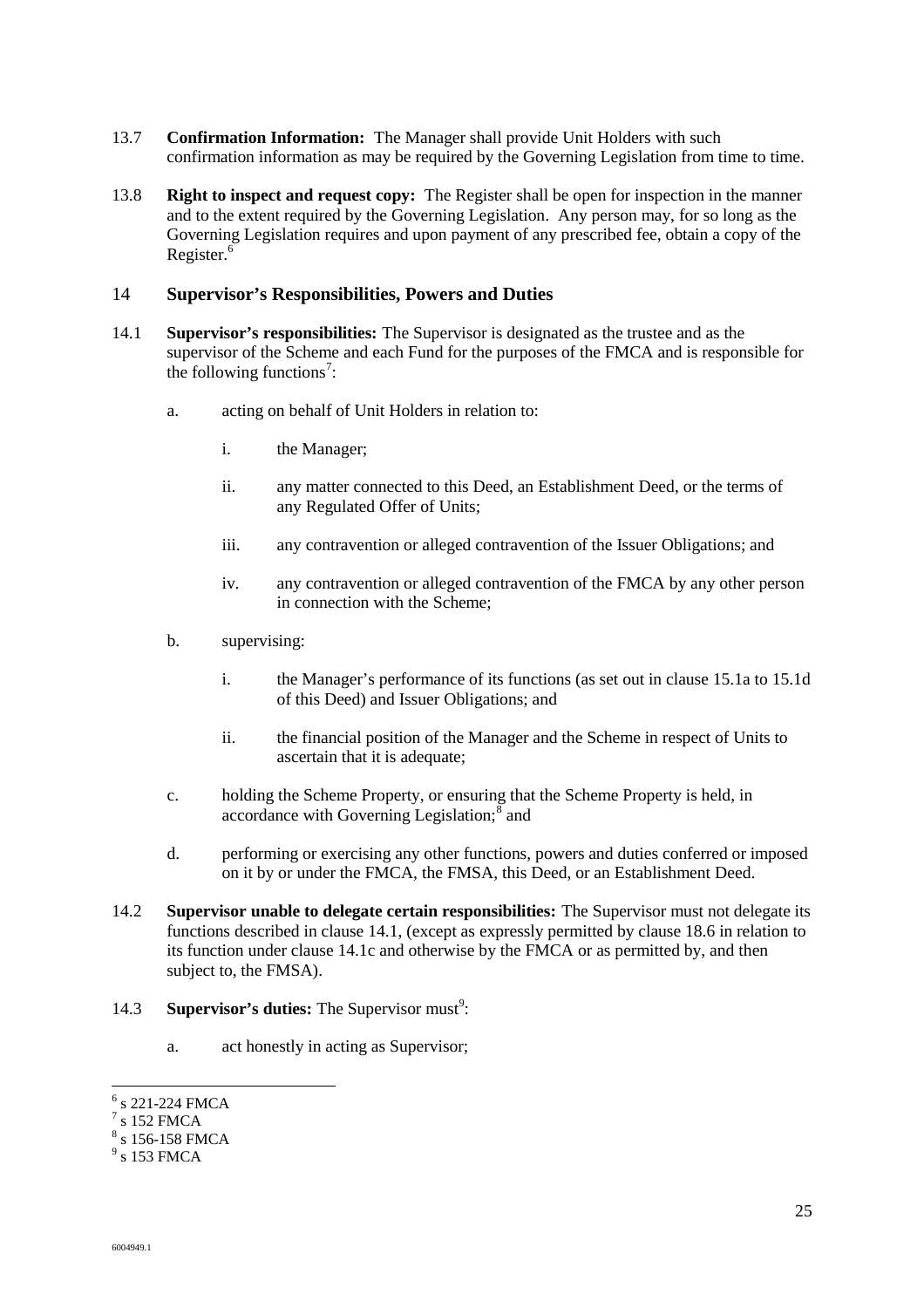- b. in exercising its powers and performing its duties as Supervisor, act in the best interests of the Unit Holders;
- c. exercise reasonable diligence in carrying out its functions as Supervisor;
- d. in exercising its powers and performing its duties as a supervisor, exercise the care, diligence, and skill that a prudent person engaged in the business of acting as a Licensed Supervisor would exercise in the same circumstances;
- e. do all the things it has the power to do to cause any contravention referred to in clause 14.1a to be remedied (unless it is satisfied that the contravention will not have a material adverse effect on Unit Holders); and
- f. subject to any order of the High Court made under section 210 of the FMCA, act in accordance with any direction given by a Special Resolution that is not inconsistent with any enactment, rule of law, or this Deed or the relevant Establishment Deed in relation to:
	- i. seeking a remedy to a contravention referred to clause 14.1a; and
	- ii. any other matter connected with the Supervisor's functions.
- 14.4 **Supervisor's liability:** The Supervisor has the same duties and liability in the performance of its functions as supervisor as it would if it performed those functions as a trustee (except to the extent that those duties are altered by or inconsistent with the  $F M C A$ <sup>10</sup>. The Supervisor is not liable for anything done, or omitted to be done, in good faith in giving effect to a direction to it by Unit Holders.
- 14.5 **Experts:** The Supervisor is entitled, in the performance of the Supervisor's functions, to engage an expert (for example, an auditor, investigating accountant, valuer, or actuary) if the Supervisor considers, on reasonable grounds, that it requires the assistance of the expert to:
	- a. determine the financial position of the Manager or the Scheme; or
	- b. review the business, operation, or management systems, or the governance, of the Manager or the Scheme.

If the Supervisor engages an expert under this clause 14.5 then the Manager must provide reasonable assistance to the expert to allow the expert to provide the required assistance, pay the fees and expenses of the expert (which must be reasonable in the circumstances) and, subject to clause 17.7, is entitled to be indemnified for those fees and expenses out of the Investments and other Scheme Property<sup>11</sup> of the relevant Fund or Funds.

#### 15 **Manager's Responsibilities, Duties and Powers**

- 15.1 **Manager's responsibilities:** The Manager is designated as the manager of the Scheme and the Funds for the purposes of the FMCA and is responsible for performing the following functions:
	- a. offering Units;

l  $10$  s 153 (4) FMCA

 $^{11}$  s 155 FMCA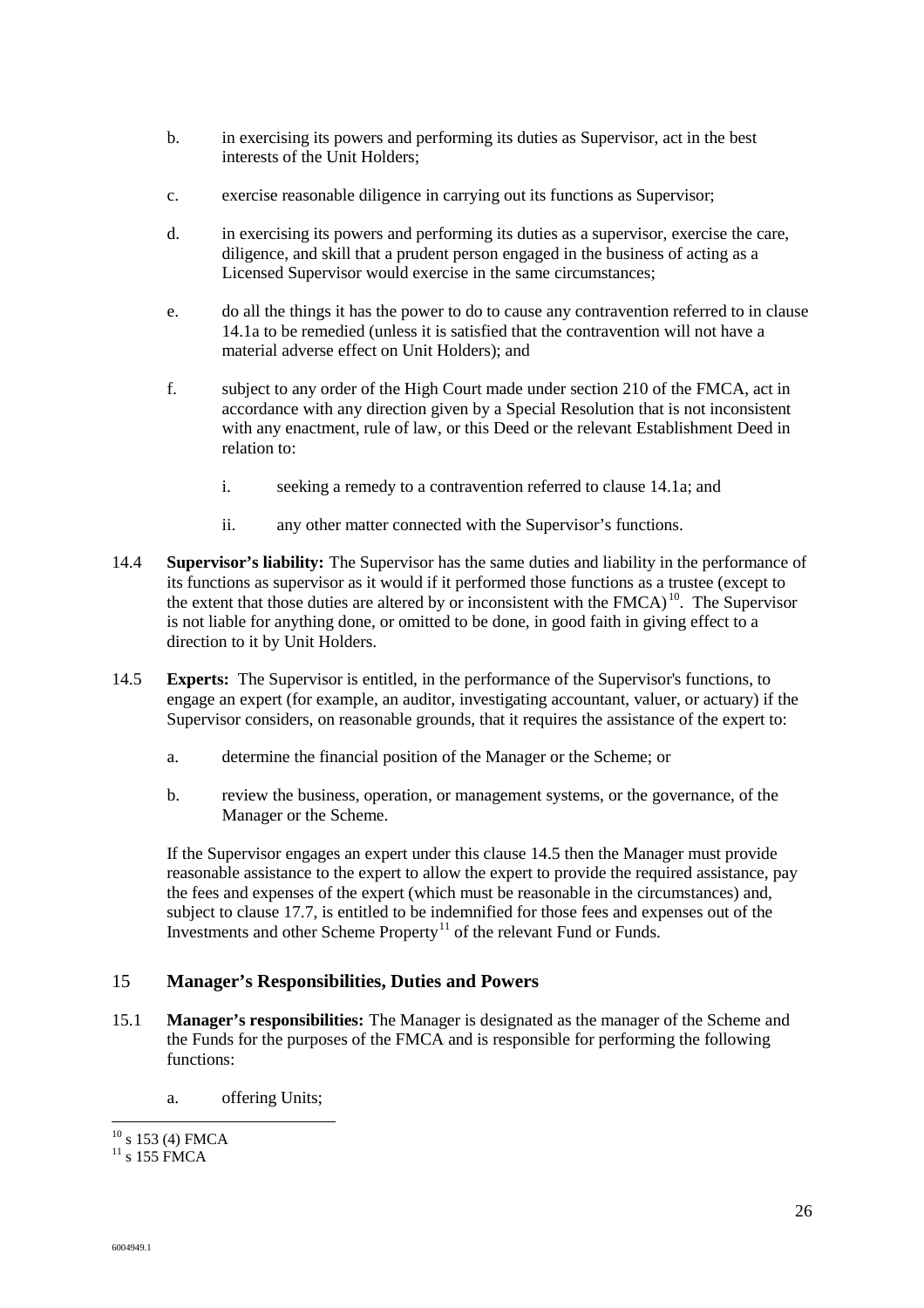- b. issuing Units;
- c. managing the Scheme Property and Investments of the Funds; and
- d. administering the Scheme.

#### 15.2 **Manager's Duties:** The Manager must<sup>12</sup>:

- a. act honestly in acting as Manager;
- b. in exercising any powers or performing any duties as the manager of the Scheme and Funds:
	- i. act in the best interests of the Unit Holders;
	- ii. treat the Unit Holders equitably; and
	- iii. exercise the care, diligence, and skill that a prudent person engaged in the profession or business of acting as a manager of a registered scheme (as defined in the FMCA) would exercise in the same circumstances;
- c. not make use of any information acquired through being the Manager in order to:
	- i. gain an improper advantage for itself or any other person; or
	- ii. cause detriment to the Unit Holders; and
- d. carry out the functions of a manager in accordance with this Deed, each Establishment Deed, each SIPO, and all other Issuer Obligations.
- 15.3 **Manager's liability:** The Manager has the same duties and liability in the performance of its functions as Manager as it would if it performed those functions as a trustee (except to the extent that those duties are altered by or inconsistent with the  $F MCA$ <sup>13</sup>.
- 15.4 **Manager's Powers:** Without in any way limiting the responsibilities and duties of the Manager outlined in clauses 15.1 to 15.3, the Manager shall manage and administer each Fund for the benefit of the Unit Holders holding Units in that Fund with full and complete power of management. In particular, the Manager shall take all steps which in its discretion are necessary or desirable in relation to each Fund, and for or in connection with the investigation of or negotiation for, the acquisition or the disposal of, and all other dealings in relation to, the Scheme Property and Liabilities of each Fund. The Manager shall, without limiting the Manager's discretion and full powers of management and administration, but subject to clause 15.2 and the SIPO of the relevant Fund, have full and absolute power to do the following:
	- a. acquire and sell Authorised Investments upon such terms as it sees fit;
	- b. attend and vote at meetings relating to any Investment;
	- c. lend money;

l  $12$  s 143-144 FMCA

<sup>&</sup>lt;sup>13</sup> s 143(3) FMCA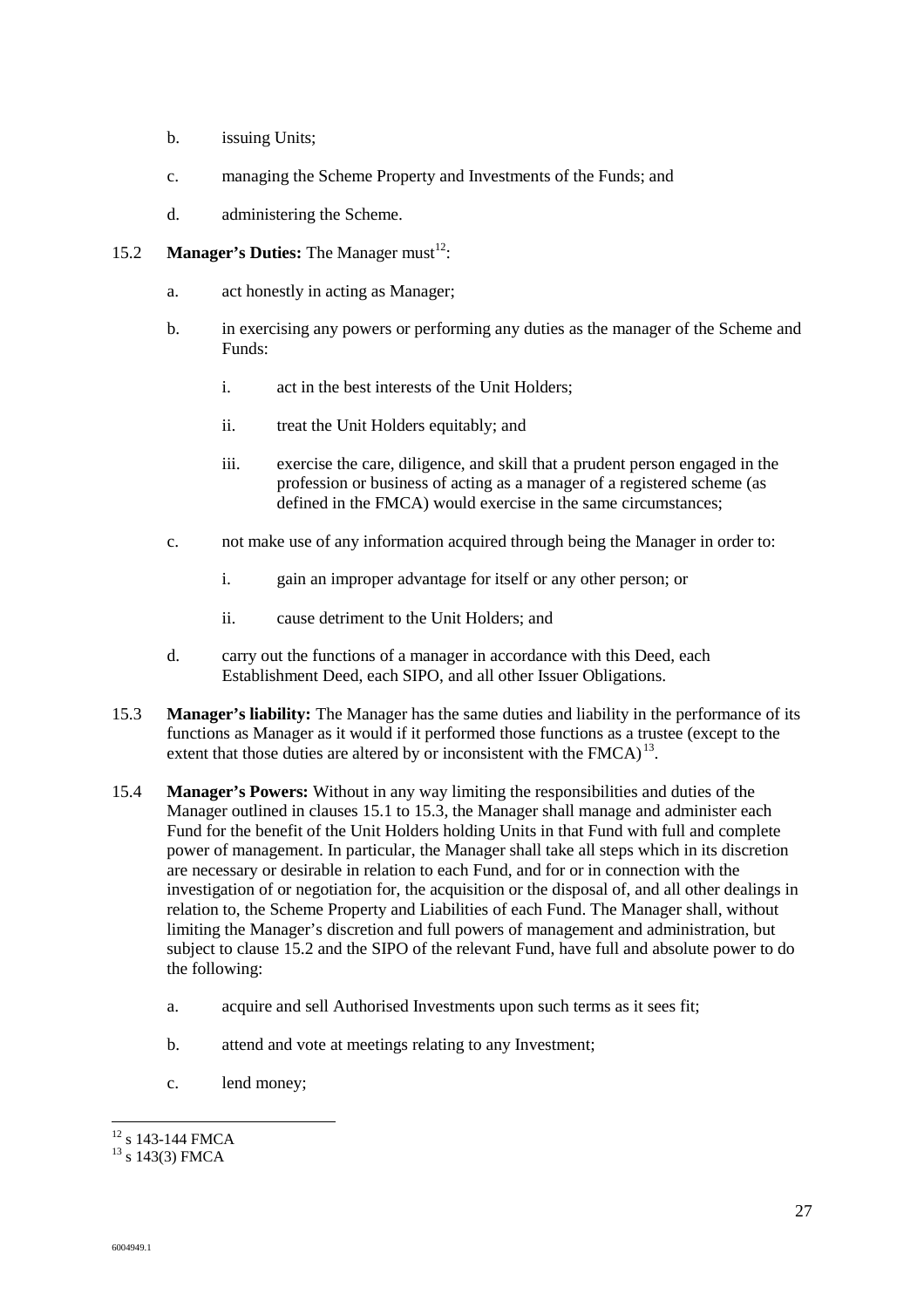- d. instruct solicitors to act in relation to an Authorised Investment or proposed acquisition or disposal of an Authorised Investment;
- e. participate in any takeover proposal, offer or invitation;
- f. promote or carry on any scheme or undertaking in any country upon such terms and conditions as the Manager considers fit;
- g. create, grant, renew, alter or vary any mortgage, charge, or other encumbrance over all or any assets for any purpose whatsoever, subject to clauses 16.2, 16.3 and 18.3 where Borrowings of the Supervisor are involved, and upon such terms and conditions as the Manager may in its absolute discretion think fit;
- h. initiate or agree to any one or more of the following:
	- i. the release, modification or variation of any rights, privileges or liabilities of or in relation to any Investments;
	- ii. the rearrangement or reconstruction of any corporation including any increase or reduction in the capital of the corporation;
	- iii. the amalgamation or merger of any corporation with any other corporation;
	- iv. the sale or other disposition of all or any part of the property or undertaking of any corporation;
	- v. the sale or other disposition of all or any part of the property or undertaking of any corporation;
- i. enter into any arrangements with any government, public body or authority to obtain any rights, authorities or concession or clearances and to give any undertakings binding upon the Manager either generally or on conditions as the Manager deems fit and to carry out, exercise and comply with any of the same;
- j. acquire and accept for any Fund any equity of redemption;
- k. participate in the rights and obligations including obligations to contribute in any manner to the liabilities of the parties under any partnership agreement or joint venture agreement relating to Authorised Investments or to act as the operator or one of the operators under any such agreement which relates to Authorised Investments;
- l. enter into, perform and enforce agreements;
- m. institute, prosecute, compromise and defend legal proceedings;
- n. pay all outgoings connected with any Fund or this Deed which are not otherwise payable by the Manager; and
- o. take all steps necessary to convert a Fund to a PIE (or terminate a Fund's PIE status as the case may be) and conduct all necessary administration to that end and consequent upon it, where the Manager, with the consent of the Supervisor, has determined that a Fund should become or cease to be a PIE.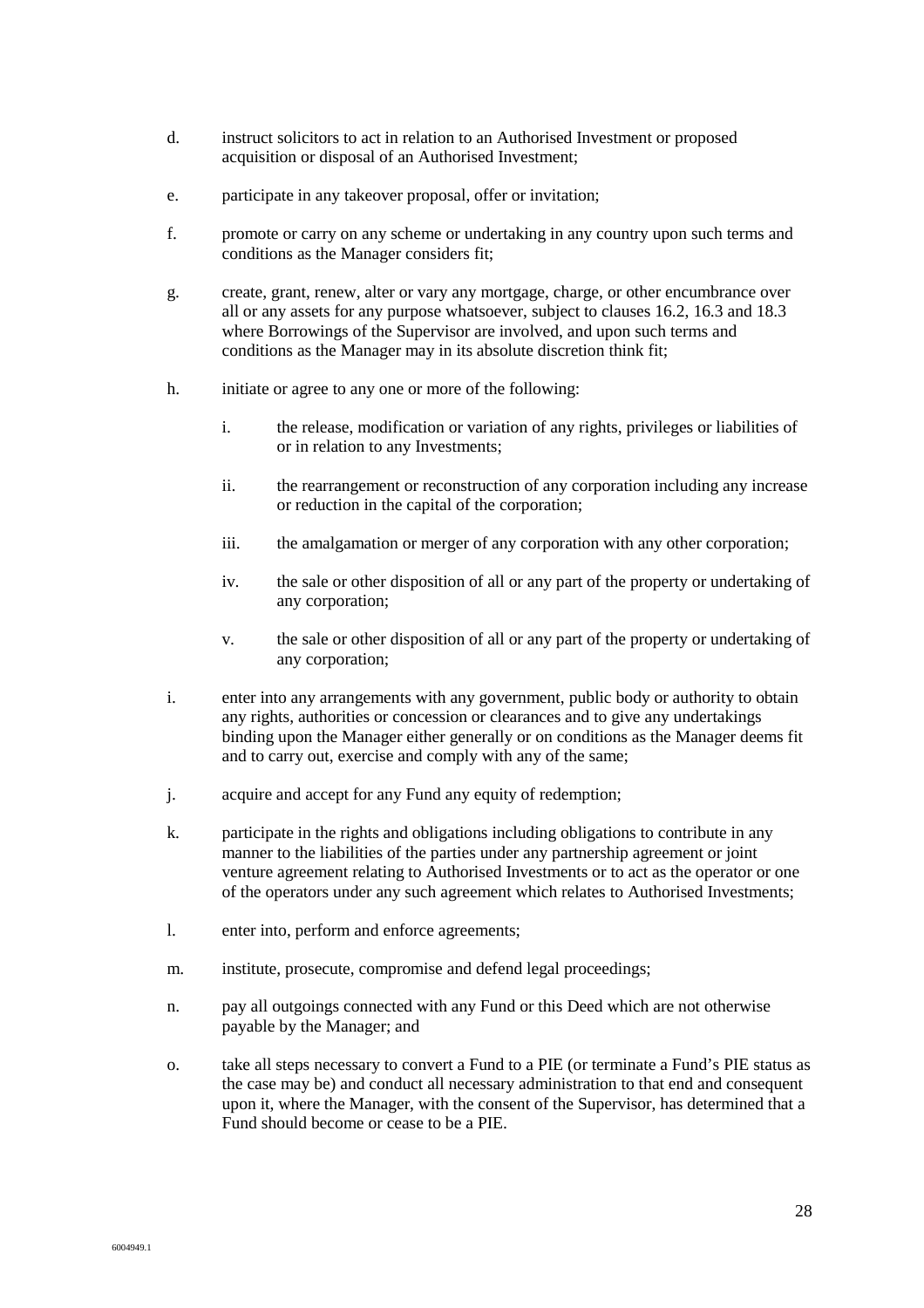- 15.5 **Delegation by Manager:** Without in any way limiting the responsibilities and duties of the Manager outlined in clauses 15.1 and 15.2, the Manager may in carrying out and performing the responsibilities, duties and obligations on its part which are contained in this Deed and subject to the Manager remaining liable for the performance of the functions by any delegate whether or not the delegate is acting within the terms of its delegated authority (and whether or not the delegate holds a market services licence under the FMCA covering management of the Scheme):
	- a. delegate all or any of its powers, authorities, functions and discretions exercisable under this Deed whether or not requiring the Manager's judgment and discretion, to its officers and employees or to any other Person nominated by the Manager;
	- b. by Power of Attorney appoint any Person in any part of the world to be attorney or agent of the Manager for such purposes and with such powers authorities and discretions (not exceeding those vested in the Manager) as it thinks fit with power for the attorney or agent to sub-delegate any such powers authorities or discretions; and
	- c. appoint any Person in any part of the world to be an agent, Investment Manager, submanager or co-ordinator, arranger or supervisor of any Investment Manager or submanager in respect of the Investments or any of them of any Fund or any part thereof and confer upon and delegate to such Person all or any of the powers, authorities or discretions of the Manager under this Deed or in respect of any Fund (including power for such Person to sub-delegate). Any such appointment shall be upon such terms as the Manager may in its discretion determine, and the Manager may enter into agreements or deeds on such terms as it determines recording the terms of any such appointment.

Any delegation of the Manager's management functions under this clause 15.5 must comply with the Governing Legislation, including for the avoidance of doubt any requirements relating to the entry into a transaction providing for a Related Party Benefit<sup>14</sup>.

The Manager must take all reasonable steps to ensure that all delegated functions are performed in the same manner, and are subject to the same duties and restrictions, as if the Manager was performing them directly, and the Manager must monitor the performance of those functions<sup>15</sup>.

- 15.6 **Power to indemnify Investment Managers:** The Manager may appoint one or more Investment Managers to manage Investments in accordance with clause 15.5, and, subject to clause 17.7, the Manager may indemnify and reimburse out of the assets of the relevant Fund or Funds such Investment Manager in respect of any debt, liability, obligation incurred by or on behalf of that Investment Manager in respect of the relevant Fund or Funds or any action taken or omitted for or in connection with the Fund or Funds, including, without limitation, legal fees and disbursements $^{16}$ .
- 15.7 **Power to indemnify Administration Managers:** The Manager may appoint one or more Administration Managers to assist with the administration and management of the Scheme in accordance with clause 15.5, and, subject to clause 17.7, the Manager may agree to limit the Administration Manager's liability in connection with the Scheme and/or indemnify and reimburse out of the assets of the relevant Fund or Funds such Administration Manager in

l  $14$  s 173 FMCA

 $15 \times 146$  FMCA

 $16$  s 135(1)(f) and 136 FMCA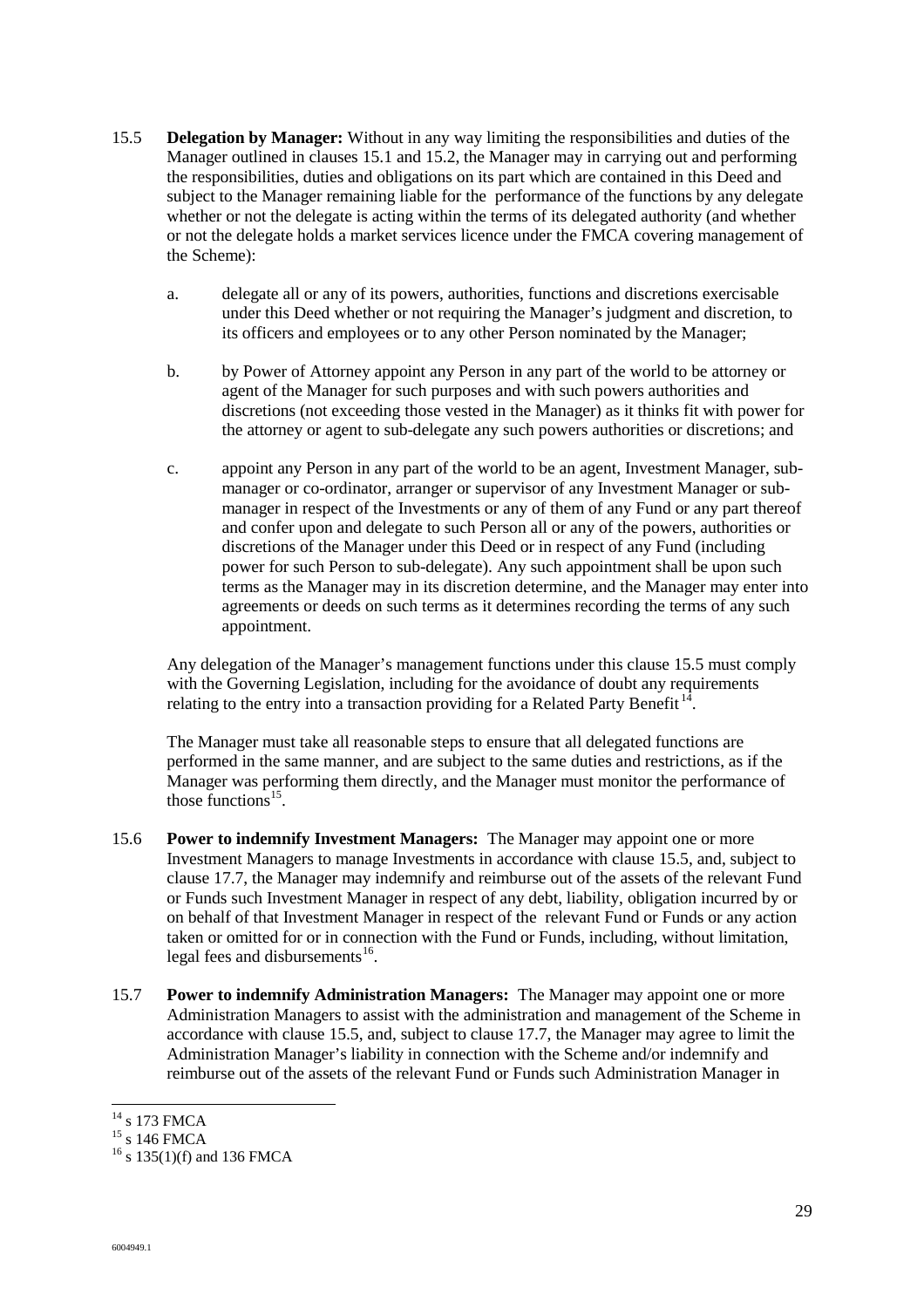respect of any debt, liability, obligation incurred by or on behalf of the Administration Manager in respect of the Fund or Funds or any action taken or omitted to be taken in connection with the Fund or Funds, including without limitation, legal fees and disbursements $^{17}$ .

- 15.8 **Exercise of voting rights by Manager**: All rights of voting conferred by the Investments shall be exercised in such manner as the Manager may determine and neither the Supervisor nor any Unit Holder shall have any right to interfere therein and, subject to clause 18.3, the Supervisor shall from time to time execute and deliver or cause to be executed or delivered to the Manager or its nominee such proxies or powers of attorney as the Manager may request. The Manager shall not be under any liability or responsibility in respect of any vote or action taken or consent given by the Manager in person or by proxy or by power of attorney and neither the Manager nor the Supervisor shall incur any liability or responsibility by reason of any error of law or mistake of fact or any matter or thing done or omitted or approval given or withheld by the Manager or by the holder of such proxy or power of attorney and the Manager shall be under no obligation to anyone with respect to any action taken or caused to be taken or omitted by the Manager or by any such holder of a proxy or power of attorney.
- 15.9 **Taxation**: The Manager shall ensure that all Attributed Tax, Attributed Tax Credits and taxes payable out of a Fund are attributed to all Unit Holders of that Fund on an equitable basis. For the purposes of giving effect to the foregoing, the Manager may:
	- a. at any time adjust the interests of Unit Holders in a Fund by way of cancellation of Units in that Fund to make payment for Attributed Tax or by the issue of Units in that Fund to pass on the benefit of an Attributed Tax Credit, and where permitted by, and in accordance with, the Governing Legislation, $18$  make any other required adjustment to the financial benefits of Unit Holders in that Fund;
	- b. from time to time make provision (which shall include making any withholding or deduction) in relation to any Fund, or any asset of the Fund for any tax (including deferred tax or any withholding tax) but not Attributed Tax (unless the Manager has been unable to recover this from a Unit Holder) which is or is expected to be a Liability of, or to become payable:
		- i. out of the relevant Fund; or
		- ii. by the Supervisor in respect of any asset of the relevant Fund.

Each such provision shall be of the amount which the Manager determines is appropriate and (except where the amount is determined by law) equitable and shall be made in the manner determined by the Manager from time to time.

#### 15.10 **Related Party Benefits:**

- a. The Manager (and any Investment Manager, Administration Manager, or other person to whom the Manager has contracted out some or all of its functions as manager), must not enter into a transaction that provides for a Related Party Benefit to be given.
- b. Clause 15.10a does not apply to a transaction or a series of transactions if the Manager notifies the Supervisor of the transaction or transactions, including the

l  $17$  s 135(1)(f) FMCA

<sup>&</sup>lt;sup>18</sup> s170 FMCA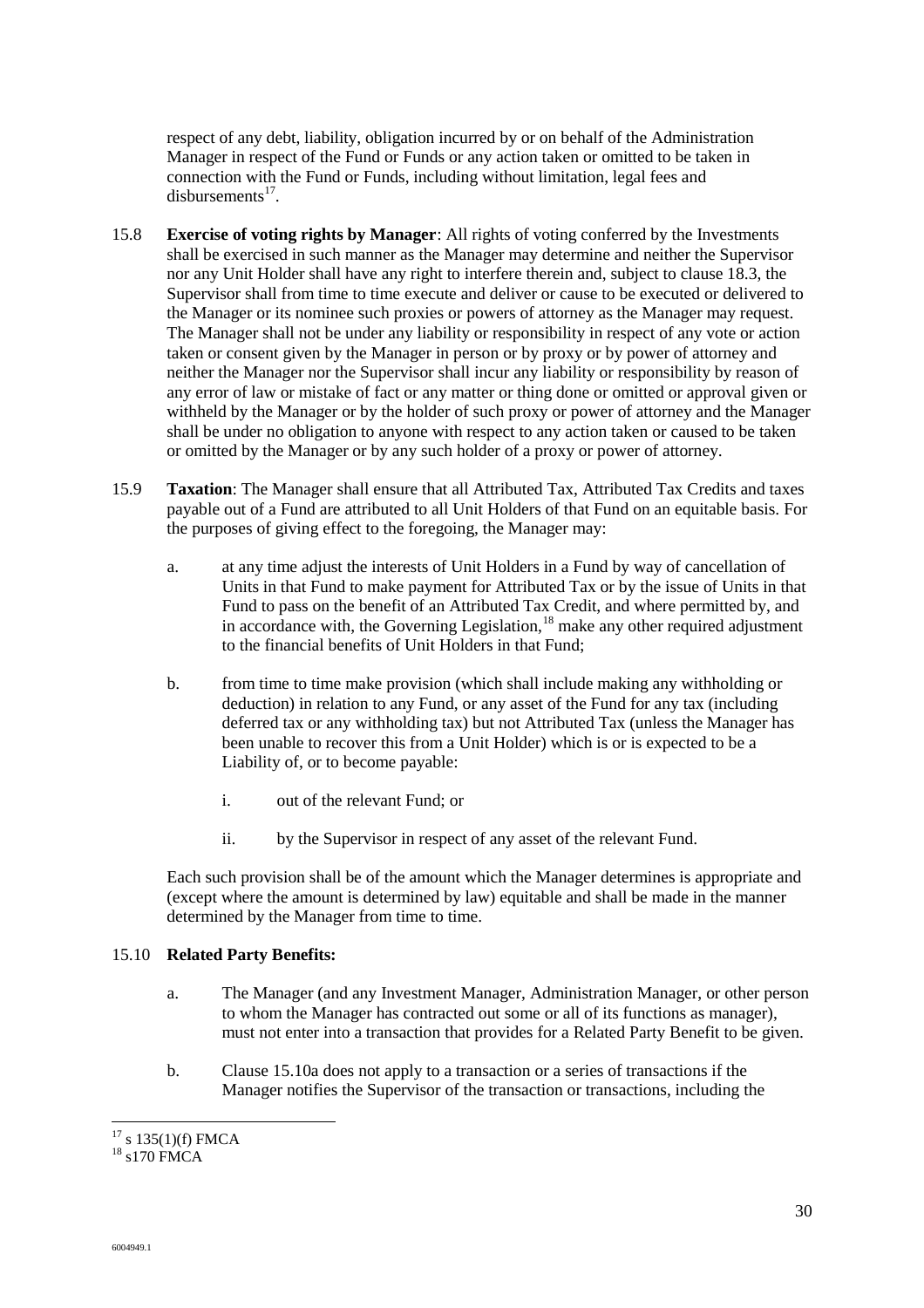Related Party Benefits given under the transaction or transactions, and the key terms of the transaction or transactions, and either:

- i. the Manager obtains the Supervisor's consent to the transaction or transactions and the Supervisor certifies in accordance with the FMCA;
- ii. section 174 of the FMCA applies to the transaction or transactions or all Related Party Benefits to be given, and the Manager certifies to that effect in accordance with the requirements of the FMCA; or
- iii. any other exemption under the FMCA applies to the transaction or transactions or all Related Party Benefits to be given.
- c. Neither the Manager nor any Related Party is liable to account to a Fund or any Unit Holder for any profit arising from any transaction that provides for a Related Party Benefit, except to the extent required by the  $F M C A^{19}$ .
- 15.11 **Limit breaks:** The Manager must report to the Supervisor any limit break (within the meaning of section 167 of the FMCA) in respect of the Scheme or a Fund to the extent required by the FMCA, and take any other action as prescribed therein, or in the absence of any prescribed requirements, as agreed between the Manager and the Supervisor<sup>20</sup>.

#### 15.12 **Manager to provide information and reports**

The Manager will:

- a. make available to the Supervisor (or any person authorised by the Supervisor to exercise its powers under this clause) the whole of the records of the Manager kept pursuant to or in relation to this Deed and whether kept at the Manager's registered office or elsewhere;
- b. without limiting sections 147 to 151 of the FMCA, give the Supervisor (or any person authorised by the Supervisor to exercise its powers under this clause) such oral or written information and such reports and certificates as may be agreed from time to time between the Manager and the Supervisor or as required by any relevant law or requested by the Supervisor under the Governing Legislation with respect to all matters relating to the Scheme, the Manager and the Scheme Property of the Funds and the management and administration of the Scheme:<sup>21</sup>
- c. at the request of the Supervisor, give the Supervisor (or any person authorised by the Supervisor to exercise its powers under this clause) such oral or written information as may be required with respect to all matters relating to the Manager provided that the Supervisor shall only request such information in the following circumstances:
	- i. after consultation with the Manager; and
	- ii. if the Supervisor believes on reasonable grounds that the Manager is unable or is likely to become unable to carry out its Issuer Obligations and the Supervisor certifies its belief in writing to the Manager;

 $20 \text{ s}$  167 FMCA, regulations 94 to 96 FMCR

l <sup>19</sup> s 172-175 FMCA

<sup>&</sup>lt;sup>21</sup> S 135 FMCA, regulation  $83(1)(a)$  FMCR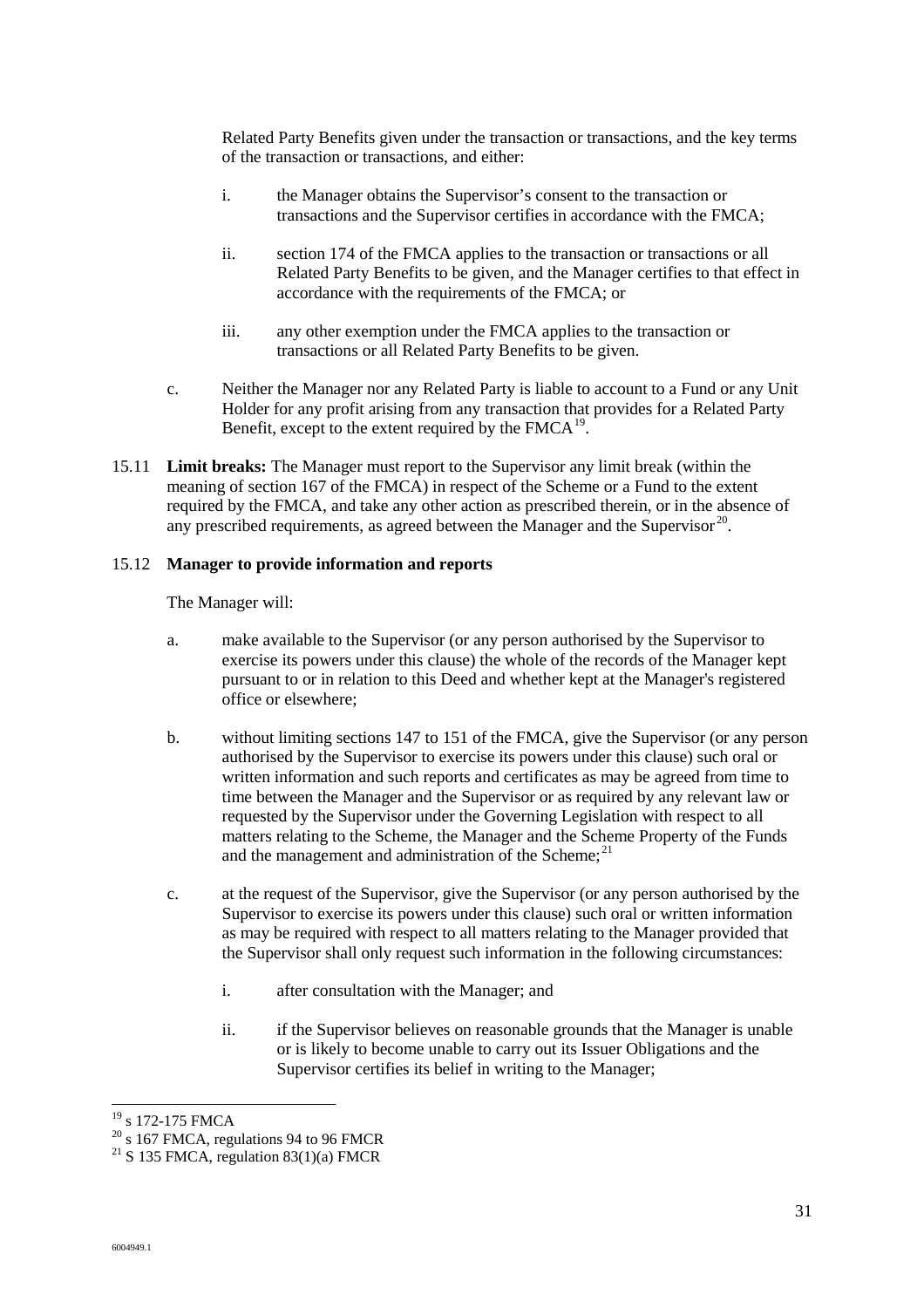- d. use reasonable endeavours to provide to the Supervisor on request access to such employees and board members of, and service providers to, the Manager as the Supervisor reasonably requires in connection with any matter relevant to the performance of the Supervisor's functions; and
- e. notify the Supervisor if it becomes aware of any issue or circumstance which a reasonable person would believe or anticipate may have a material adverse effect on the interests of Unit Holders or its market services licence as a manager of a registered scheme under the FMCA.

#### 16 **Borrowing Powers**

- 16.1 **Borrowing powers:** Subject to clauses 16.2, 16.3 and 18.3 and unless prohibited by the relevant Establishment Deed or the relevant SIPO, the Supervisor has power to, and must, if so directed by the Manager:
	- a. Borrow money from any Person for the purposes of any Fund;
	- b. for the purpose of such Borrowing, enter into loan documentation or securities, sell, discount, endorse or deal with bills of exchange, promissory notes and other securities and take all other steps necessary to give effect to any such Borrowing; and
	- c. mortgage, charge, pledge or otherwise create a security interest over all or any of the assets of the relevant Fund as security for any moneys Borrowed by that Fund.
- 16.2 **Limitation on Borrowings**: The Supervisor must not Borrow if at the time of the proposed Borrowing the aggregate of the principal moneys Borrowed and outstanding in respect of the relevant Fund or secured against the assets of the relevant Fund together with the amount proposed to be borrowed would exceed the limitation on Borrowings set out in the relevant Establishment Deed or SIPO.
- 16.3 **Conditions of Borrowing/Supervisor's limitation of liability:** There is no obligation upon the Supervisor to comply with any direction given pursuant to clause 16.1 or to complete any loan or security documents unless the Supervisor is satisfied that:
	- a. the Supervisor's liability is restricted to the Scheme Property from time to time of the relevant Fund;
	- b. the Investments of any Fund shall not be or become liable in respect of Borrowing made by or on behalf of another Fund;
	- c. any loan security or other obligations binding on the Supervisor does not impose any unreasonable obligation upon the Supervisor;
	- d. there will be compliance with clause 16.2. In satisfying itself whether clause 16.2 will be complied with in any instance the Supervisor may rely upon a certificate of the Manager as conclusive evidence to that effect unless the Supervisor had actual knowledge that the requirements of clause 16.2 will not be satisfied; and
	- e. doing so is not contrary to the provisions of this Deed or the Governing Legislation.
- 16.4 **Third parties need not enquire:** No Person lending or advancing moneys to the Supervisor or completing documents or securities in respect of any such Borrowing need to enquire as to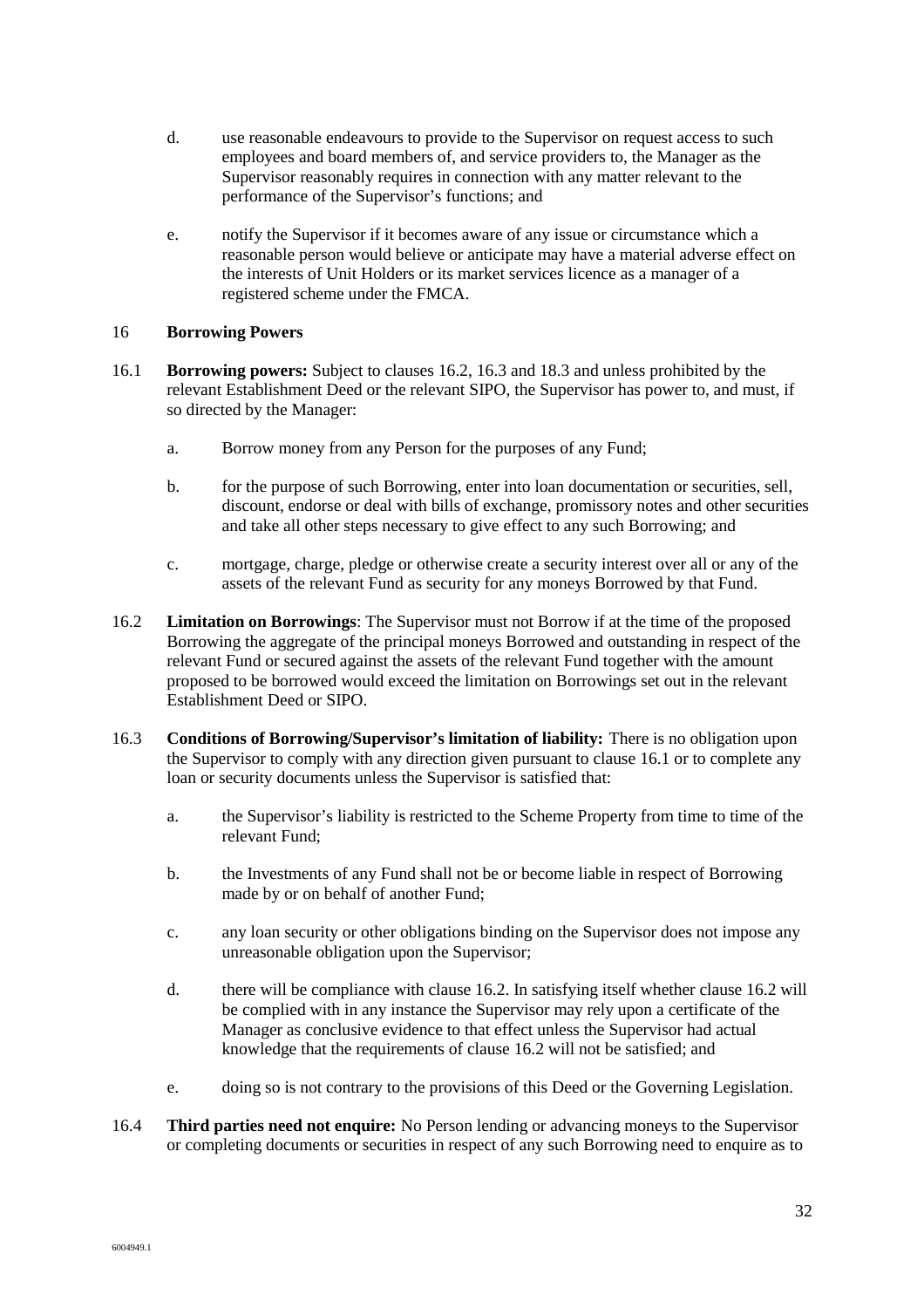whether or not the limitations set out at clauses 16.2 and 16.3 have been observed or complied with.

#### 17 **Supervisor's and Manager's Indemnities**

- 17.1 **Supervisor and Manager in representative capacity:** Subject to clause 17.7, the Supervisor and the Manager, in incurring any debts, liabilities or obligations or in taking or omitting any other action pursuant to this Deed for or in connection with the affairs of the Scheme and each Fund, are each, and shall each be deemed to be, acting for and on behalf of the Unit Holders and not in their own respective capacities.
- 17.2 **No personal liability:** Subject to clause 17.7, neither the Manager nor the Supervisor shall be under any personal liability, nor shall resort be had to their own property, for the satisfaction of any obligation or claim arising out of or in connection with any contract or other obligation of the Scheme or a Fund, and the Scheme and Funds only shall be liable or subject to execution.
- 17.3 **Indemnity:** If contrary to the provisions of clause 17.1 and 17.2 either the Manager or the Supervisor shall be held personally liable to any other Person in respect of any debt, action taken or omitted, or liability or obligation incurred by or on behalf of a Fund or any Unit Holder or Unit Holders, including in respect of the establishment of a Fund , then, unless the liability falls within clause 17.4 and subject to clause 17.7, the Manager or the Supervisor (as the case may be) shall be entitled to be indemnified out of the relevant Trust Fund, to the full extent of such liability and the costs of any litigation or other proceedings in which such liability shall have been determined.
- 17.4 **Liability for default:** The Manager and the Supervisor shall each be liable for any loss arising out of wilful default or wilful breach of trust but otherwise and subject to clause 17.7 neither the Manager nor the Supervisor shall be liable to the Scheme or to any Fund or Unit Holder as a result of acting as Manager or Supervisor (as the case may be) under this Deed or for any act or omission or be subject to any liability whatsoever at law or in equity in connection with the affairs of the Scheme or a Fund.
- 17.5 **Reimbursement:** Without limiting the generality of the indemnity provided at clause 17.3 and their other powers, but subject to clause 17.7, the Manager and the Supervisor shall each be entitled to be reimbursed out of the particular relevant Fund or Funds for all direct and indirect expenses, losses, costs or liabilities incurred by them respectively in or about acting as Manager or Supervisor (as the case may be) under this Deed. Without prejudice to the generality of the foregoing the Manager and the Supervisor shall (subject to the Governing Legislation) be indemnified against:
	- a. any expense or liability which may be incurred by the Manager or the Supervisor (as the case may be) in bringing or defending any action or suit in respect of any Fund or the provisions of this Deed;
	- b. all costs, charges, disbursements and expenses incurred in connection with the acquisition, registration, custody, disposal of or other dealing with an Investment, including commission, bank charges and stamp duty;
	- c. all Taxation, financial institutions duties and bank account debits, or any other duty, or impost properly charged to or payable by the Manager or the Supervisor (whether by any taxing authority or any other Person) in connection with the Funds or the Unit Holders;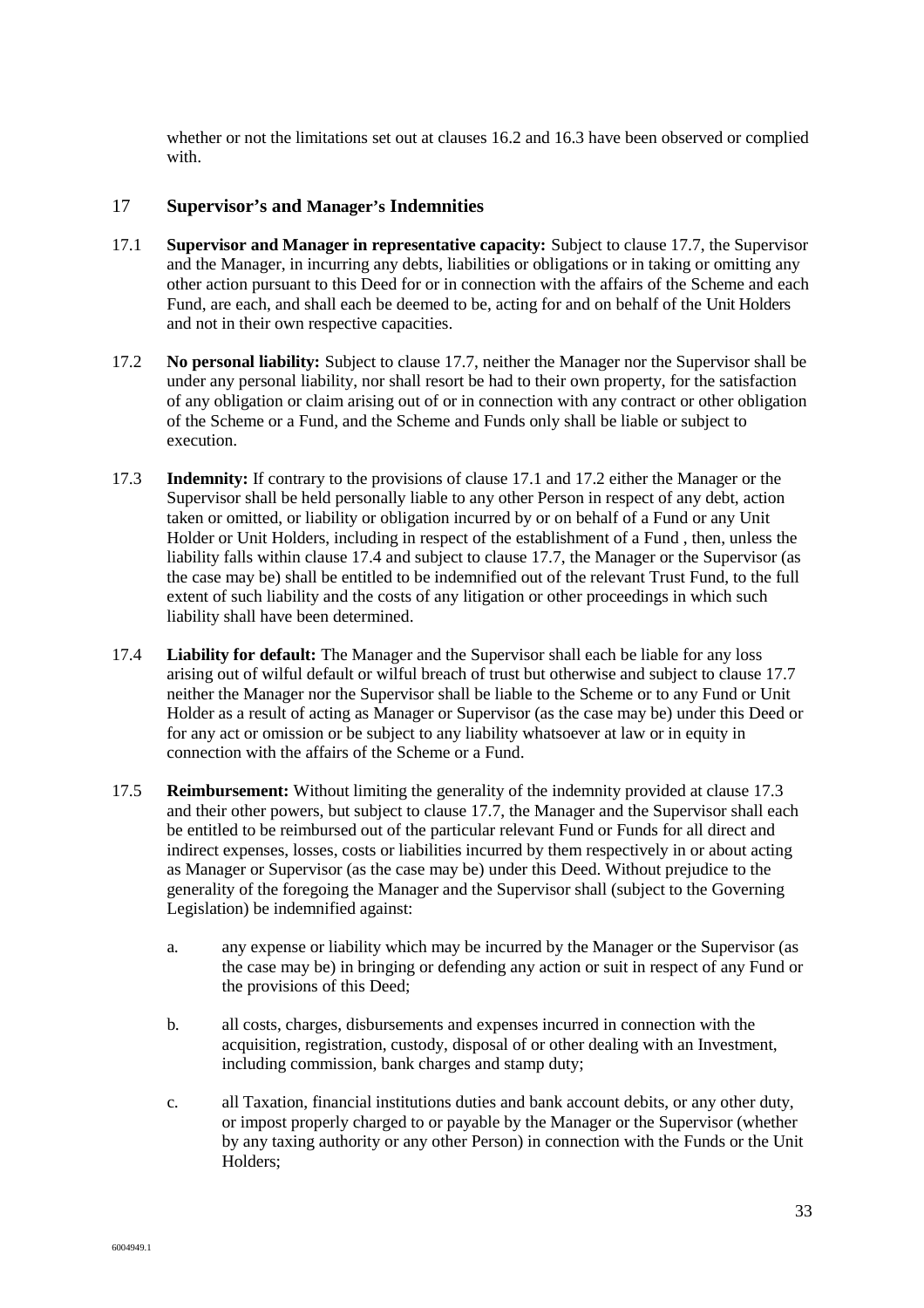- d. costs of postage in respect of all cheques, accounts, distribution statements, notices, reports and other documents posted to all or any Unit Holders;
- e. costs of convening and holding any meeting of Unit Holders;
- f. costs of preparing and printing accounts, distribution statements, cheques and all other documents required to be prepared in connection with any Trust Fund, pursuant to this Deed or any Governing Legislation;
- g. the costs of the preparation and execution of this Deed including the fees of solicitors and other advisers;
- h. fees and expenses of the Auditor or any solicitor, actuary, barrister, computer expert or other Person from time to time engaged by the Manager or by the Supervisor in the discharge of their respective duties and the exercise of their powers under this Deed including (without limitation) any Custodian, Administration Manager, Investment Manager, or other Person to whom the Manager delegates all or any of its powers, authorities, functions and discretions pursuant to clause 15.5c but, for the avoidance of doubt, this indemnity shall not extend to the Manager's own internal costs for acting as manager of any Fund;
- i. expenses in connection with the establishment and maintenance of accounting systems and the keeping of accounting records and the Registers;
- j. the costs of complying with legislative requirements, including (but not limited to) the Governing Legislation;
- k. all costs, charges and expenses incurred in the advertising and promotion of the Scheme and each Fund; and
- l. any underwriting commission, brokerage, expenses, costs and disbursements in respect of the underwriting of an issue of Units.
- 17.6 **Limitation on liability:** Without prejudice to the generality of clauses 17.1 to 17.4 but subject to the Governing Legislation and clause 17.7:
	- a. the Supervisor shall not be responsible for any loss incurred as a result of any act, deceit, neglect, mistake or default of the Manager or any agent of the Manager nor shall the Supervisor be responsible to check any information, document, form or list supplied to it by the Manager:
	- b. the Manager shall not be responsible for any loss incurred as a result of any act, deceit, neglect, mistake or default of the Supervisor or any agent of the Supervisor nor shall the Manager be responsible to check any information, document, form or list supplied to it by the Supervisor;
	- c. the Manager and the Supervisor may each act upon the opinion or advice of, or upon statements of or information obtained from, any solicitor, banker, accountant, auditor, broker or other Person believed by the Supervisor or the Manager to be expert in relation to the matters on which that Person is consulted (whether by the Manager or the Supervisor) and neither the Supervisor nor the Manager shall be liable for anything done or not done or suffered by it in good faith in reliance upon such opinion, advice, statements or information;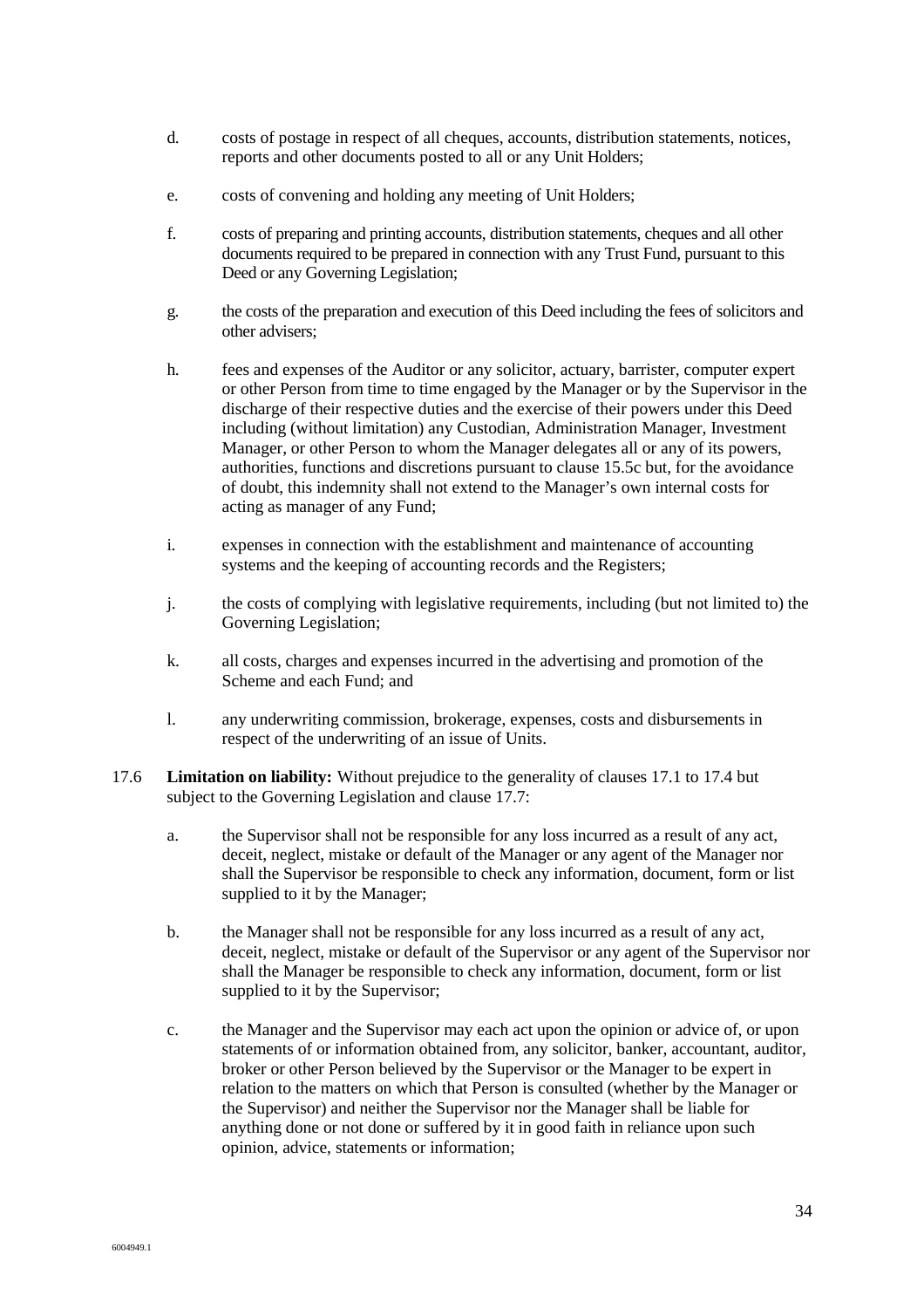- d. whenever pursuant to any provision hereof any certificate, notice, direction or other communication is to be given by the Manager to the Supervisor, the Supervisor may accept as sufficient evidence thereof a document signed on behalf of the Manager by any director, secretary, officer or responsible employee of the Manager or by any other Person or Persons appearing to be authorised by the Manager;
- e. except insofar as herein otherwise expressly provided the Manager and the Supervisor shall as regard all the trusts, powers, authorities and discretions vested in each of them by this Deed have absolute and uncontrolled discretion as to the exercise thereof whether in relation to the manner or as to the mode of or time for the exercise thereof;
- f. subject to clause 15.10, nothing in this Deed shall be deemed to prohibit the Supervisor or any Associated Person of the Supervisor or any shareholder or officer of the Supervisor or the Manager or any Associated Person of the Manager or any shareholder or officer of the Manager ("**Relevant Persons**") from being a Unit Holder or from acting in any representative capacity for a Unit Holder. In particular and without prejudice to the generality of the foregoing, any Relevant Person may so act on its own account or as executor, administrator, trustee, receiver, or attorney or agent or in any other fiduciary, vicarious or other professional capacity for a Unit Holder and the acting in any such capacity shall not be deemed a breach of any of the obligations arising out of any fiduciary relationship created by this Deed or imposed or implied by law; and
- g. the Unit Holders holding Units in a Fund may by Special Resolution further release the Supervisor or the Manager or both from any liability incurred in relation to the relevant Fund and indemnify the Supervisor or Manager or both from and against any such liability either with respect to specific acts or omissions, whether past or proposed, or on the Supervisor or Manager ceasing to act in relation to the relevant Fund.

#### 17.7 **Statutory limitations on indemnification:**

- a. No provision of this Deed has the effect of relieving or exempting the Supervisor or the Manager from, or indemnifying the Supervisor or the Manager against, any liability to the extent that doing so would be void under the Governing Legislation.
- b. Any rights of the Manager or the Supervisor set out in this Deed to be relieved or exempted from or indemnified for liabilities and expenses incurred in relation to the performance of the Manager's Issuer Obligations or the Supervisor's licensee obligations (as defined in the FMSA) are available only in relation to the proper performance of the duties under:
	- i. in the case of the Manager, sections 143(1) and 144 of FMCA; or
	- ii. in the case of the Supervisor, sections 153(1) and 154 of FMCA.
- c. Any rights of an Investment Manager of a Fund to be relieved or exempted from or indemnified for liabilities and expenses incurred in relation to the performance of its contracted functions set out in this Deed or in the contract between that Investment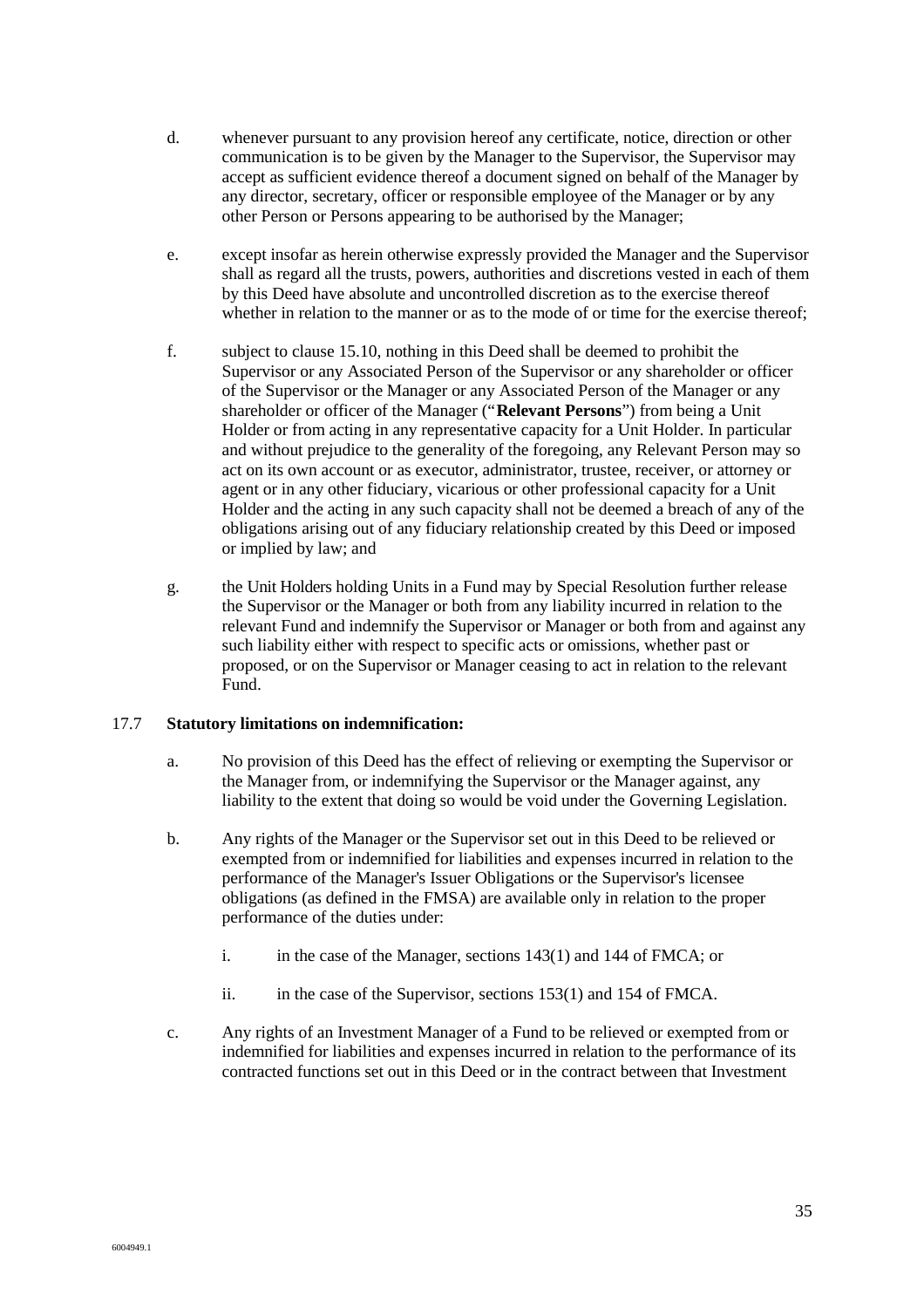Manager and the Manager are only available in relation to the proper performance of the duty under section 144 of the  $F M C A^{22}$ .

- 17.8 **Apportionment:** If, in the opinion of the Supervisor or the Manager, any expense, cost or liability is incurred on behalf of more than one Fund, then that expense, cost or liability shall be apportioned amongst those Funds in such equitable manner as the Manager may in its discretion determine. The Supervisor or the Manager may at any time elect not to seek reimbursement from the assets of any particular Fund for any expense, cost or liability, without prejudicing the right of the Supervisor or the Manager to be reimbursed for any other expense, cost or liability (whether or not of a similar nature).
- 17.9 **Best endeavours:** The Manager and the Supervisor shall use their respective best endeavours to ensure that the Scheme and each Fund is carried on in a proper and efficient manner.

#### 18 **Investments**

- 18.1 **Authorised Investments:** Subject to the relevant SIPO, the Governing Legislation and clause 18.3, each Fund may be invested in any investment, interest or estate, whether in New Zealand or any other country and whether legal or equitable, corporeal or incorporeal, freehold, leasehold or some other tenure, in or in relation to any or all of:
	- a. any Equity Security or like interest in any company, partnership, or other Person;
	- b. Cash deposits with or loans to (with or without security) any Person;
	- c. any Debt Security or similar obligations (with or without security) issued by any Person;
	- d. bills of exchange or promissory notes made, drawn, or accepted by any Person;
	- e. mortgages or submortgages of any real property;
	- f. Cash, foreign currencies, foreign exchange contracts;
	- g. any interest of any nature in any real or personal property of any nature whatsoever;
	- h. any Derivative;
	- i. Units, sub-units, Managed Investment Products, or other interests in any managed investment scheme, group investment fund, superannuation scheme, workplace savings scheme, or other form of collective investment vehicle;
	- j. stocks, bonds, mortgages, or securities of, or deposits with, any government, public, municipal or local body or authority in any part of the world;
	- k. interests in any of the foregoing including interests and assets held by custodians or nominees or in collective or pooled investment schemes but excluding legal title to such assets for so long as they are so held;
	- l. any right or option to acquire, take up, sell or put any of the above; and

 $\overline{a}$ 

 $22$  s 136 FMCA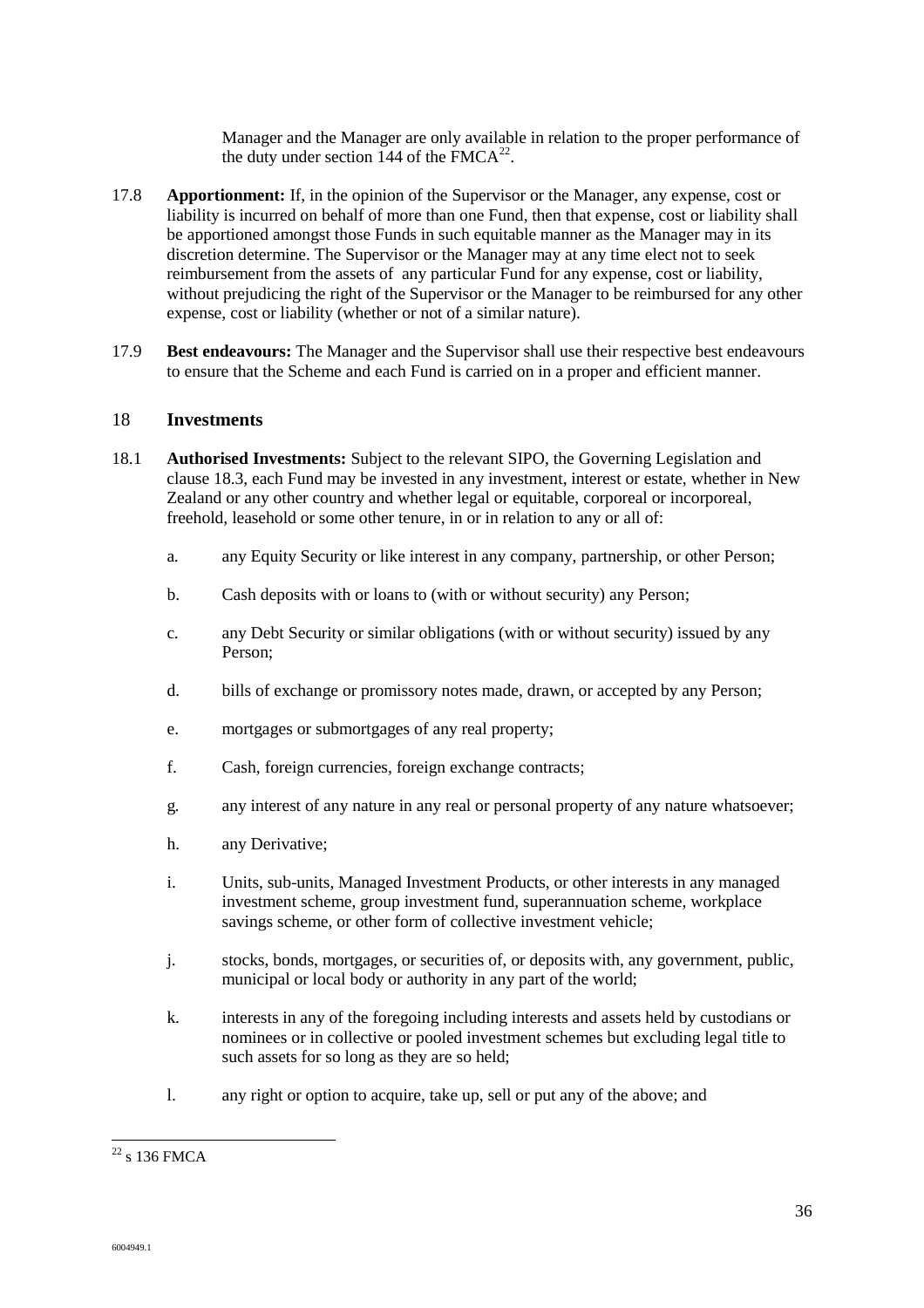m. any other investment, right, interest, obligation or property of any nature whatsoever permitted by the applicable SIPO.

#### 18.2 **Statement of Investment Policy and Objectives:** The Manager must:

- a. develop, in consultation with the Supervisor, a written SIPO for the Scheme and each Fund that complies with the requirements of the  $FMCA^{23}$ , which SIPO may be altered by the Manager from time to time subject to the requirements of the  $FMCA<sup>24</sup>$  and on notice to the Supervisor, and all moneys available for investment in a Fund must be invested in accordance with the relevant SIPO;
- b. provide a copy of the SIPO for the Scheme or any Fund (or any alteration to that SIPO) to the Supervisor within such period prior to the SIPO or alteration taking effect as is agreed with the Supervisor (or, if no such period is agreed, within a reasonable period), and must lodge the SIPO or alteration (as applicable) with the Registrar to the extent required by the  $F M C A^{25}$ ; and
- c. only invest the assets of a Fund in accordance with the applicable SIPO.

#### 18.3 **Supervisor's limited duty to refuse to act:**

- a. The Supervisor must refuse to act (and must direct any Custodian to refuse to act) on a direction of the Manager in circumstances where such a refusal is required by the FMCA and the Supervisor (and any Custodian) shall not be liable to Unit Holders or the Manager for so refusing to act (or for directing any Custodian to so refuse to act) on any such direction.
- b. If the Supervisor refuses pursuant to this clause to act (or directs any Custodian to refuse to act) on a direction from the Manager, the Supervisor must notify the Manager and the FMA in writing of that fact and the Supervisor's reasons for the refusal or the direction to refuse.<sup>2</sup>
- 18.4 **Manager directs Supervisor:** The Manager will manage each Fund and as and when required may, from time to time, in relation to any Fund and having regard to the relevant Establishment Deed and Fund Guidelines but subject to the Governing Legislation, direct the Supervisor or any Custodian in respect of:
	- a. the investment and management of any Investments;
	- b. the purchase, acquisition, sale, transfer, replacement and disposition of Investments;
	- c. the amendment or modification of any Investments; and
	- d. the entering into of any commitments or liabilities that are related to Authorised Investments,

l

 $23$  s 164 FMCA

 $24 \times 165$  FMCA

 $25 \times 166$  FMCA

 $^{26}$  s 160 FMCA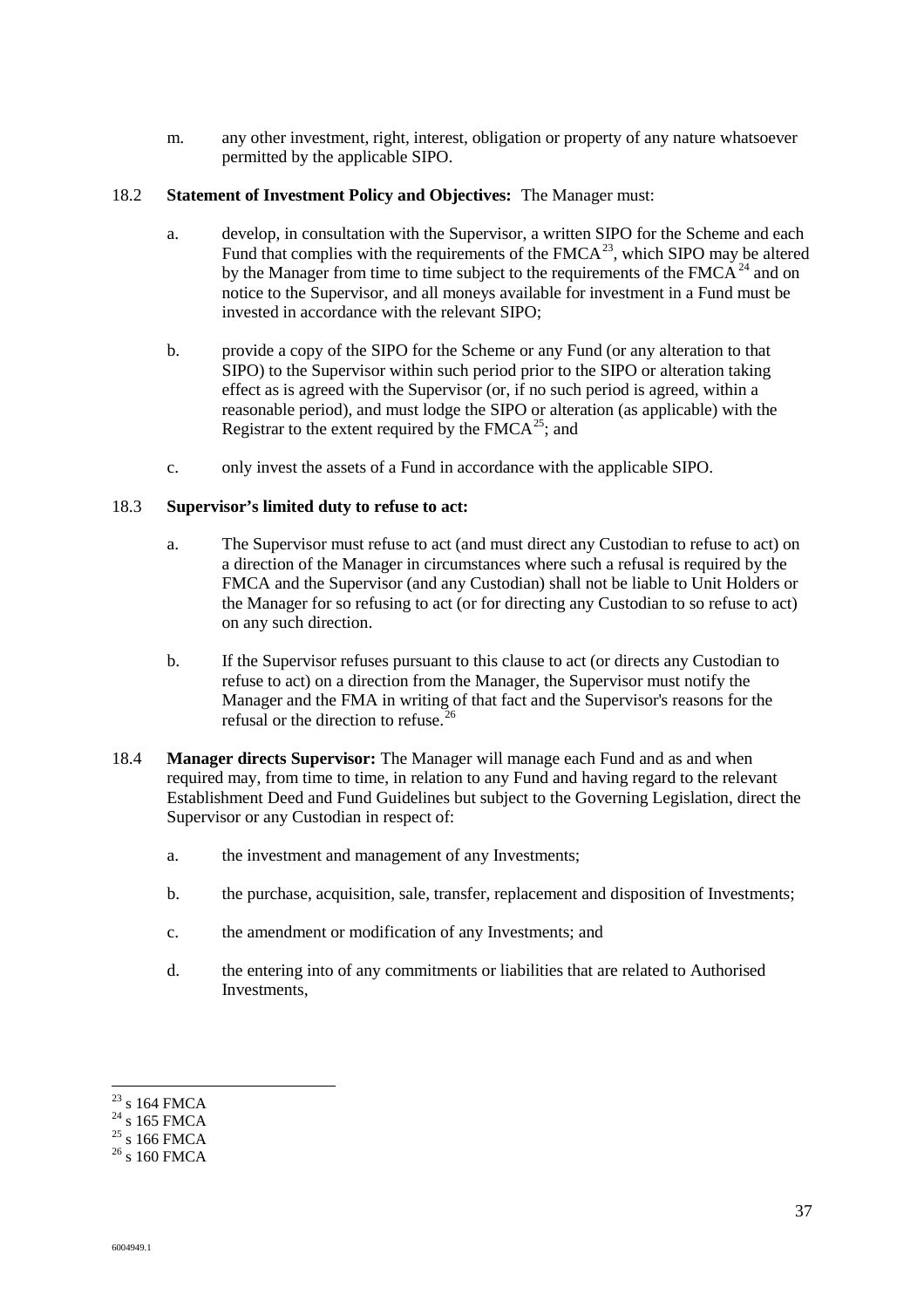and the Supervisor and any Custodian will, from time to time and subject to clause 18.3, to the extent of the relevant Trust Fund available at the time, act as directed in writing by the Manager.

- 18.5 **Vesting and Custody of Investments:** Any Investments shall as soon as reasonably practicable after acquisition by the Supervisor be vested in the Supervisor or Custodian, and the documents (if any) evidencing the Investments shall be held in safe custody by the Supervisor or by some Person appointed in accordance with clauses 18.6 or 18.7, and shall remain so vested and held until the same shall be sold or disposed of pursuant to the provisions of this Deed.
- 18.6 **Appointment of Custodian:** The Supervisor must itself hold the Scheme Property of each Fund or it may, following prior consultation with the Manager, from time to time appoint in writing a Custodian to hold all or any of the Scheme Property of a Fund provided that  $27$ :
	- a. the Custodian must meet all the external custodianship requirements for such a person under the FMCA and comply with the obligations applying to a custodian under the  $FMCA^{28}$ :
	- b. if in the reasonable opinion of the Manager, the appointment of the Custodian would be likely to have the effect of materially:
		- i. reducing the remuneration of the Manager payable under clause 22; or
		- ii. increasing the costs or expenses of the Manager (other than costs or expenses recovered under clause 17),

the Supervisor must obtain the Manager's prior written approval to the appointment (not to be unreasonably withheld);

- c. the Supervisor will be jointly and severally liable with the Custodian for the performance by the Custodian of the function of holding the Scheme Property of each Fund in accordance with clause 18.6d;
- d. the Supervisor must take all reasonable steps to:
	- i. ensure that the custody function is performed by the Custodian in the same manner and subject to the same duties and restrictions as would be required if the Supervisor were performing that function directly; and
	- ii. monitor the performance of that function<sup>29</sup>.; and
- e. the Manager may instruct the Supervisor to review the performance of any Custodian at any time.
- 18.7 **Appointment of Sub-Custodian**: If authorised in writing by the Supervisor, a Custodian appointed under clause 18.6 may, following prior consultation with the Manager, itself appoint one or more sub-custodians to hold all or any of the Scheme Property of a Fund provided that:

l  $27$  s 156 FMCA

<sup>&</sup>lt;sup>28</sup> s 127(1)(f), 156-159 FMCA, 85-88 FMCR

 $29 \text{ s} 156(5)$ FMCA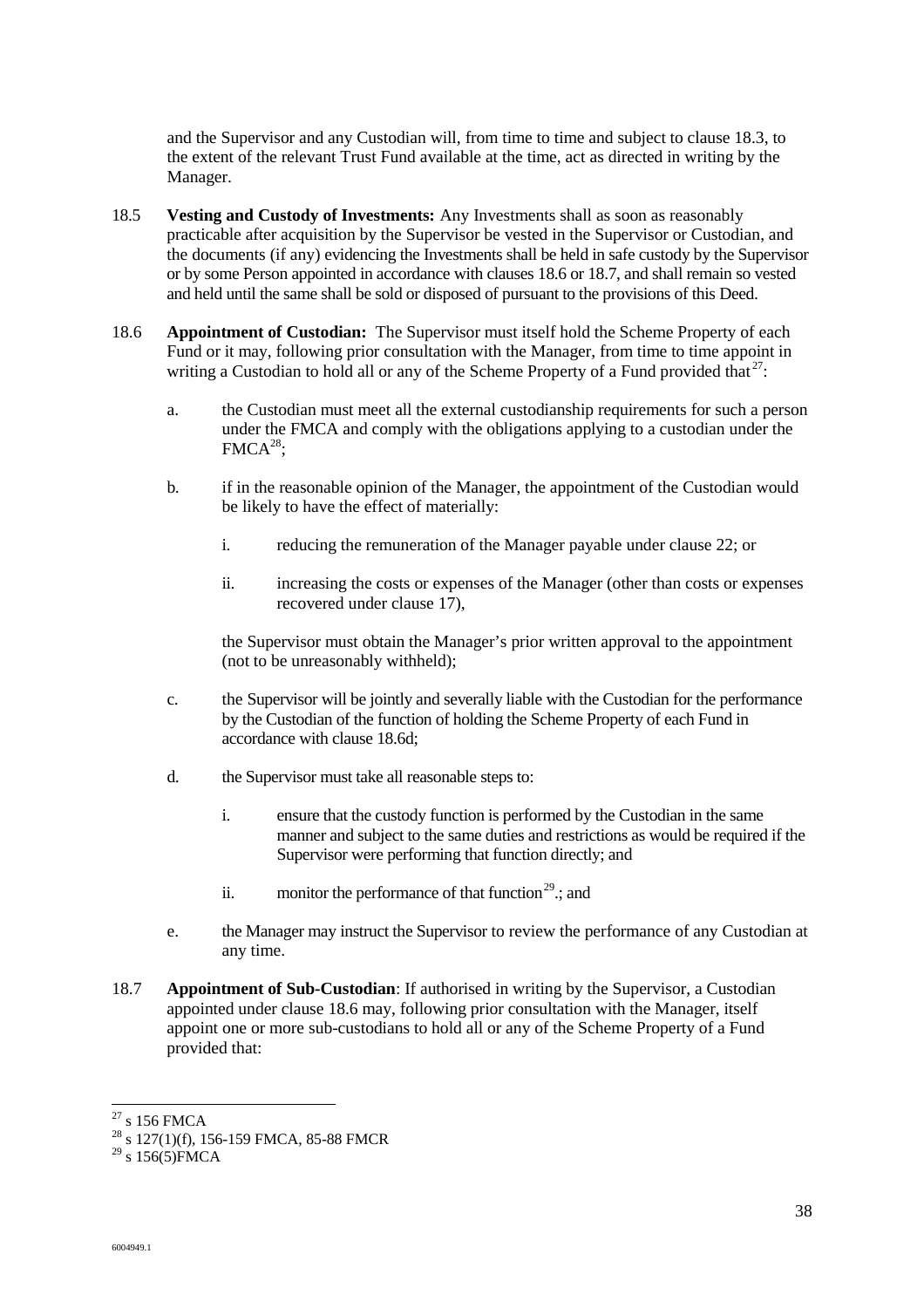- a. any sub-custodian appointed under this clause must meet the external custodianship requirements for such a person under the FMCA and comply with the obligations applying to a custodian under the  $FMCA^{30}$ .
- b. if in the reasonable opinion of the Manager, the appointment of a sub-custodian would be likely to have the effect of materially:
	- i. reducing the remuneration of the Manager payable under clause 22; or
	- ii. increasing the costs or expenses of the Manager (other than costs or expenses recovered under clause 17),

the Supervisor must obtain the Manager's prior written approval to the appointment (not to be unreasonably withheld);

- c. the Supervisor and the Custodian which appointed that sub-custodian will be jointly and severally liable with the sub-custodian for the performance of the function of holding the Scheme Property of each Fund in accordance with clause 18.7d; and
- d. the Custodian must take all reasonable steps to:
	- i. ensure that the function is performed by the sub-custodian in the same manner and subject to the same duties and restrictions as if the Custodian were performing it directly; and
	- ii. monitor the performance of that function $3<sup>1</sup>$ .

#### 18.8 **Investment records:**

- a. The Supervisor or Custodian must keep, or ensure that there are kept, complete, accurate and separate records of all Scheme Property of each Fund in accordance with the Governing Legislation.
- b. The Supervisor or Custodian must keep the records required by clause 18.8a, or ensure that they are kept, in a manner that enables those records to be conveniently inspected by the Manager and the Supervisor and conveniently and properly audited and reviewed without charge at any time on any Business Day and otherwise in accordance with the Governing Legislation.
- c. The Manager shall be entitled to assume that the Supervisor's or Custodian's records of Investments are complete and accurate and to rely upon them accordingly.
- 18.9 **Power to indemnify Custodian:** Provided that it has obtained the Manager's approval, the Supervisor may agree to limit any Custodian's liability in connection with its custodial services in respect of a Fund and/or indemnify and reimburse out of the assets of the relevant Fund such Custodians in respect of any debt, liability, obligation incurred by or on behalf of the Custodian in respect of that Fund or any action taken or omitted to be taken in connection with the relevant Fund, including without limitation, legal fees and disbursements.<sup>32</sup>

l

<sup>30</sup> s 156-159 FMCA, 85-88 FMCR

 $31\frac{\text{S}}{\text{S}}$  156(5) FMCA

 $32 \text{ s } 135(1)$ (f) FMCA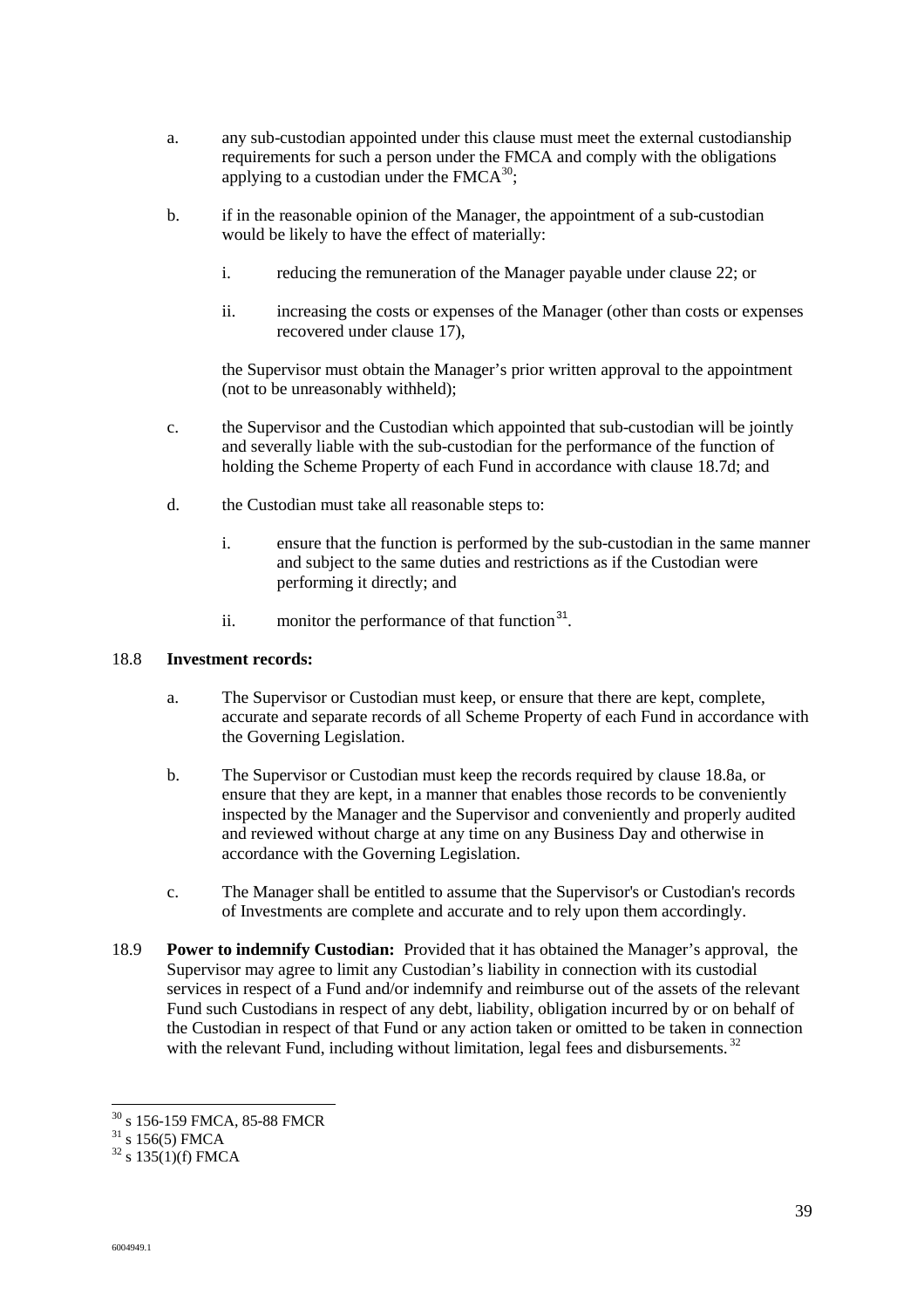#### 19 **Distributions**

- 19.1 **Income Determination:** On each Distribution Date the Manager shall determine the Gross Income for the Distribution Period ending on that date, and in respect of each Unit Holder, the Unit Holder's Entitlement calculated in accordance with this clause 19.
- 19.2 **Determination of Distributable Income:** Except where the Manager determines otherwise from time to time, in determining Income of each Fund to be distributed to Unit Holders for any period there shall be taken into account all Income due and receivable and all costs charges and expenses due or accrued charged or chargeable against Income.
- 19.3 **Distribution:** All distributable Income calculated in accordance with clause 19.2 shall be distributed to the Unit Holders at such time or times and in such manner as may be nominated by the Manager from time to time. Unless the Manager determines some other manner of distribution is appropriate from time to time in respect of the relevant Fund and notifies affected Unit Holders accordingly, such distributable Income shall be distributed amongst Unit Holders in proportion to the number of such Units held by them, and the number of days the Units have been on issue with the amount distributed by the Unit Holder's Entitlement in each case.
- 19.4 **Reinvestment of Entitlements:** Unit Holders may, if reinvestment of Entitlements is permitted by the Manager from time to time in its absolute discretion and subject to the Governing Legislation, elect to reinvest their Entitlements (less any tax which the Manager is obliged or permitted to deduct, but subject to such relief in relation to Transaction Costs as the Manager sees fit, if at all) by purchasing further Units in the relevant Fund by making a written request in that behalf to the Manager in their initial application or in such other form as may from time to time be agreed by the Manager including Electronic Communication.

#### 20 **Remuneration of the Supervisor**

- 20.1 **Remuneration basis:** For its services as Supervisor of the Scheme, the Supervisor shall be paid out of the relevant Trust Fund, in respect of each Fund or class of Unit Holders investing in a Fund, a fee of such amount or such percentage of another amount, in each case that complies with any Governing Legislation, as is agreed with the Manager from time to time provided that:
	- a. the aggregate of such fees for all Funds within the Scheme shall not exceed 0.10% per annum of the aggregate Fund Value of those Funds, provided that the Supervisor shall be entitled to an aggregate fee of a minimum of \$15,000 per annum; and
	- b. subject to the maximum fee set out in clause 20.1a, the Supervisor shall be entitled to review its fee on an annual basis, and to increase its fee with the agreement of the Manager by giving at least one month's prior notice to that effect to all Unit Holders.
- 20.2 **Reimbursement of taxes:** The Supervisor shall be entitled to receive, in addition to such fee, any GST or similar tax or duty payable in respect of such fee.
- 20.3 **Calculation and Payment of Fee:** The fee referred to in clause 20.1 shall be calculated on such basis as the Manager and the Supervisor may from time to time agree, and paid quarterly in arrears, or on such other basis as the Manager and Supervisor may from time to time agree.
- 20.4 **Supervisor's expenses:** Notwithstanding clauses 20.1 and 20.2, and without limiting any other provision of this Deed, in consideration of the Supervisor agreeing to act as trustee and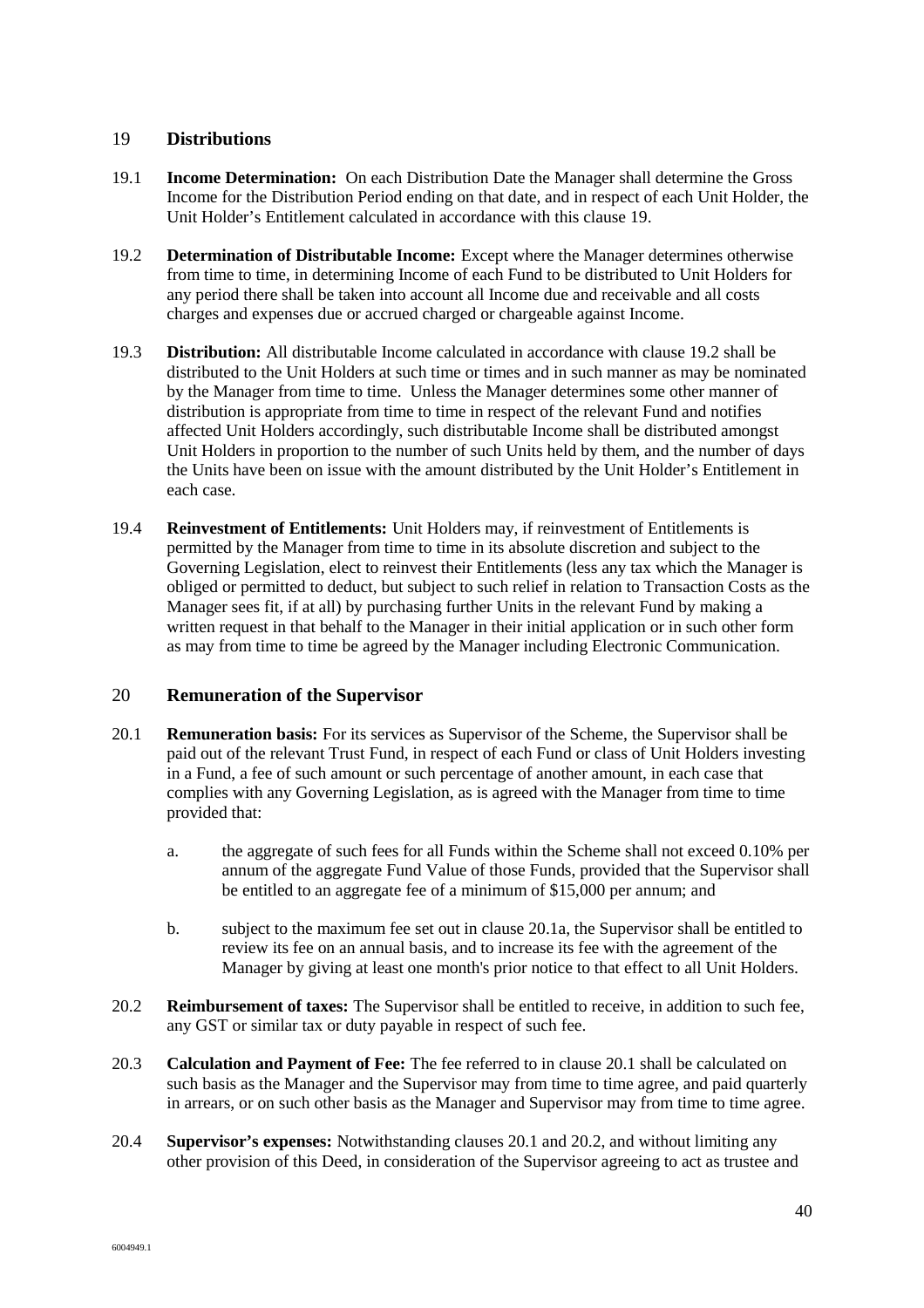supervisor of the Scheme, but except to the extent such expenses are reimbursed to the Supervisor directly by the Manager, the Supervisor shall be entitled to deduct from each Trust Fund on an equitable basis in accordance with clause 17.5:

- a. the Supervisor's reasonable legal expenses in respect of ongoing advice in respect of this Deed; and
- b. the Supervisor's reasonable expenses in respect of work of an unusual or onerous nature outside the attendances of the Supervisor reasonably contemplated by this Deed,

including, without limitation, modification of this Deed, waiver of breaches, and winding up or amalgamation of any of the Funds.

#### 21 **Removal, Retirement and Appointment of Supervisor**

- 21.1 **Supervisor requirements:** The Scheme shall have one Supervisor, who:
	- a. must be a body corporate that is incorporated in New Zealand;
	- b. must not be the Manager or an Associated Person of the Manager; and
	- c. must be a Licensed Supervisor whose licence covers supervision of the Scheme.
- 21.2 **Removal**: Subject to the Governing Legislation and clause 21.4, the Supervisor shall cease to hold office as Supervisor of the Scheme  $if<sup>33</sup>$ :
	- a. the Supervisor is removed by the FMA if it is satisfied that the Manager and the Supervisor are the same or Associated Persons;
	- b. the Supervisor is removed by the FMA or the Manager under Part 2 of the FMSA;
	- c. the Supervisor is removed by a Special Resolution;
	- d. the Manager gives not less than 90 days' notice in writing to the Supervisor (or such lesser period as the Manager and the Supervisor agree), with such removal not being effective until the FMA has given its consent to such a removal; or
	- e. the Supervisor is removed with immediate effect by the Manager giving notice in writing to the Supervisor, with the FMA's consent, in the event that a resolution is passed or an order made for the dissolution of the Supervisor or the Supervisor is placed in receivership or statutory management, provided that any requirements under law have been met.
- 21.3 **Retirement:** Subject to the Governing Legislation and clause 21.4, the Supervisor may retire without giving any reason upon giving 90 days' notice in writing to the Manager of its intention to do so (or such lesser period as the Manager and the Supervisor agree).
- 21.4 **Restrictions on Removal/Retirement:** The Supervisor may not be removed under clause 21.2c, 21.2d, or 21.2e, or resign under clause  $21.3$ , unless<sup>34</sup>:

 $\overline{a}$ 

 $33$  s 193 FMCA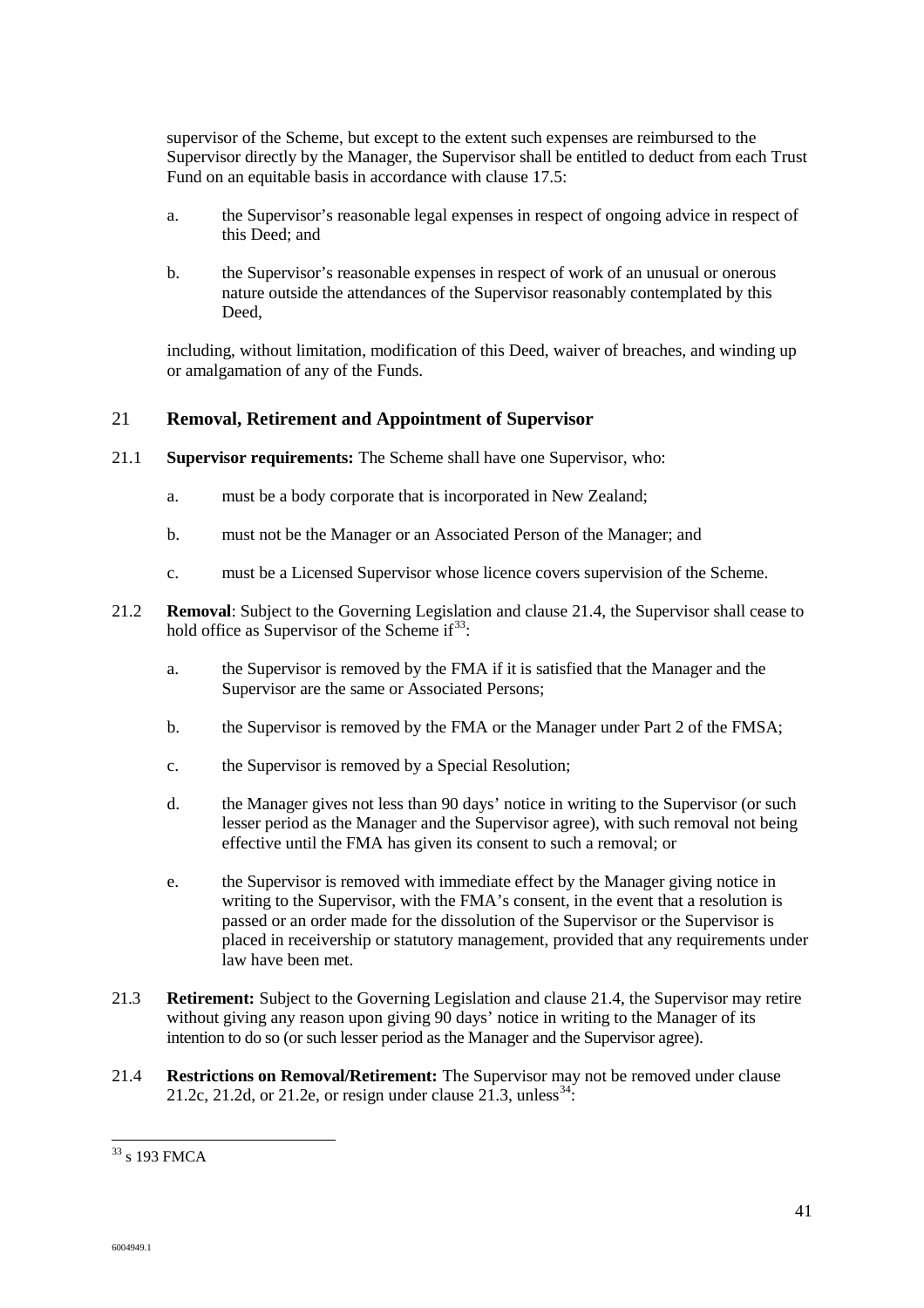- a. all the functions and duties of the position have been performed;
- b. another supervisor has been appointed to the position who is a Licensed Supervisor whose licence covers the supervision of the Scheme, and that supervisor has accepted the appointment; or
- c. the High Court consents.
- 21.5 **Appointment of new Supervisor:** The power of appointing a new Supervisor of the Scheme (in place of a Supervisor which has retired pursuant to clause 21.3 or been removed from office pursuant to clause 21.2) shall be vested in the Manager. In accordance with the requirements of the FMCA, the Manager must ensure that notice of change of the Supervisor is lodged with the Registrar<sup>35</sup>, and the existing Supervisor and the Manager shall use their respective reasonable endeavours to facilitate such appointment.
- 21.6 **Retiring Supervisor Released:** A new Supervisor appointed pursuant to clause 21.5 shall forthwith upon such appointment execute a deed in such form as the Manager may require whereby the new Supervisor undertakes to the Manager and Unit Holders to be bound by all the covenants on the part of the Supervisor hereunder from the date of such appointment and from such date the retiring Supervisor shall be absolved and released from all such covenants hereunder (save in respect of any antecedent breach hereof) and the new Supervisor shall thereafter exercise all the powers and enjoy and exercise all the rights and shall be subject to all the duties and obligations of the Supervisor hereunder in all respects as if such new Supervisor had been originally named as a party hereto.
- 21.7 **Appointment not exclusive:** Nothing contained in this Deed shall be construed to prevent the Supervisor from establishing, or acting as supervisor in relation to, another managed investment scheme.

#### 22 **Remuneration of the Manager**

- 22.1 **Management Fees:** For performing the services described in clauses 15.1 and 15.2, the Manager shall be paid out of the relevant Trust Fund, in respect of each Fund or class of Unit Holders investing in a Fund, a fee or fees not exceeding 2% per annum of the Fund Value of the relevant Fund, in each case that complies with any Governing Legislation, as are determined by it from time to time.
- 22.2 **Manager's entitlements:** The Manager shall be entitled:
	- a. at any time and from time to time to increase the amount of the fees referred to in clause 22.1 in respect of any Fund by giving at least one month's prior notice to that effect to all Unit Holders of that Fund;
	- b. at its sole discretion at any time and from time to time to waive or reduce any of the fees referred to in clause 22.1, or any other fee payable under this Deed other than the fee payable to the Supervisor under clause 20.1, either generally or in relation to a particular Fund or Unit Holder or class of Unit Holders or type or nature of transaction; and

l  $34$  s 193 FMCA

<sup>&</sup>lt;sup>35</sup> s 194 FMCA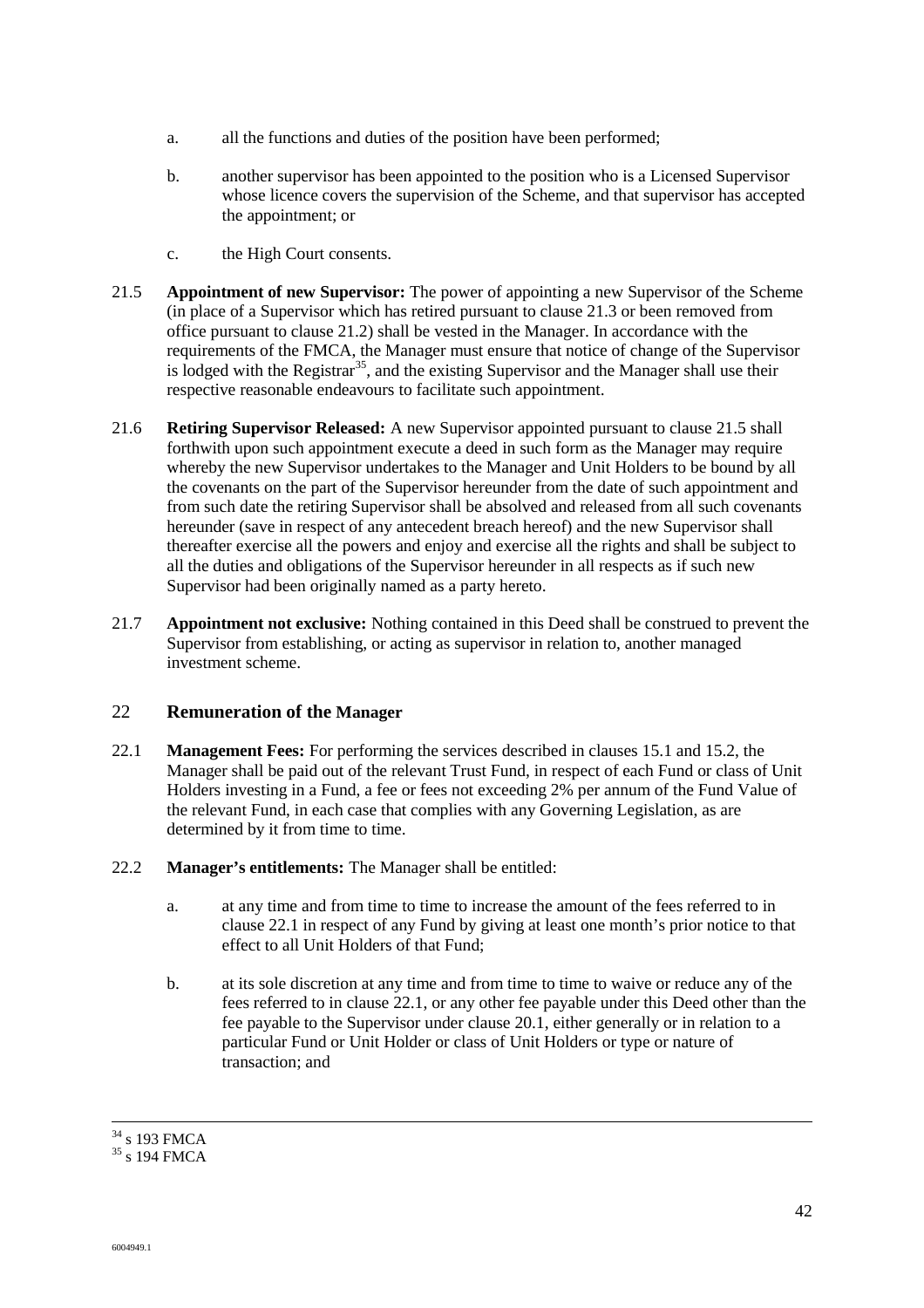- c. to receive, in addition to those fees, any GST or similar tax or duty payable in respect of such fees.
- 22.3 **Calculation and Payment of Fees:** The fees referred to in clause 22.1 shall be calculated on such basis as the Manager and the Supervisor may from time to time agree, and paid monthly in arrears on the last Business Day of each month, or on such other basis as the Manager and the Supervisor may from time to time agree.

#### 23 **Removal, Retirement and Appointment of Manager**

- 23.1 **Manager appointment:** The Scheme shall have one manager, who:
	- a. must not be the Supervisor or an Associated Person of the Supervisor;
	- b. must be a Licensed Manager whose licence covers management of the Scheme.
- 23.2 **Removal:** Subject to the Governing Legislation, the Manager shall cease to hold office as Manager of the Scheme if the Manager:
	- a. shall have a receiver or statutory manager appointed or if an order is made or a resolution passed for the liquidation of the Manager; or
	- b. is removed pursuant to the  $FMCA^{36}$ .

If the Manager ceases to hold office under this clause 23.2, the Manager and any delegate of the Manager must immediately desist from all activities relating to the Scheme unless the Supervisor agrees to the contrary.

23.3 **Retirement:** Subject to the Governing Legislation, the Manager may retire without giving any reason upon giving 90 days' notice in writing to the Supervisor of its intention to do so (or such lesser period as the Manager and the Supervisor agree).

#### 23.4 **Temporary Manager:**

- a. The power of appointing a temporary Manager of the Scheme where a vacancy in the office of Manager arises shall be vested in the Supervisor. No person shall be appointed as a new Manager of the Scheme unless that person complies with any legal requirements for appointment, including under the FMCA.
- b. Where the Scheme does not have a manager and where the Governing Legislation so requires, the Supervisor shall appoint a new or temporary manager which satisfies any legal requirements for such appointment, including under the FMCA.<sup>37</sup>
- c. Where the Supervisor appoints a temporary manager, the Supervisor must take all reasonable steps to appoint a permanent manager for the Scheme which satisfies any legal requirements for such an appointment.<sup>38</sup>
- d. If the Supervisor has not appointed a temporary manager or the Supervisor requests the FMA to do so, the FMA may, where the Governing Legislation so requires,

l <sup>36</sup> s 185 and 209 FMCA

 $37$  Section 186(3)(a) of the FMCA.

 $38$  Sections 186(2) and (3)(a) and section 189 of the FMCA.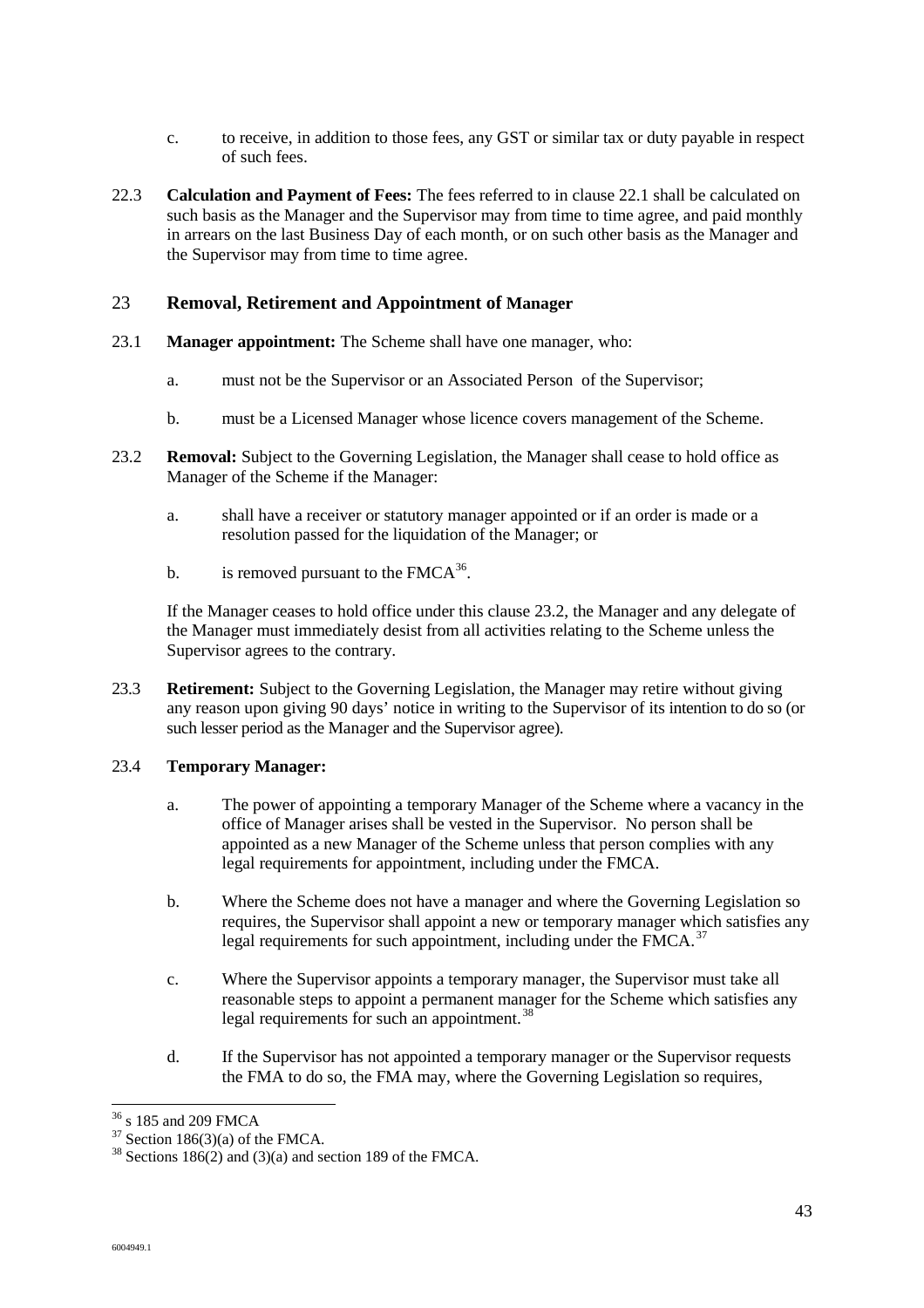appoint a temporary Manager that satisfies any legal requirements. <sup>39</sup> The FMA's costs and expenses incurred in connection with any such appointment of a temporary Manager will be reimbursed out of the Trust Funds.<sup>4</sup>

- e. A temporary manager has all of the powers and duties of the Manager under this Deed or the Governing Legislation.<sup>41</sup>
- 23.5 **Replacement Manager:** Subject to the Governing Legislation.<sup>42</sup> the power of appointing a new manager of the Scheme shall be vested in the retiring manager, but no new manager shall be so appointed without the approval of the Supervisor (such agreement not to be unreasonably withheld). In accordance with the requirements of the FMCA, the new Manager of the Scheme must ensure that notice of change of the Manager is lodged with the Registrar<sup>43</sup>. A former manager must hand over records and give reasonable assistance to the new manager in accordance with the FMCA<sup>44</sup>.
- 23.6 **Retiring Manager released:** A new Manager appointed pursuant to clause 23.5 shall forthwith upon such appointment execute a deed in such form as the Supervisor may require whereby the new Manager undertakes to the Supervisor and Unit Holders to be bound by all the covenants on the part of the Manager hereunder from the date of such appointment and from such date the retiring Manager shall be absolved and released from all such covenants hereunder (save in respect of any antecedent breach hereof) and the new Manager shall thereafter exercise all the powers and enjoy and exercise all the rights and shall be subject to all the duties and obligations of the Manager hereunder in all respects as if such new Manager had been originally named as a party hereto.
- 23.7 **Appointment not exclusive:** Nothing contained in this Deed shall be construed to prevent the Manager from establishing, or acting as manager in relation to, another managed investment scheme.

#### 24 **Unit Holders' limitation of Liability**

- 24.1 **Limitation:** Subject to clauses 7.12, 17.6g and 27.4 but notwithstanding anything else contained in this Deed or any rule of law:
	- a. no Unit Holder shall in any circumstances be liable to indemnify the Supervisor or the Manager in respect of any debt or liability incurred in respect of the Scheme or any Fund;
	- b. nothing in this Deed or in the relationship between the Unit Holders shall be deemed to create a partnership amongst Unit Holders; and
	- c. neither the Supervisor nor the Manager shall be or act as agent for the Unit Holders in respect of Units in any Fund, and neither shall have power to incur liabilities on behalf of any Unit Holder or pledge the credit of any Unit Holder beyond the extent of their investment in the Scheme.

l

<sup>39</sup> Section 186 of the FMCA.

<sup>40</sup> Section 188 of the FMCA.

<sup>41</sup> Sections 186 and 187 of the FMCA.

<sup>42</sup> s 186-189 FMCA

 $43\overline{\phantom{1}}$  s 192 FMCA

 $^{44}$  s 190 FMCA  $\,$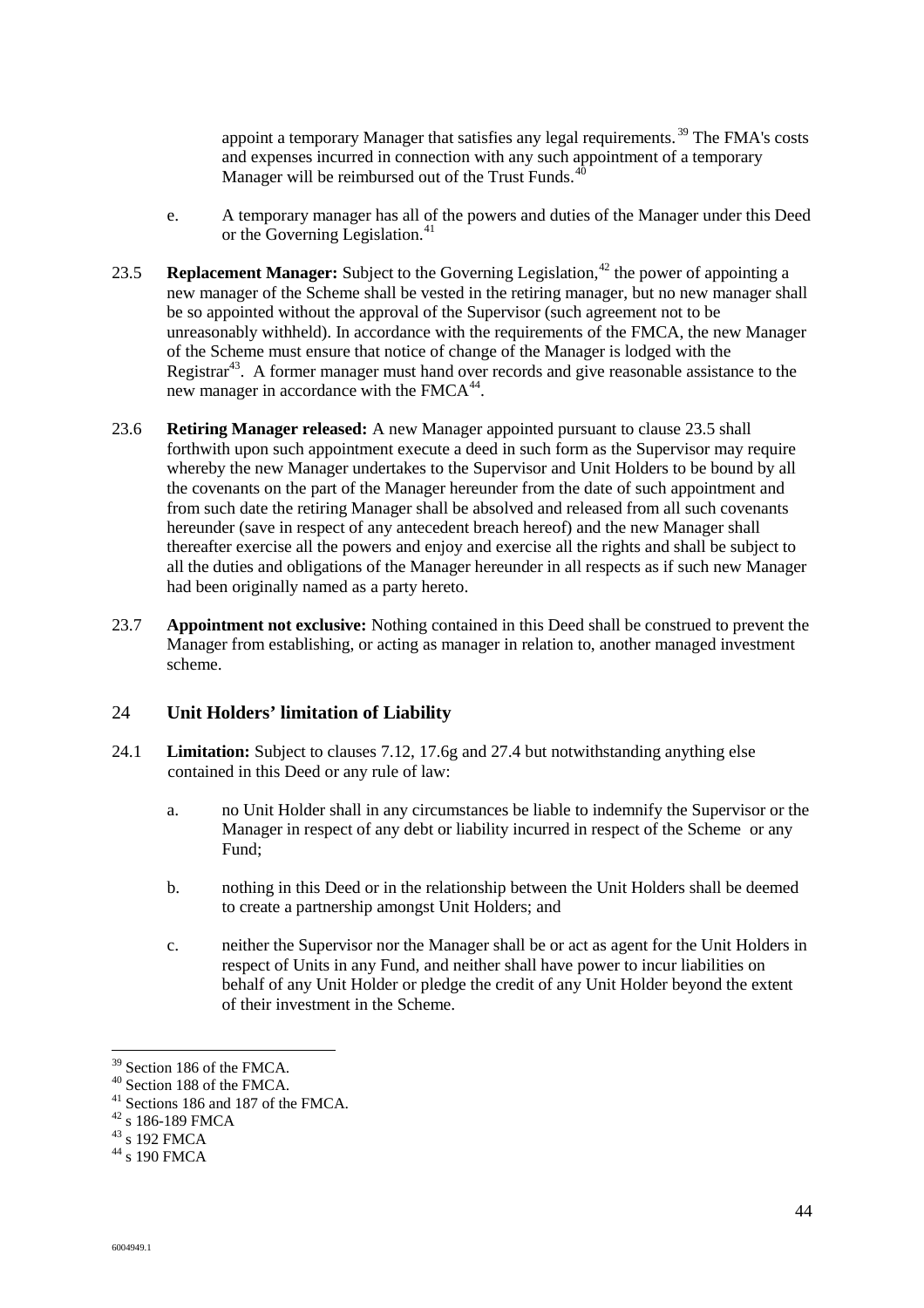#### 25 **Records, Accounts and Audit**

#### 25.1 **Records:**

- a. The Manager shall keep or cause to be kept in accordance with the FMCA:  $45$ 
	- i. proper accounting records of or relating to the Scheme and each Fund;
	- ii. true accounts of:
		- A. all sums of money received and expended by or on behalf of each Fund;
		- B. the matters in respect of which such receipt and expenditure takes place;
		- C. all the sales, purchases and other transactions relating to the Investments and the Liabilities of each Fund;
		- D. the issue or transfer of Units:
		- E. all matters in respect of which records are required by the Governing Legislation to be kept; and
		- F. all other matters for which accounting records should properly be kept.

The Supervisor shall provide from time to time to the Manager any information it holds necessary for this purpose.

- b. In keeping or causing to be kept the Manager's proper records or accounts under clause 25.1a:
	- i. the Manager must have systems of control and oversight that it considers appropriate;
	- ii. the Manager must keep such records or accounts at a location that it considers suitable; and
	- iii. the Manager must comply with the applicable provisions of Part 7 of the FMCA.
- 25.2 **Annual financial statements:** The Manager shall cause to be prepared annual Financial Statements in respect of the Scheme and each Fund for each Financial Year in accordance with any requirements in the  $FMCA$ ,<sup>46</sup> together with such other Financial Statements in respect of each Fund as the Manager and the Supervisor may agree from time to time.
- 25.3 **Annual information to be sent to Unit Holders:** The Manager must cause to be sent annually to every Unit Holder in accordance with the applicable requirements of the

l  $45$  s 455-459 FMCA

<sup>46</sup> s 460-461A FMCA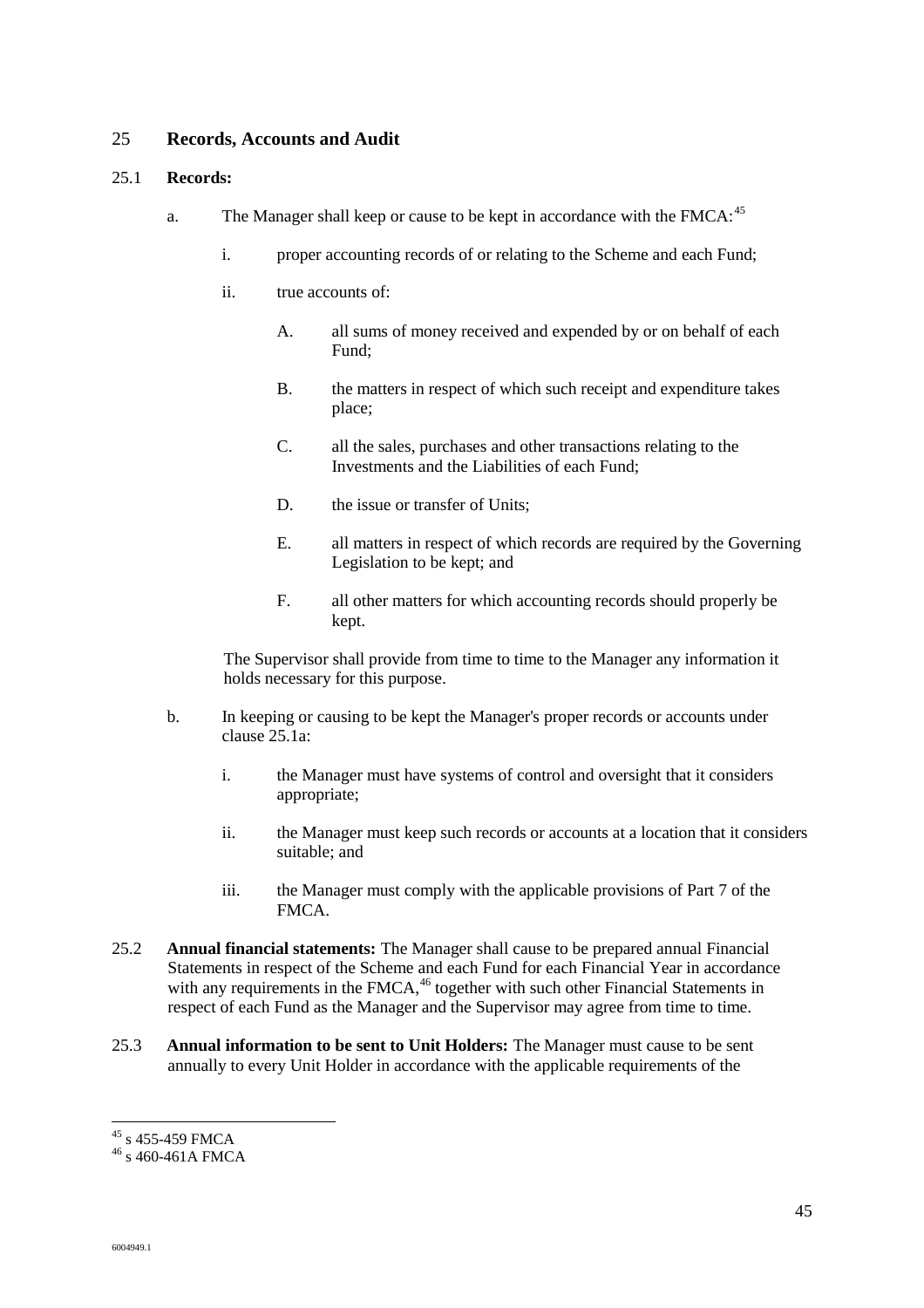Governing Legislation, a copy of the annual report for the Scheme or a notice containing the statements required by the FMCR.

- 25.4 **Fund Update:** The Manager shall:
	- a. prepare quarterly Fund Updates as required by the Governing Legislation;
	- b. provide a final draft of all Fund Updates to the Supervisor for its review within such timeframe as has been agreed with the Supervisor, or if none has been agreed a reasonable time prior to finalisation; and
	- c. arrange for the Fund Updates to be lodged on the Disclose Register, made publicly available and sent to the Supervisor in the time and manner required by the Governing Legislation.
- 25.5 **Required statutory filings:** The Manager must in every year, by the date specified in the FMCA, file or cause to be filed with any person in relation to the Scheme and every Fund any information required by the Governing Legislation.
- 25.6 **Audit:** The Manager shall ensure that the Financial Statements for the Scheme and each Fund are audited and reported on by the Auditor, and that a copy of the Financial Statements and the Auditor's Report thereon are forwarded promptly to the Supervisor, in accordance with the FMCA and within any timeframe prescribed by the Governing Legislation.<sup>47</sup>
- 25.7 **Appointment of Auditor:** The Manager shall, following consultation with the Supervisor in accordance with the FMCA, appoint an auditor or auditors of the Scheme who must be a qualified auditor in terms of the FMCA who is not precluded by the FMCA from acting as Auditor of the Scheme approved by the Supervisor and otherwise entitled by law to act as such. The terms of appointment of the Auditor, including the services to be performed by the Auditor and their scope and the remuneration of the Auditor, are to be determined by the Manager following consultation with the Supervisor and in the manner required by Schedule 13 of the FMCR and must meet the requirements of the Governing Legislation, including by:
	- a. including any matters required by the FMCA; and
	- b. requiring the Auditor to, in addition to its functions as set out in this Deed, perform any other functions required by the FMCA and comply with any obligations it has under the FMCA.<sup>48</sup>
- 25.8 **Remuneration of Auditor:** The remuneration of the Auditor shall be fixed by the Manager and shall be paid out of the Trust Funds and apportioned between the various Funds in accordance with clause 17.8.
- 25.9 **Removal of Auditor:** The Auditor may at any time be removed from office by the Manager with the approval of the Supervisor or if the Supervisor believes it to be in the best interests of the Scheme and/or the Unit Holders it may instruct the Manager to remove the Auditor. The Auditor may retire upon the expiration of not less than 90 days' notice in writing to the Manager, or such other period as may be agreed between the Manager and the Auditor, after consultation with the Supervisor.

l

 $47$  s 461D-461G FMCA

<sup>48</sup> s 461E FMCA, cl 1-3 Schedule 13 FMCR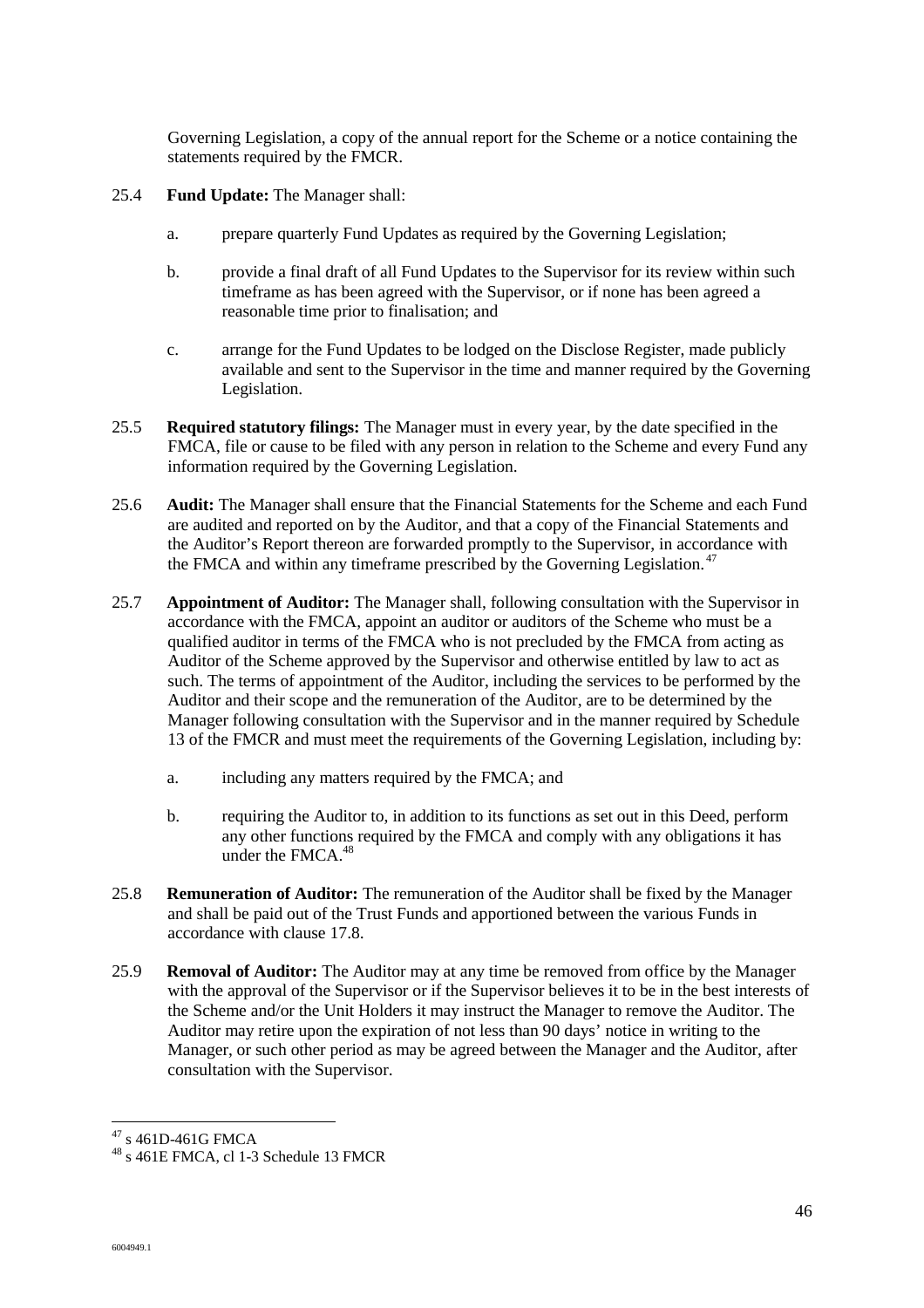25.10 **Vacancy in Office of Auditor:** Any vacancy in the office of the Auditor occurring under clause 25.9 shall be filled by the Manager (after consultation with the Supervisor in accordance with the FMCA) appointing an auditor qualified for appointment in terms of clause 25.7.

#### 26 **PIE Compliance**

- 26.1 **Redemption of Unit Holder's interest:** Notwithstanding anything contained elsewhere in this Deed and if permitted by the Governing Legislation, where:
	- a. the interest of a Unit Holder in a Fund (whether alone or taken together with the interest of other Unit Holders) is such that the Manager reasonably considers that the interest causes, or would be likely to cause, the Fund to cease to be eligible for PIE status;
	- b. the Manager gives to that Unit Holder 7 days' notice in writing that the Manager intends at the expiration of that period of notice to require redemption of some or all of that Unit Holder's Units, being the portion of the Unit Holder's Units reasonably considered by the Manager to be required to be redeemed to prevent the relevant Fund from ceasing to be, or being likely to cease to be, eligible for PIE status; and
	- c. at the expiration of that period of notice the Manager continues to consider that the interest of that Unit Holder causes, or would be likely to cause, the relevant Fund to cease to be eligible for PIE status,

the Manager shall be entitled within 21 days from the expiry of that period of notice to cause redemption of such portion of the Unit Holder's interest as the Manager considers to be necessary to enable the relevant Fund to maintain its status as a PIE and to pay to the Unit Holder that portion of the Unit Holder's Units. The Unit Holder shall be deemed to have authorised the Manager to act on the Unit Holder's behalf and to execute all necessary documents for the purpose of this clause. Except as required by the Governing Legislation, the Manager shall not be liable to the Unit Holder in connection with the exercise or purported exercise of powers arising under this clause.

- 26.2 **Unit Holder's interest to be declared void ab initio:** Notwithstanding anything contained elsewhere in this Deed, where:
	- a. the interest of a Unit Holder in a Fund (whether alone or taken together with the interest of other Unit Holders) is such that the Manager reasonably considers that the interest causes, or would be likely to cause, the Fund to cease to be eligible for PIE status;
	- b. the Manager gives to that Unit Holder 7 days' notice in writing that the Manager intends at the expiration of that period of notice to deem some or all of that Unit Holder's Units to be void ab initio (to the maximum extent permitted by the Governing Legislation), being the portion of the Unit Holder's Units reasonably considered by the Manager to be required to be deemed to be void ab initio to prevent the relevant Fund from ceasing to be, or being likely to cease to be, eligible for PIE status; and
	- c. at the expiration of that period of notice the Manager continues to consider that the interest of that Unit Holder causes, or would be likely to cause, the relevant Fund to cease to be eligible for PIE status,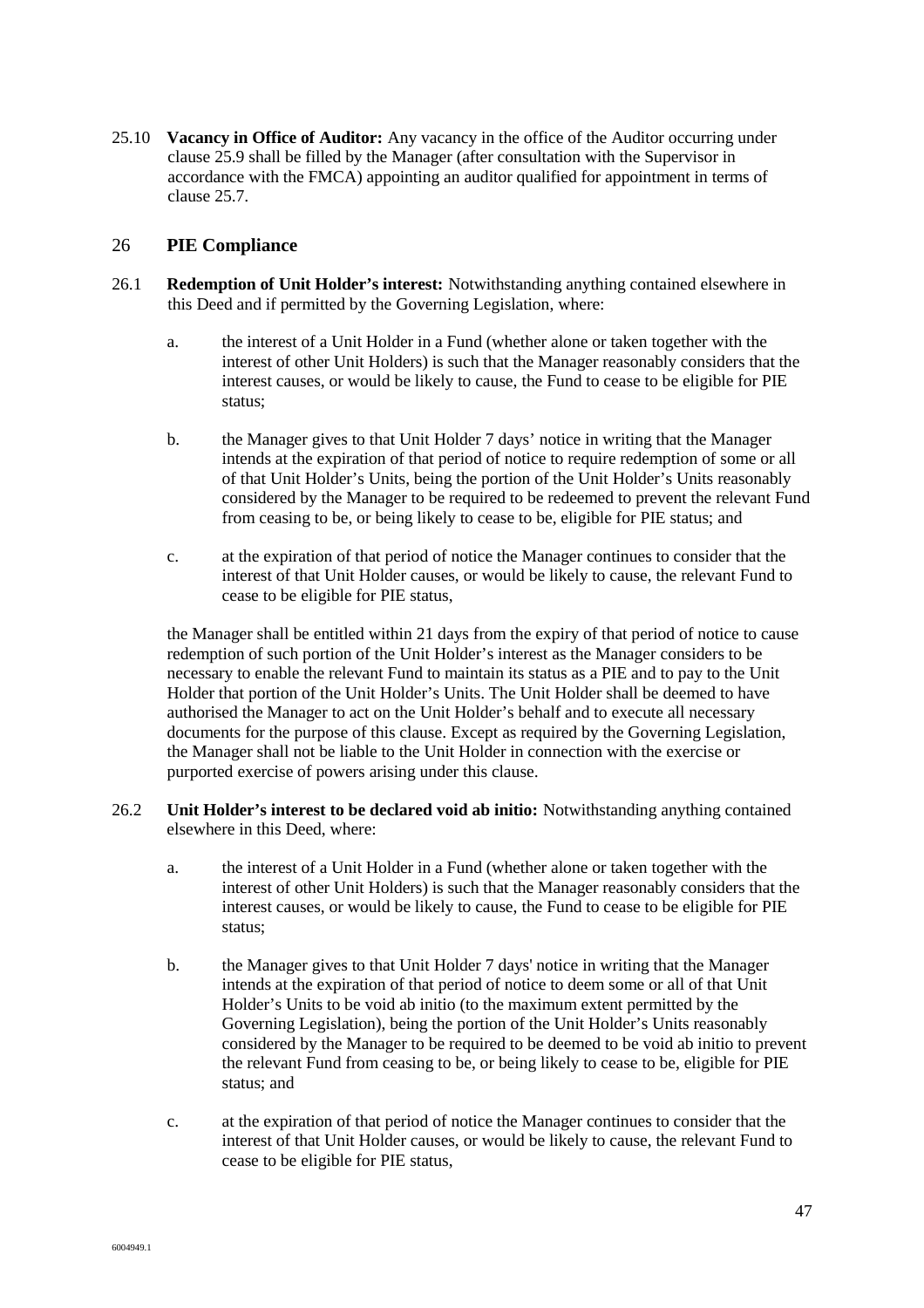the Manager shall be entitled within 21 days from the expiry of that period of notice to declare such portion of the Unit Holder's interest as the Manager considers to be necessary to enable the relevant Fund to maintain its status as a PIE to be void ab initio (to the maximum extent permitted by law) and to refund the relevant consideration to the relevant Unit Holder together with such compensation as the Manager considers to be appropriate. Where a Unit Holder's Units are determined to be void the Unit Holder's Units shall be refunded at the Withdrawal Value calculated in accordance with clause 9.3. The Unit Holder shall be deemed to have authorised the Manager to act on the Unit Holder's behalf and to execute all necessary documents for the purpose of this clause. Except as required by the Governing Legislation, the Manager shall not be liable to the Unit Holder in connection with the exercise or purported exercise of powers arising under this clause.

#### 27 **Taxation Liability**

27.1 **Definitions:** In this clause 27:

"**Relevant Person**" means a Unit Holder and the Unit Holder's personal representatives or successors;

"Tax" includes all taxes, duties levies and other charges including penalties and interest;

"**Taxation Amount**" means, in relation to a Relevant Person:

- a. any Tax payable by or on account of that person or in respect of that person's Units;
- b. any withholding Tax or similar amounts required to be withheld or deducted by the Manager or the Supervisor in respect of a Unit Holder.
- 27.2 **Deductions:** The Supervisor or the Manager may deduct or require to be deducted from any amount otherwise payable to or to be applied in respect of a Relevant Person an amount equal to the Taxation Amount of that Relevant Person where such amount is payable or anticipated to become payable by the Supervisor or the Manager or from any relevant Trust Fund.
- 27.3 **Application of deduction:** Amounts deducted under clause 27.2 shall be applied in:
	- a. payment of the Taxation Amount to the Person entitled thereto, or
	- b. reimbursement of the Supervisor or the Manager for any corresponding amount paid from their own funds; and
	- c. any balance shall be refunded to the Relevant Person.
- 27.4 **Indemnity:** Subject to clause 17.7, each Relevant Person shall indemnify the Supervisor and the Manager in respect of any Taxation Amount paid or payable by the Manager or the Supervisor in respect of that Relevant Person including any Attributed Tax referable to that Relevant Person which has not been recovered under clause 15.9.
- 27.5 **Interest:** Any Taxation Amounts paid on behalf of a Relevant Person shall carry interest calculated on a daily basis at such rate as the Manager may determine and such interest shall be paid on demand by the Relevant Person to the Supervisor or the Manager as the case requires.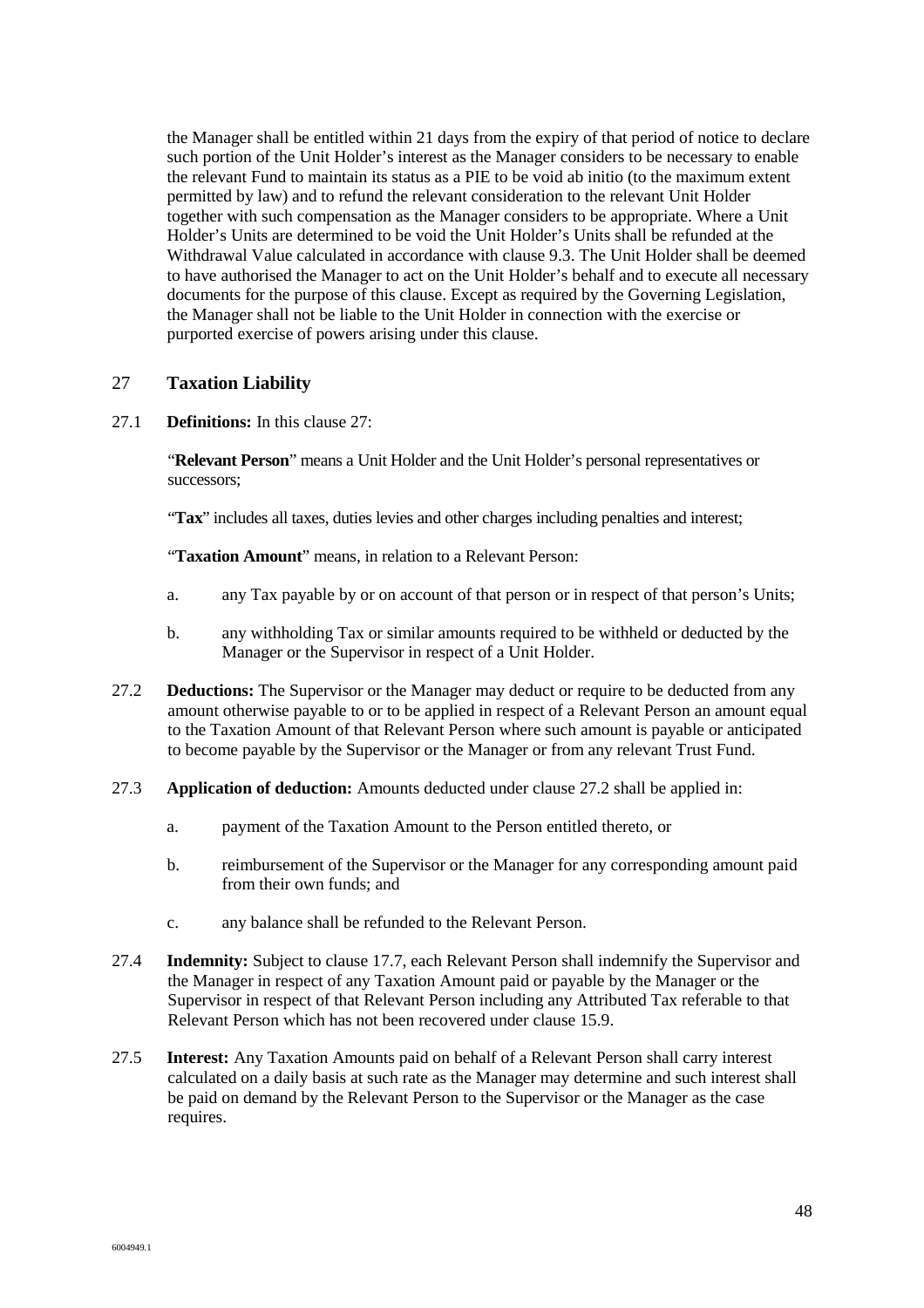#### 28 **Notices**

- 28.1 **To Unit Holder:** Any notice to be given to any Unit Holder may be given either personally or by sending it by post to the address of the Unit Holder shown in the relevant Register or by Electronic Communication. A notice may be given to the Joint Holders of a Unit by giving the notice to any Joint Holder. Where a notice is sent by:
	- a. post, service of the notice shall be deemed to be effected by properly addressing prepaying and posting a letter containing the notice, and to have been effected on the third day following the day of posting; or
	- b. fax or email, service of the notice shall be deemed to be effected at 9:00 am on the next Business Day after transmission.
- 28.2 **Notice to manager, legal representative etc**: A notice may be given by the Manager to the manager of a mentally disordered person, or the Persons entitled to a Unit in consequence of the death or bankruptcy of a Unit Holder, by sending it by post in a prepaid letter addressed to them by name, or by the title of the manager of the mentally disordered person, or the legal representatives of the deceased, or the assignee of the bankrupt, at the address, if any, supplied for the purpose by the persons claiming to be so entitled, or (until such an address has been supplied) by giving the notice in any manner in which it might have been given if the mental disorder, death or bankruptcy had not occurred.
- 28.3 **Notice where no address:** If any Unit Holder has no registered address and has not supplied to the Manager an address for the giving of notices, or if any two notices posted to a Unit Holder are returned to the Supervisor or the Manager (as applicable) on consecutive occasions, then, notwithstanding anything contained elsewhere in this Deed, until the Unit Holder shall give notice in writing to the Manager of some other address, the address of the Unit Holder for all purposes of this Deed shall be deemed to be the address of the Manager's principal place of business in New Zealand from time to time.
- 28.4 **Calculation of notice period:** Where a specified number of days' notice is required to be given, the day on which it is served or deemed to be served and, in the case of a notice of meeting, the day for which it is given, shall be excluded in calculating such number of days.
- 28.5 **Notice to Supervisor or Manager:** Any notice, communication, certificate or information required by this Deed to be given:
	- a. to the Supervisor by the Manager, or to the Manager by the Supervisor, shall be in writing and be signed by a duly authorised officer of the party giving the notice **provided that** the Manager and the Supervisor may agree from time to time as to certain notices or communications that may be given by Electronic Communication; and
	- b. to the Supervisor or Manager by any other Person shall be in writing and may be given in person, by post at the principal place of business in New Zealand of the intended recipient or such other address as the recipient may have notified **provided that** the Manager or Supervisor may agree that certain notices or communications may be given by Electronic Communications to such address and in such manner as the intended recipient may have specified.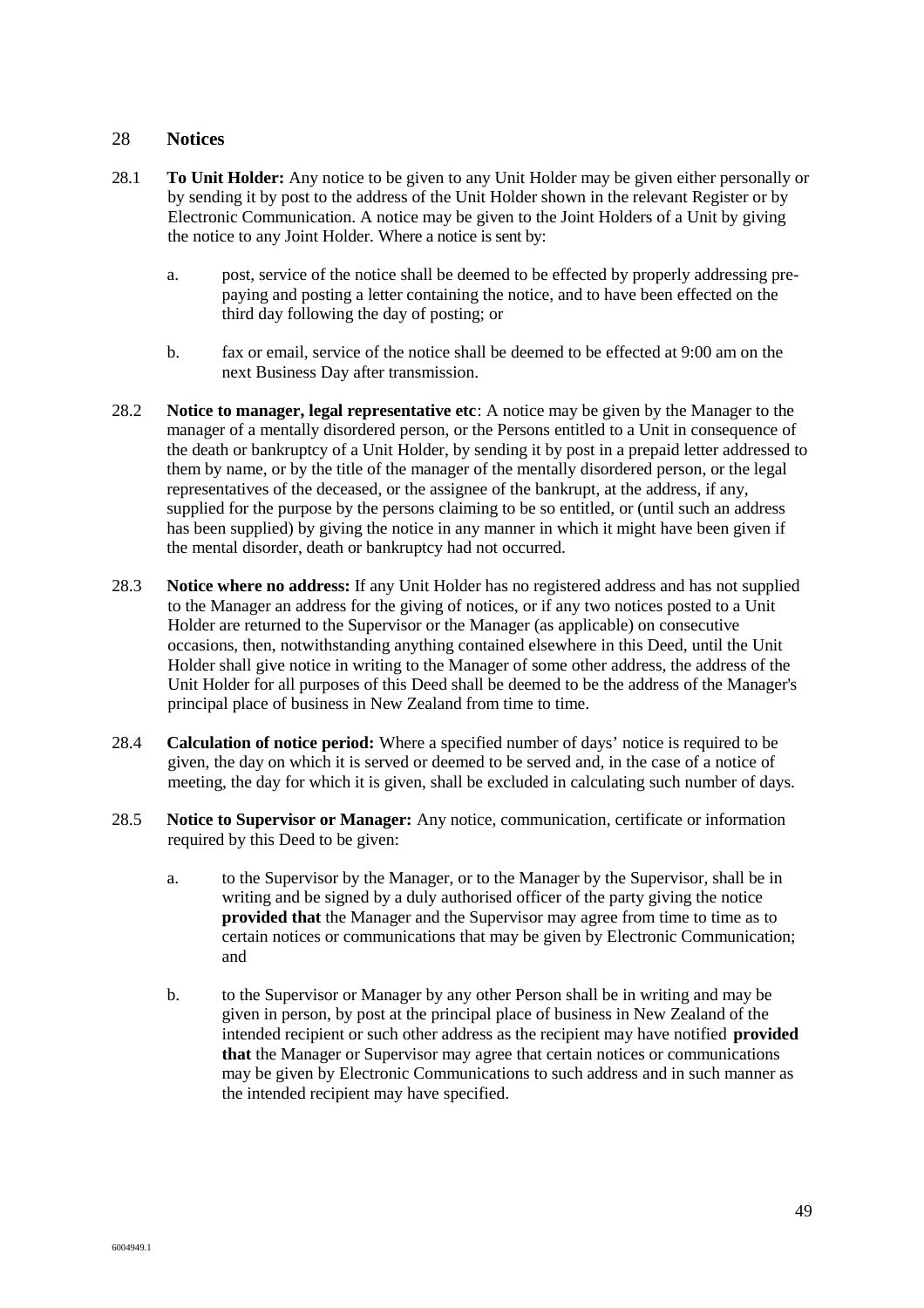#### 28.6 **Receipt of notice to Supervisor or Manager:** Where a notice under clause 28.5 is sent by:

- a. post, service of the notice shall be deemed to be effected by properly addressing prepaying and posting a letter containing the notice, and to have been effected on the third day following the date of posting; or
- b. fax or email, service of the notice shall be deemed to be effected at 9:00 am on the next Business Day after transmission.
- 28.7 **Copy of notice to Unit Holders:** A copy of any notice given to all Unit Holders under this Deed shall be given, at the same time at which it is given to the Unit Holders, to the Supervisor.
- 28.8 **Prescribed Investor Rate:** Unit Holders must provide information to the Manager sufficient to meet the requirements of the Tax Act as to the rate of Attributed Tax payable by them, both when investing in a Fund and when their Prescribed Investor Rate changes. Failure to provide the information will result in the adoption of a rate prescribed by the Tax Act.

#### 29 **Meetings**

- 29.1 **Manager to call meetings when required:** When required by the Governing Legislation, the Manager must call a meeting of Unit Holders in the manner and on the basis set out in the  $FMCA$  and the  $FMCR<sup>49</sup>$ .
- 29.2 **Manager may convene meeting:** The Manager may at any time of its own volition convene a meeting of Unit Holders.
- 29.3 **Conduct of meetings:** A meeting of Unit Holders must be conducted in accordance with the Governing Legislation.
- 29.4 **Restrictions on voting:** Except where permitted by the FMCA, the Manager and its Associated Persons are not entitled to, and must not, vote their interest on a resolution of Unit Holders if they have an interest in the resolution or matter other than as a Unit Holder.
- 29.5 **Powers of Unit Holders at meetings:** A meeting of Unit Holders of a Fund shall have the following powers exercisable by Special Resolution:
	- a. power to sanction the exchange of Units of the relevant Fund for, or the conversion of such Units into shares, stock, debentures, debenture stock or other obligations or securities of any company formed or to be formed;
	- b. power to sanction any alteration, release, modification, waiver, variation or compromise or any arrangement in respect of the rights of the Unit Holders of the relevant Fund howsoever such rights shall arise;
	- c. power to sanction the exchange of Units of the relevant Fund for, or the conversion of Units of the relevant Fund into, units or interests in any other unit trust or other managed investment scheme (whether established in New Zealand or elsewhere) on such basis as may be approved by the Special Resolution;
	- d. the powers given to Unit Holders under clauses 4.7a, 14.3f, 17.6g and 21.2c; and

 $\overline{a}$  $49$  s 161 to 163 FMCA, regulations 83 and 89-91 FMCR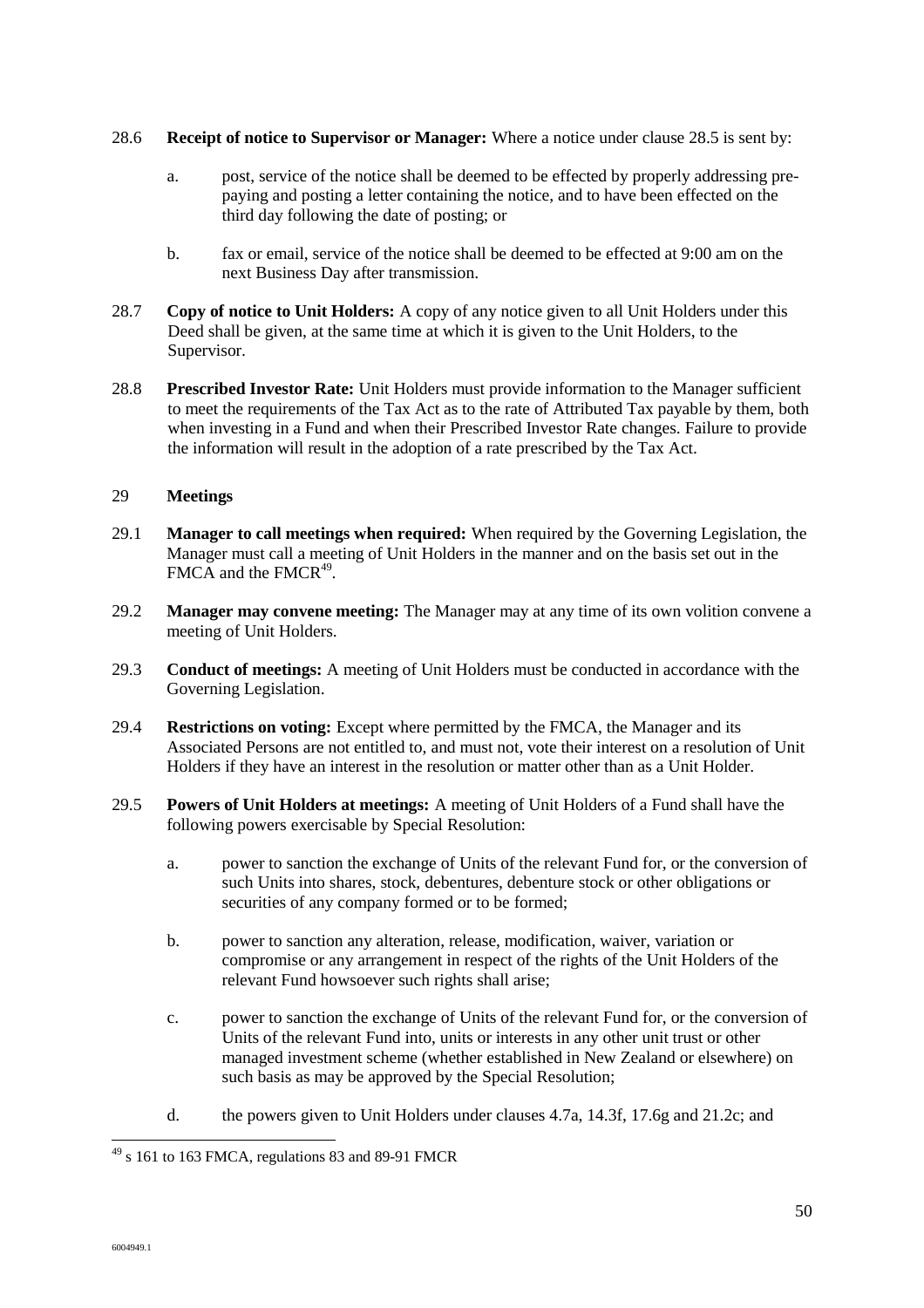e. the powers given to Unit Holders by the Governing Legislation that are expressed as being exercisable by Special Resolution,

provided that no such sanction, assent, release or waiver shall be effective if it materially and adversely affects the interests of one Fund in a manner different from that in which it affects the interest of Unit Holders of other Funds, without the approval of a separate Special Resolution of the Unit Holders of the first mentioned Fund.

#### 30 **Amendments to Deed**

- 30.1 **Power to amend:** The Supervisor and the Manager may at any time make any alteration, modification, variation or addition to the provisions of this Deed or any Establishment Deed (by means of a deed executed by the Supervisor and the Manager), subject to the provisions of the Governing Legislation<sup>50</sup>.
- 30.2 **Procedural requirements**: Before an amendment is made to this Deed or an Establishment Deed, the Supervisor and Manager (as applicable) will comply with the procedural requirements of the FMCA.<sup>51</sup>

#### 31 **Winding Up**

- 31.1 **Winding up of a Fund**: A Fund shall determine and be wound up upon the occurrence of the earliest of the following events:
	- a. if the Manager resolves to wind up that Fund or to wind up every Fund and gives notice to the Supervisor accordingly (**provided that** the Manager may not so resolve if to do so would be contrary to the Governing Legislation);
	- b. the expiration of a period of eighty (80) years from the Commencement Date for the relevant Fund; or
	- c. if the Scheme is wound up.

#### 31.2 **Procedure for winding up Fund:**

- a. Within 14 days of the winding up of a Fund under clause 31.1, the Manager must give to each Unit Holder holding Units in the affected Fund or Funds notice of the winding up and of the intention of the Manager to distribute the assets of the relevant Fund or Funds. Subject to paragraph b, from the date of the giving of such notice no Withdrawal Notices or Switching Notices shall be given in respect of Units relating to that Fund or those Funds.
- b. Except where the Scheme is to be wound up pursuant to clause 31.5, a notice given by the Manager pursuant to paragraph a may invite the Unit Holders affected to give a Switching Notice in accordance with clause 11.1 within such period as the Manager may prescribe. Following the expiration of such period, or in the absence of such an invitation by the Manager, the relevant Fund shall be dealt with in accordance with clause 31.3.

l  $50$  s 139-140 FMCA

 $51$  s 139 and 141 FMCA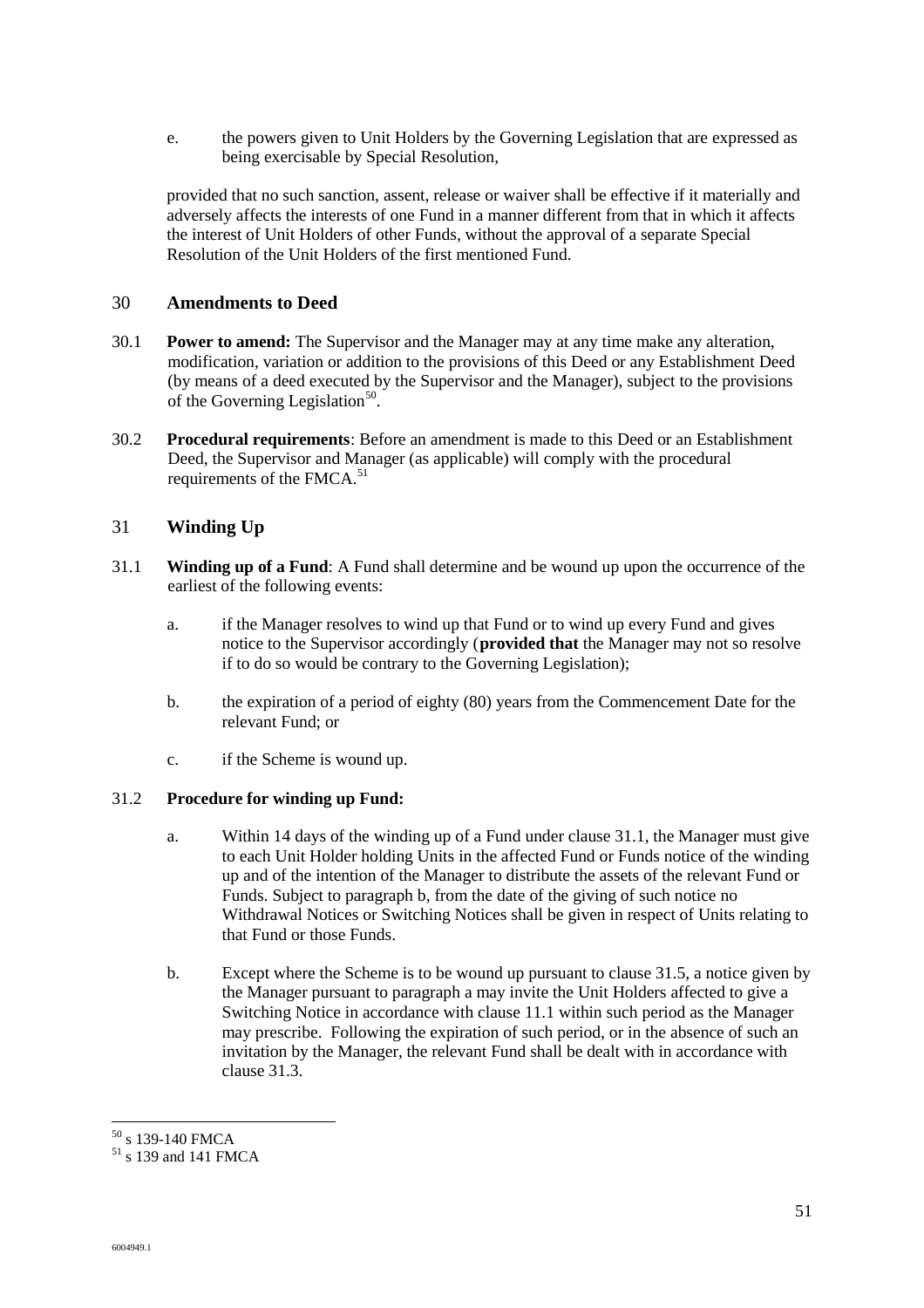- c. A notice given by the Manager pursuant to this clause will contain such requirements and be in such form as the Manager determines from time to time.
- 31.3 **Cashing up of Fund**: Following the expiration of the notice period prescribed in clause 31.2, the Manager shall as soon as is practicable and in respect of each Fund in question:
	- a. sell, call in and convert into Cash the whole of the Scheme Property of that Fund; and
	- b. pay out, discharge or otherwise make proper provision for the Liabilities of that Fund.
- 31.4 **Reinvestment of Fund**: Unless the Scheme is to be wound up, the Cash held in respect of each relevant Unit Holder following the cashing up of a Fund in accordance with clause 31.3 shall be:
	- a. reinvested by the Manager in accordance with any Switching Notice given by that Unit Holder following an invitation under clause 31.2; or
	- b. in the absence of a Switching Notice, distributed to the relevant Unit Holder .
- 31.5 **Winding up of the Scheme**: The Scheme shall determine and be wound up upon the occurrence of the earliest of the following events ("the **Closure Date**"):
	- a. if the Manager resolves to wind up the Scheme and gives notice to the Supervisor accordingly, the date of the resolution;
	- b. if pursuant to any statutory power (including section 211 of the FMCA) a court or regulatory authority orders that the Scheme be wound up, the date of the order of the court or regulatory authority; or
	- c. if it is otherwise required by any provision of the Governing Requirements that the Scheme be wound up, the date provided by that section or provision or if no date is provided, the date provided in a resolution of the Manager,

and upon the occurrence of any of those events, the Supervisor and the Manager shall take such actions as are required in order to wind up the Scheme and shall comply with all obligations imposed upon them by the Governing Legislation as a consequence of the winding up of the Scheme.

- 31.6 **Advice to FMA:** The Supervisor must, on the winding up of the Scheme, comply with the requirements of the FMCA, including: <sup>52</sup>
	- a. giving a copy of any order by the High Court that the Scheme be wound up or winding-up resolution, and any other required information, to the FMA within the required timeframes;
	- b. ensuring that the final Financial Statements of the Scheme and each Fund are prepared and audited in accordance with the FMCA and within the required timeframes;

 $\overline{a}$  $52$  s 212-213 FMCA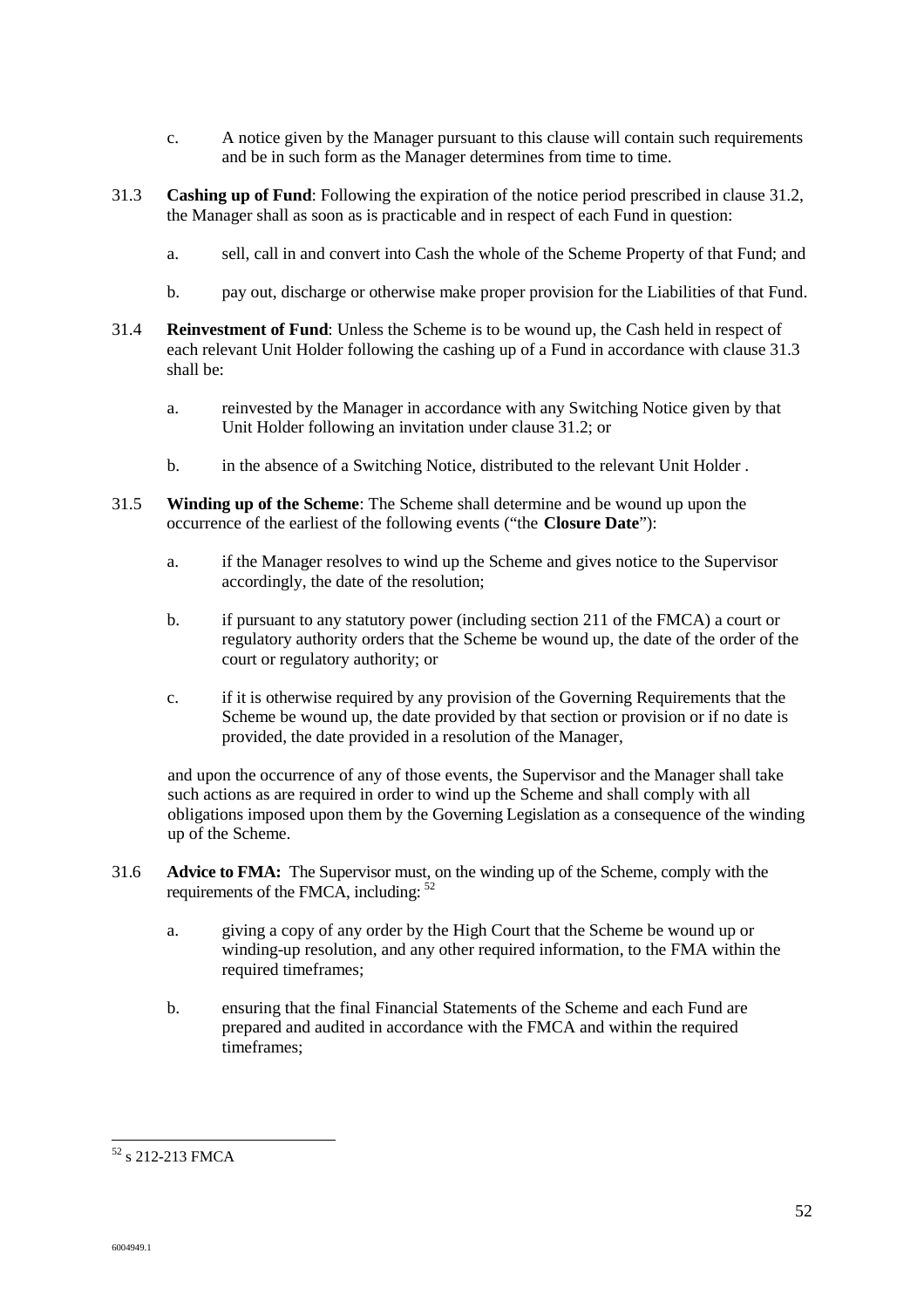- c. ensuring that copies of the final audited Financial Statements, and any other required information, are sent to the FMA and Unit Holders within the required timeframes; and
- d. informing the FMA of the date on which the final distribution of the Scheme's assets is complete.
- 31.7 **Procedure**: After the Closure Date:
	- a. no further persons shall be admitted as Unit Holders;
	- b. no Withdrawal Notices or Switching Notices shall be accepted;
	- c. no further applications for Units shall be accepted;
	- d. the Manager shall cause all the Scheme Property to be realised; and
	- e. all net proceeds of the realisation as determined by the Manager as representing the interests of Unit Holders in the Scheme shall be applied in accordance with the following priority:
		- i. first, in providing for the payment of the costs of winding up and in discharging all Liabilities of the Scheme and each Fund and any fees payable to the Manager and the Supervisor; and
		- ii. second, in providing for the payment in one or more instalments to or for the benefit of each remaining Unit Holder of an amount equal to the aggregate Withdrawal Value of all Units held by the Unit Holder as at the Closure Date **provided that** if the amount available is insufficient for the appropriate provision in respect of all Unit Holders then all amounts payable shall be reduced pro rata; and
		- iii. third, (if there is any money remaining) in augmenting the amounts payable under clause 31.7ei and clause 31.7eii on a pro rata basis.

#### 32 **Governing Law**

32.1 **New Zealand Law:** This Deed shall be governed by, interpreted and administered in accordance with the law of New Zealand.

#### 33 **Unit Holders bound by Deed**

33.1 The terms and conditions of this Deed are for the benefit of and binding on the Supervisor, the Manager and each Unit Holder and all persons claiming through them respectively and as if each Unit Holder had been party to and had executed this Deed.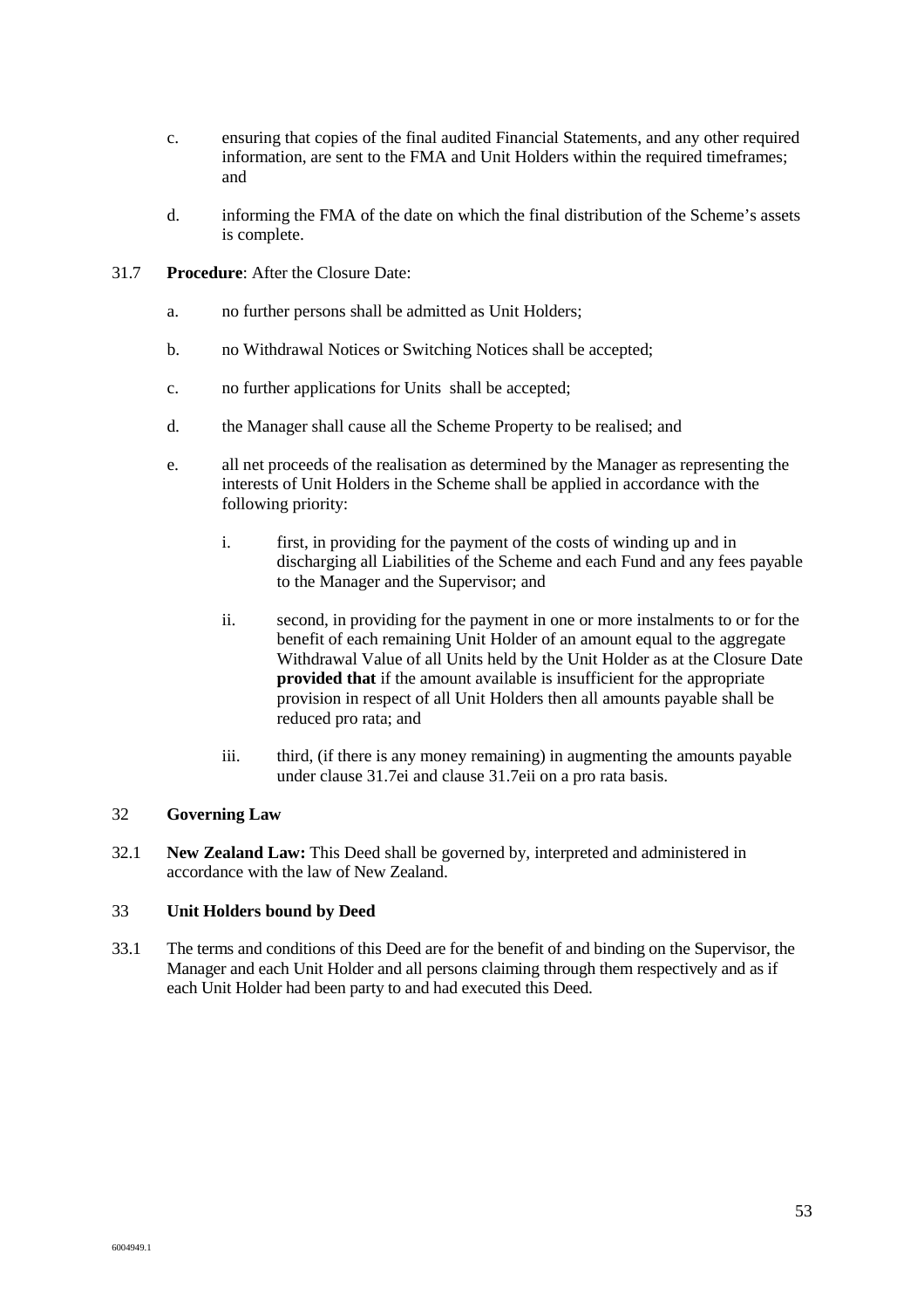#### 34 Counterparts

34.1 Counterparts: This Deed may be executed in two or more counterpart copies each of which will be deemed an original and all of which together will constitute one and the same instrument. A party may enter into this Deed by signing a counterpart copy and sending it to the other parties (including by facsimile or email). Each of the parties shall promptly sign the original copies of this Deed (such copies to be signed by all the parties) after the execution of counterparts.

## **Execution**

Signed on behalf of Forsyth Barr **Investment Management Limited by:** 

Director Director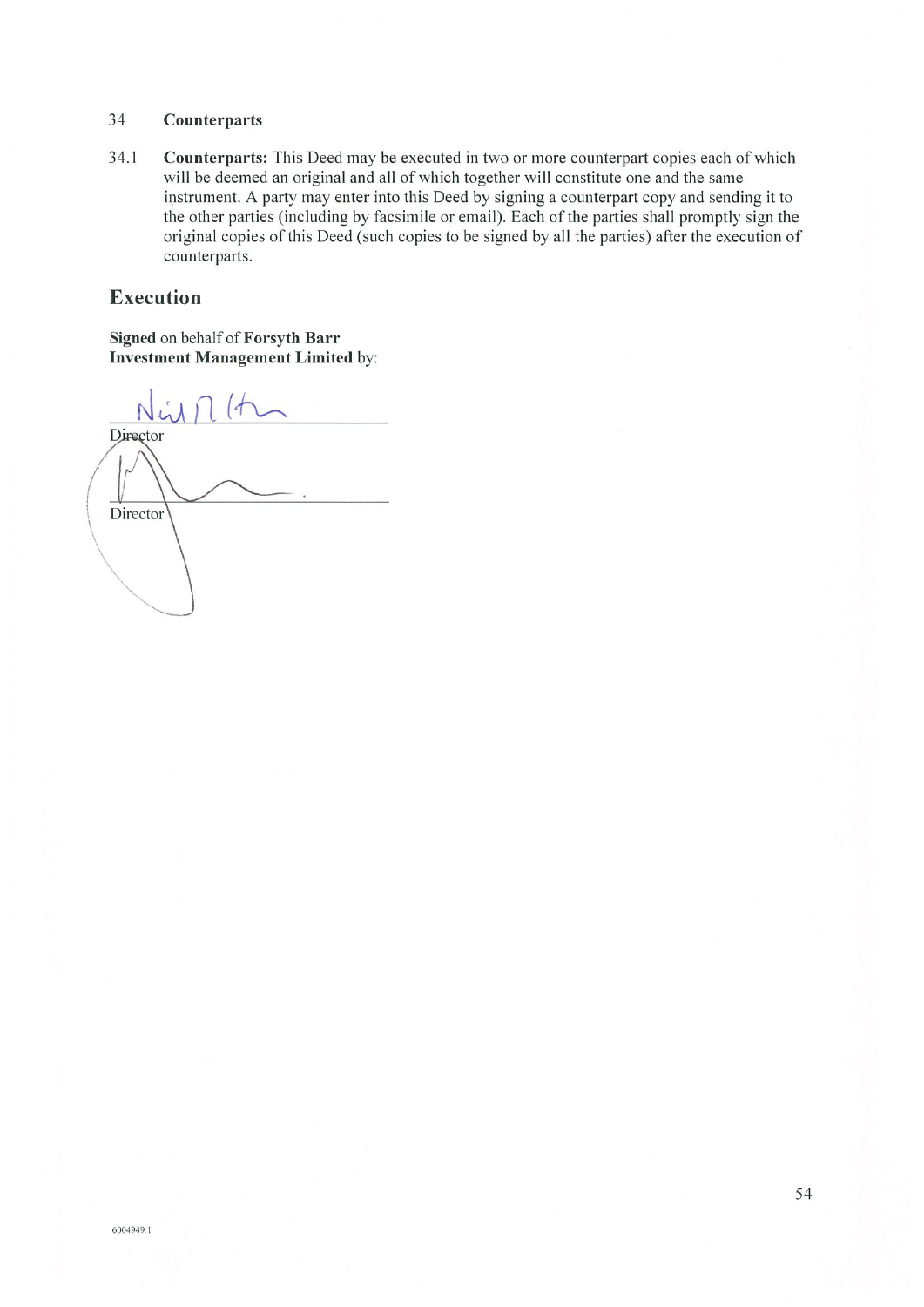|                      | Signed on behalf of Trustees Executors              |               |
|----------------------|-----------------------------------------------------|---------------|
| Limited by:          |                                                     |               |
|                      |                                                     |               |
|                      |                                                     |               |
|                      | <b>Robert P Russell</b>                             |               |
| Authorised Signatory |                                                     |               |
| in the presence of:  |                                                     |               |
|                      |                                                     |               |
| Witness              |                                                     |               |
|                      |                                                     |               |
|                      |                                                     | $\frac{5}{2}$ |
| Occupation           | Cean Roberts                                        |               |
|                      | Client Services Manager<br><i><b>Wallington</b></i> |               |
|                      |                                                     |               |
| <b>Address</b>       |                                                     |               |
|                      |                                                     |               |
|                      |                                                     |               |
|                      | Stuart McLaren                                      |               |
| Authorised Signatory |                                                     |               |
|                      |                                                     |               |
| in the presence of;  |                                                     |               |
|                      |                                                     |               |
|                      |                                                     |               |
| Witness              |                                                     |               |
|                      |                                                     |               |
|                      | <b>Sean Roberts</b>                                 |               |
| Occupation           | <b>Client Services Manager</b>                      |               |
|                      | <b>Wellington</b>                                   |               |
|                      |                                                     |               |
| <b>Address</b>       |                                                     |               |

t.

EXECUTOR

The<br>Common<br>Seal<br>of

 $\star$ 

 $CTS2016 - 084(1)$ 

**SAIR** 

Ç